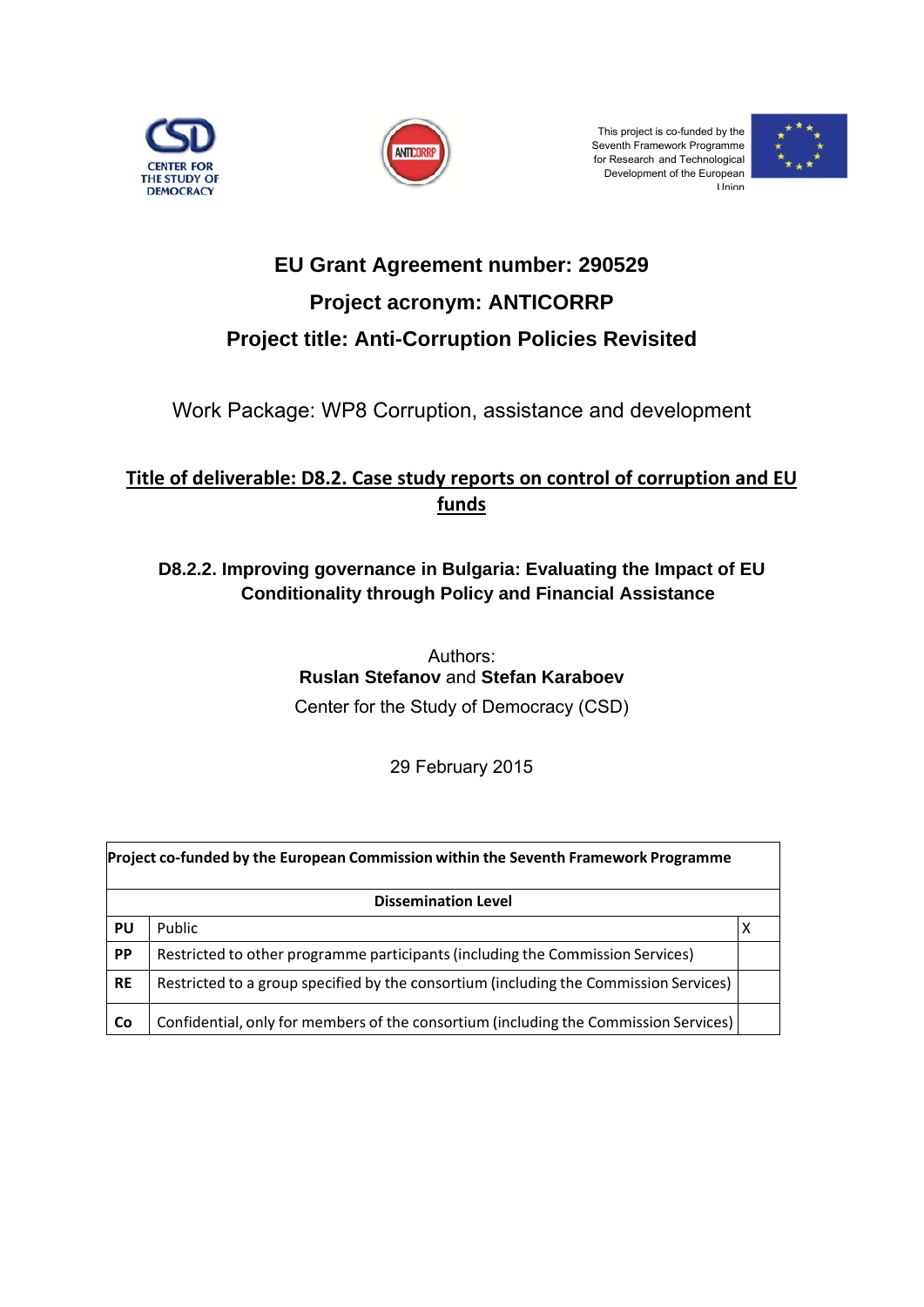#### **ABSTRACT**

The paper examines the impact on Bulgaria's anti-corruption performance of the interrelation between EU policy conditionality and EU financial assistance, with a focus on post-accession developments. Although the EU never formally linked EU assistance to progress on anti-corruption, the disbursement of funds has tended to peak around critical deadlines for accession progress, e.g. the signing of the accession treaty in 2005, and the expiration of the Cooperation and Verification Mechanism's (CVM) safeguard clauses in 2010. Both years also marked the lowest levels of corruption experienced by Bulgaria's citizens. This suggests that the combined effect of EU anticorruption conditionality and development assistance on governance in Bulgaria was positive - but temporary.

Moreover, the 2015 CVM monitoring report suggests that, eight years after EU accession, Bulgaria still faces three key governance challenges – combatting high-level corruption, building an institutional approach to anti-corruption, and judicial independence. In 2014, public experience of corruption reached its highest level since the first comparable research in 1998. The lack of anti-corruption conditionality or credible enforcement mechanisms since 2010 has seen Bulgaria backslide in the fight against corruption. The current EU approach and development assistance for anticorruption reforms have been insufficient to put Bulgaria on a virtuous circle path to open access order (or a good governance model), and has not been able to compensate for the lack of domestic political commitment to anticorruption reform. The paper's findings suggest that the EU and Bulgarian anti-corruption stakeholders need to find new strategies for bringing about lasting governance change.

#### **KEYWORDS**

EU funds conditionality, EU financial assistance, Cooperation and Verification Mechanism, anti-corruption, good governance

Ruslan Stefanov, Director, Economic Program, CSD (ruslan.stefanov@online.bg), Stefan Karaboev, Analyst, CSD (stefan.karaboev@online.bg)

Acknowledgements: The authors would like to thank Dr Ognian Shentov, Dr Alexander Stoyanov and Dr Todor Yalamov for their helpful input and comments.

\\\\\\\\\\\\\\\\\\\\\\\\\\\\\\\\\\\\\\\\\\\\\\\\\\\\\\\\\\\\\\\\\\\\\\\\\\\\\\\\\\\\\\\\\\\\\\\\\\\\\\\\\\\\\\\\\\\\\\\\\\\\\\\\\\\\\\\\\\\\\\\\\\\\

#### © 2016 Center for the Study of Democracy

All rights reserved. This document has been published thanks to the support of the European Union's Seventh Framework Programme for Research - Socio-economic Sciences and Humanities theme (EU Grant Agreement number: 290529). The information and views set out in this publication are those of the author(s) only and do not reflect any collective opinion of the ANTICORRP consortium, nor do they reflect the official opinion of the European Commission. Neither the European Commission nor any person acting on behalf of the European Commission is responsible for the use which might be made of the following information.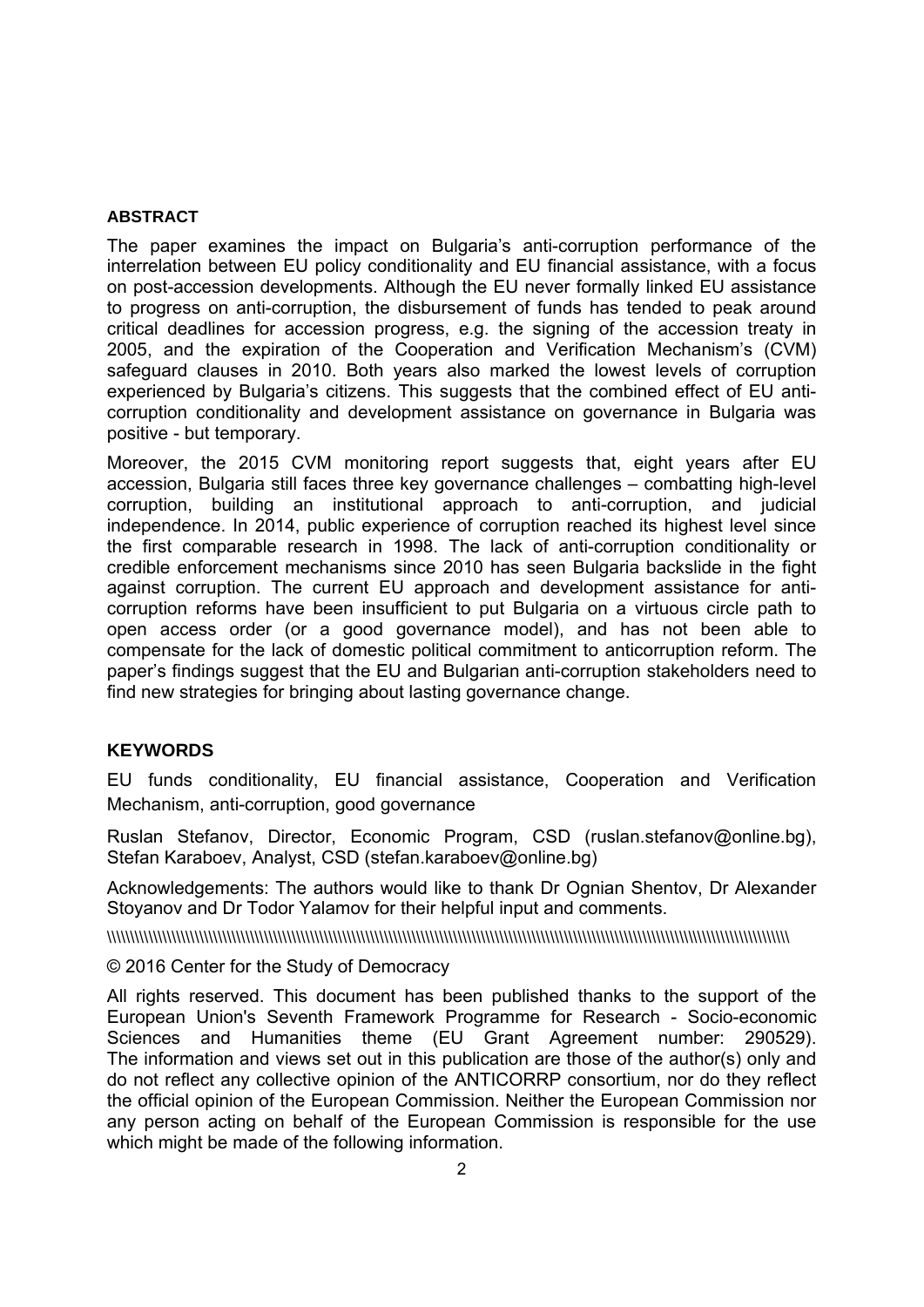### **Table of Contents**

| 1              |       |                                                                                        |  |
|----------------|-------|----------------------------------------------------------------------------------------|--|
| $\overline{2}$ |       |                                                                                        |  |
|                | 2.1   | Legislative provisions and institutional setting of EU funds in Bulgaria10             |  |
| 3              |       |                                                                                        |  |
|                | 3.1   | Control of corruption provisions within the governance of EU funds12                   |  |
|                | 3.2   | Europe 2020 Strategy and macroeconomic governance conditionality 14                    |  |
|                | 3.2.1 |                                                                                        |  |
|                | 3.2.2 | Alert Mechanism Report (AMR)/ Macroeconomic Imbalances Procedure (MIP)  16             |  |
|                | 3.2.3 |                                                                                        |  |
|                | 3.3   | The Cooperation and Verification Mechanism (CVM): EU Anti-corruption Conditionality    |  |
| 4              |       | Overview of EU development assistance for Bulgaria during the 2007-13 programming      |  |
|                | 4.1   | General performance of EU development assistance in Bulgaria: European Structural      |  |
|                | 4.2   | Thematic distribution of EU assistance and public procurement issues24                 |  |
|                | 4.3   |                                                                                        |  |
| 5              |       |                                                                                        |  |
|                | 5.1   |                                                                                        |  |
|                | 5.2   |                                                                                        |  |
| 6              |       | Support for good governance and anticorruption: trends and challenges33                |  |
|                | 6.1   |                                                                                        |  |
|                | 6.2   | EU pre-accession assistance for justice and home affairs and anti-corruption 34        |  |
|                | 6.3   | Support for anti-corruption issues and the transition to EU membership38               |  |
|                | 6.4   | Improving governance and anti-corruption via the European Structural and Investment    |  |
|                | 6.5   | Impact of anti-corruption conditionalities and provided EU Funds assistance: improving |  |
| $\overline{7}$ |       |                                                                                        |  |
|                |       |                                                                                        |  |
|                | 7.1   |                                                                                        |  |
|                | 7.2   |                                                                                        |  |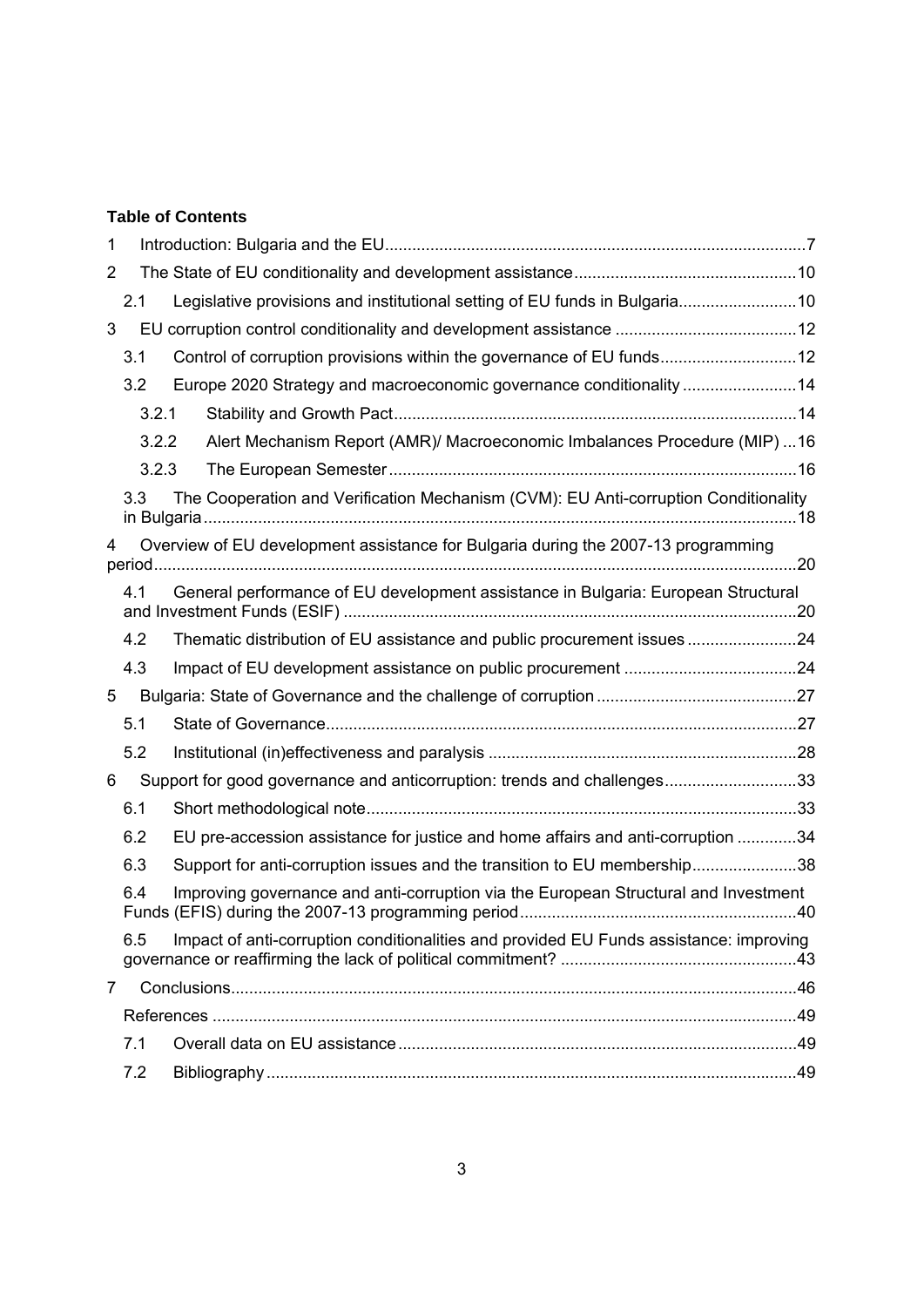### **ACRONYMS**

| AA           | <b>Audit Authority</b>                               |
|--------------|------------------------------------------------------|
| <b>AGS</b>   | <b>Annual Growth Survey</b>                          |
| <b>AMR</b>   | Alert Mechanism Report                               |
| <b>BAC</b>   | <b>Bulgarian Academy of Sciences</b>                 |
| <b>BNAO</b>  | <b>Bulgarian National Audit Office</b>               |
| <b>CA</b>    | <b>Certifying Authority</b>                          |
| CCU          | <b>Central Coordination Unit</b>                     |
| <b>CEC</b>   | Commission of the European Communities               |
| <b>CF</b>    | <b>Cohesion Fund</b>                                 |
| <b>CMRs</b>  | <b>Comprehensive Monitoring Reports</b>              |
| <b>CMS</b>   | <b>Corruption Monitoring System</b>                  |
| <b>CSD</b>   | Center for the Study of Democracy                    |
| <b>CVM</b>   | Cooperation and Verification Mechanism               |
| <b>EARDF</b> | European Agricultural Fund for Rural Development     |
| EC           | <b>European Commission</b>                           |
| <b>EDP</b>   | <b>Excessive Deficit Procedure</b>                   |
| <b>EFF</b>   | European Fisheries Fund                              |
| EIP          | <b>Excessive Imbalance Procedure</b>                 |
| <b>ERDF</b>  | European Regional Development Fund                   |
| <b>ESF</b>   | European Social Fund                                 |
| <b>ESIF</b>  | European Structural and Investment Funds             |
| EU           | European Union                                       |
| <b>FEIs</b>  | <b>Financial Engineering Instruments</b>             |
| FP7          | Seventh Framework Programme for Research             |
| <b>GDP</b>   | <b>Gross Domestic Product</b>                        |
| <b>ISPA</b>  | Instrument for Structural Policies for Pre-Accession |
| <b>JHA</b>   | Justice and home affairs                             |
| <b>MAs</b>   | <b>Managing Authorities</b>                          |
| <b>MIP</b>   | Macroeconomic Imbalances Procedure                   |
| <b>MSs</b>   | <b>EU Member States</b>                              |
| <b>MTO</b>   | Medium-term budgetary objective                      |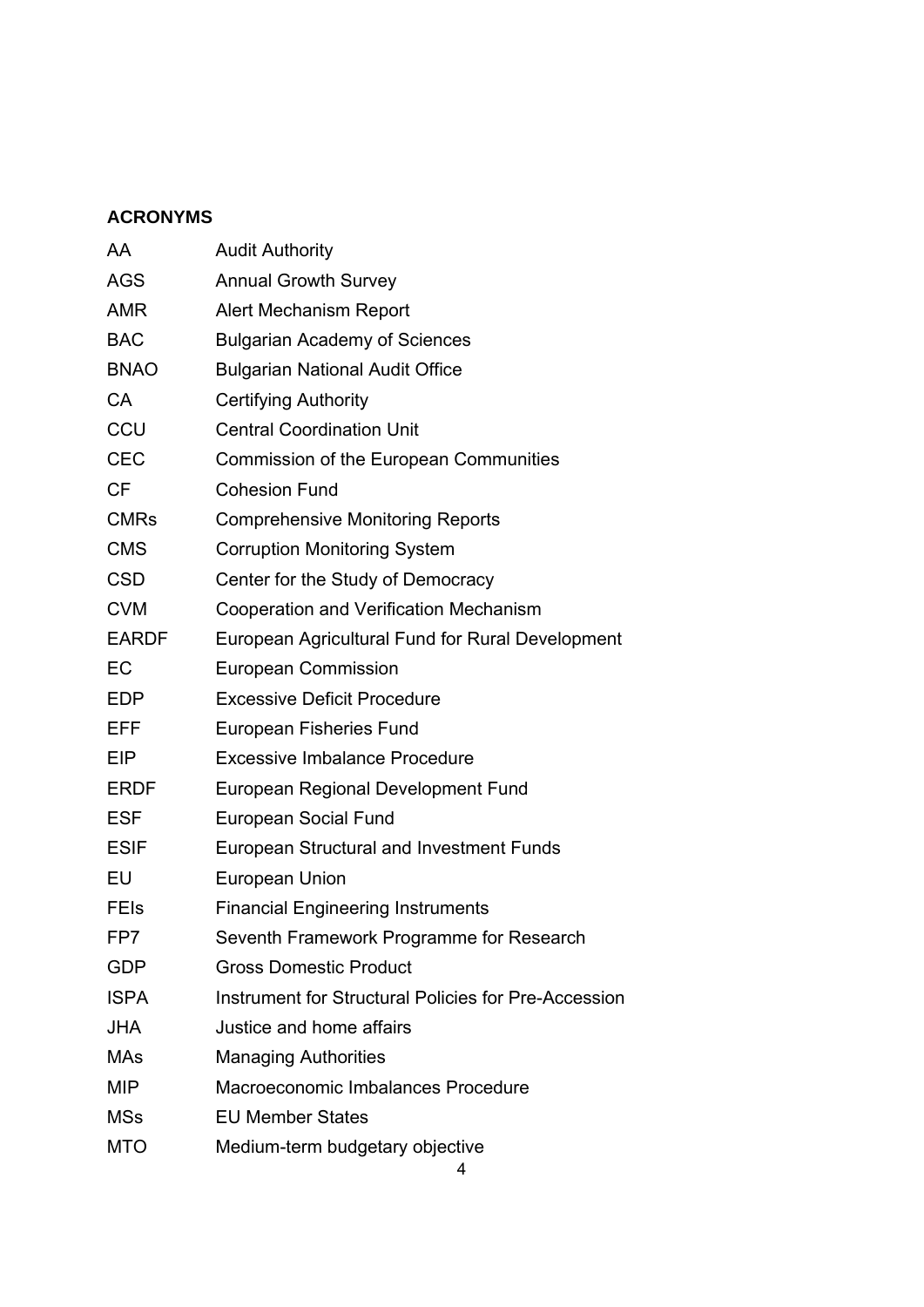| <b>NRP</b>    | <b>National Reform Programmes</b>                                     |
|---------------|-----------------------------------------------------------------------|
| <b>NSRF</b>   | National Strategic Reference Framework                                |
| <b>OP</b>     | <b>Operational Programme</b>                                          |
| <b>OPAC</b>   | OP "Administrative capacity"                                          |
| <b>OPC</b>    | OP "Development of the Competitiveness of the Bulgarian Economy"      |
| <b>OPE</b>    | OP "Environment"                                                      |
| <b>OPFSD</b>  | Operational Programme Fisheries Sector Development                    |
| <b>OPHRD</b>  | OP "Human resource development"                                       |
| <b>OPRD</b>   | OP "Regional development"                                             |
| <b>OPT</b>    | OP "Transport"                                                        |
| <b>OPTA</b>   | OP "Technical Assistance"                                             |
| <b>PAJC</b>   | <b>Public Administration and Judicial Capacity</b>                    |
| <b>PAs</b>    | <b>Priority Axes</b>                                                  |
| <b>PP</b>     | <b>Public Procurement</b>                                             |
| <b>RDP</b>    | <b>Rural Development Programme</b>                                    |
| <b>RRs</b>    | <b>Regular Reports</b>                                                |
| <b>SAPARD</b> | Special Accession Programme for Agriculture and Rural Development and |
| <b>SCPs</b>   | <b>Stability or Convergence Programmes</b>                            |
| <b>SCRs</b>   | Specific-country recommendations                                      |
| <b>SGP</b>    | <b>Stability and Growth Pact</b>                                      |

### **TABLES**

| Table 5. Correlation between specific CMRs/RRs recommendations in the JHA area and the |  |
|----------------------------------------------------------------------------------------|--|

### **FIGURES**

|--|--|--|--|--|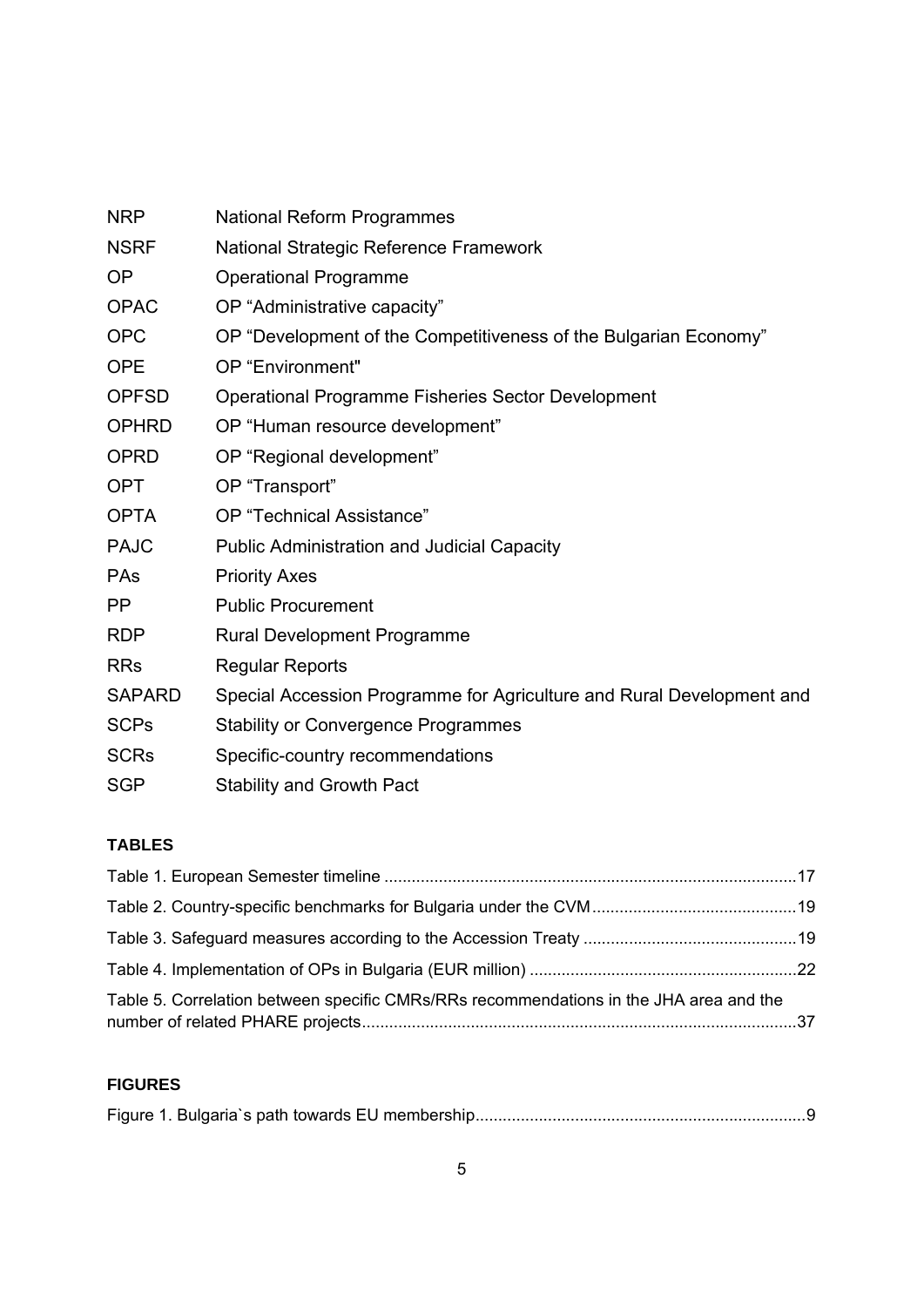| Figure 2. Contracted funds during the 2007-2013 programming period, by OP and year 2007-           |
|----------------------------------------------------------------------------------------------------|
| .22                                                                                                |
| Figure 3. Number of projects and types of beneficiaries for OPs in Bulgaria 23                     |
|                                                                                                    |
| Figure 5. Weight of EU funding in the construction sector public procurement market* 25            |
| Figure 6. Payments from EU pre-accession programmes (EU contribution)35                            |
| Figure 7. Support (allocated EU contribution) for JHA under the PHARE programme 36                 |
| Figure 8. Overview and agreed budget support for the CVM's six benchmarks on Bulgaria (EUR         |
| Figure 9. Overall distribution of OP total actual payments during 2007-2015 (EUR million)41        |
| Figure 10. Distribution of total actual payments for support under OPAC's Priority Axes (2007-     |
| Figure 11. Assistance and number of projects for OPAC PA 1 Good Governance by sub-priority         |
| Figure 12. Support in total actual payments for anticorruption-related actions during the 2007-    |
| Figure 13. Dynamics of the overall provided support for anticorruption-related actions to Bulgaria |
| Figure 14. Corruption pressure and involvement in corruption in Bulgaria (1999 – 2014)* 45         |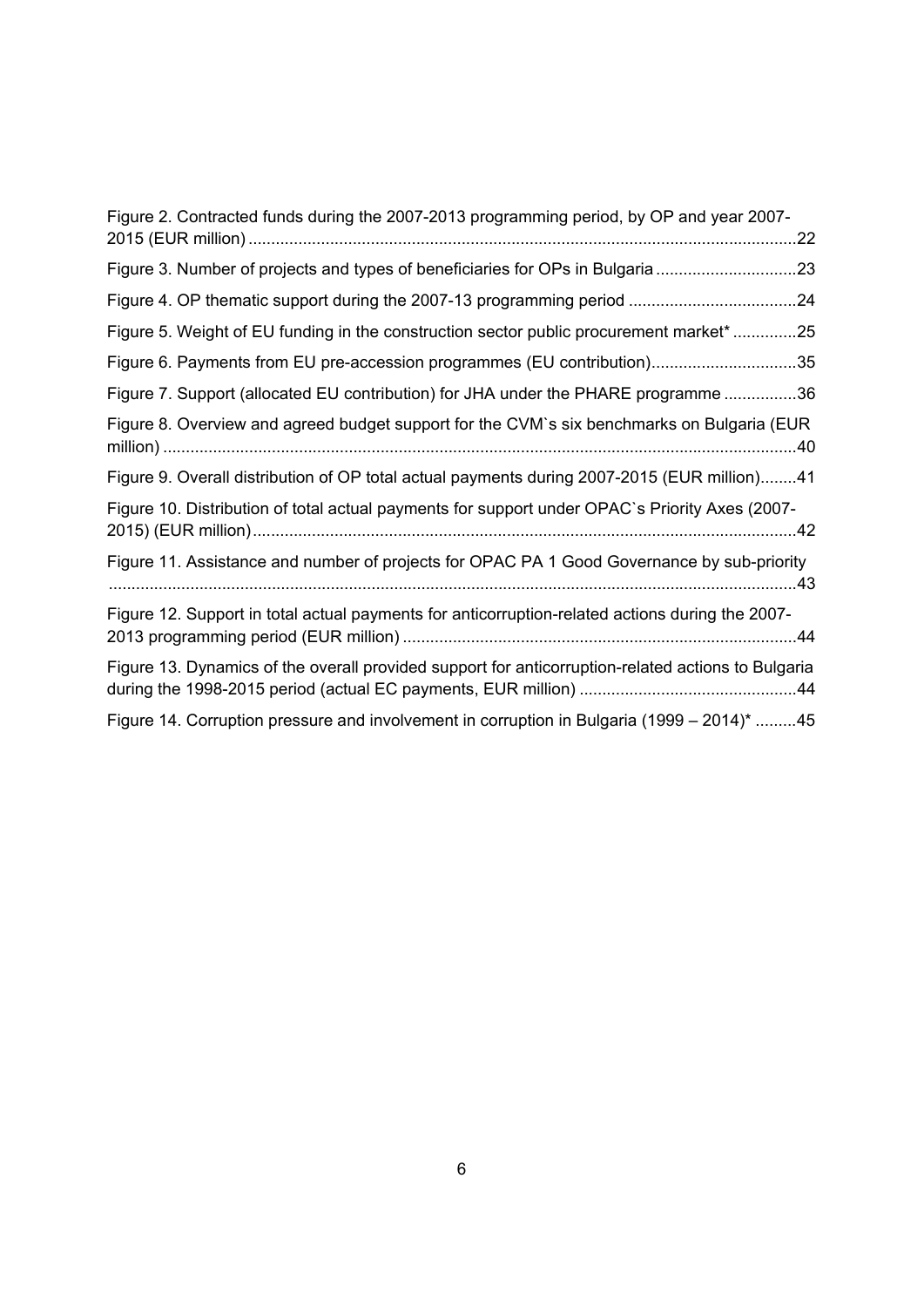### **1 Introduction: Bulgaria and the EU**

The current paper seeks to evaluate the impact of EU policy and funds aimed at improving governance in Bulgaria. It examines the interrelation between EU policy conditionality, as expressed in different policy and programmatic documents, and the financial assistance provided by the EU to Bulgaria in the area of justice and home affairs, including anti-corruption. The focus is on post-accession developments, although the paper begins with a brief review of Bulgaria's path into the EU. The paper then tracks how the anti-corruption discourse features in policy documents and funding priorities, highlighting the EU conditionality mechanisms applied and the development assistance provided, and evaluates these in the light of Bulgaria's anti-corruption performance during this period. The paper draws conclusions as to the effectiveness of EU policy and financial assistance in the area of anti-corruption. The paper informs the ongoing policy debate on how best to strengthen EU leverage in improving anticorruption efforts and governance in aspiring, new and existing member-states.

Bulgaria became a Member State (MS) of the European Union (EU) in January 2007, as part of the second wave of the EU's fifth enlargement. Ten countries from Central and Eastern Europe had joined in 2004 (Cyprus, Estonia, Hungary, Latvia, Lithuania, Malta, Poland, Czech Republic, Slovakia and Slovenia) while Bulgaria and Romania acceded in 2007. The fifth enlargement was the first to be largely based on political rather than economic motives, as the European Community was pursuing wider and sustainable political stability in Europe (Breuss, 2008).

Although Bulgaria had initiated diplomatic relations with the EU prior to 1989, the country's path to accession began only after the fall of the communist regime. The legal basis for relations between Bulgaria and the Union was the 1995 Europe Agreement (Official Journal of the European Communities, 1994). The goal of the Europe Agreement was to gradually integrate and prepare Bulgaria for future membership through providing a framework for political dialogue, promoting the expansion of trade and economic relations, and providing a basis for Community technical and financial assistance. To these ends, Bulgaria was required to meet certain conditions, the socalled Copenhagen political and economic criteria, and to harmonise its legislation with the 31 Chapters of EU law, the '*acquis communitaire'*. The Commission tracked the country's compliance with these criteria and progress towards specific reforms via a monitoring system. The latter was initiated in 1998 with the publication of the First Progress Report (PR) on Bulgaria's advancement towards accession (CEC 1998) and continued with additional Progress Reports and a series of Regular Reports (RRs). Financial support for the necessary reforms was provided under pre-accession assistance, through three major programmes: PHARE, SAPARD (Special Accession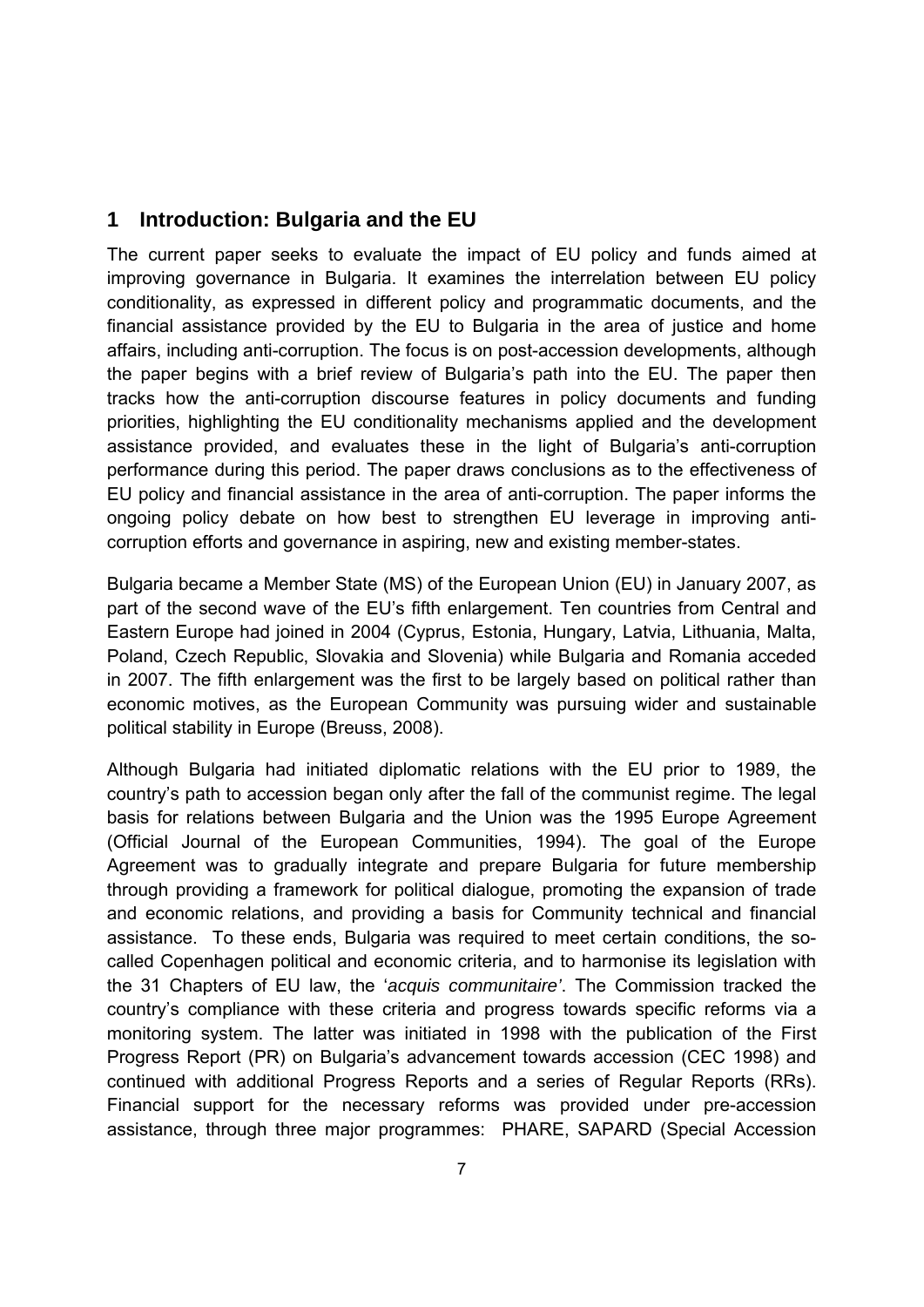Programme for Agriculture and Rural Development) and ISPA (Instrument for Structural Policies for Pre-Accession)<sup>1</sup> (Hubbard, C., Hubbard, L. 2008).

Bulgaria's Accession Treaty was signed in Luxembourg on 25 April 2005, granting the country EU membership from 2007, providing it complied with all the membership criteria by that date (Official Journal of the European Union 2005). Also in 2005, the European Commission (at that time referred to as the Commission of the European Communities (CEC)) published a Comprehensive Monitoring Report (CMR), followed by a final Monitoring Report in 2006 (CEC 2005, 2006). The latter confirmed that Bulgaria was sufficiently prepared to meet the political, economic and *acquis* criteria by 1 January 2007.

However, Bulgaria's accession was clouded by a lack of progress in a few key areas. It had failed to attain EU standards in the area of justice and home affairs - in particular, in reforming the judiciary, and in fighting high-level corruption and organised crime. Hence, upon accession, the EU took the additional step of introducing a special post-accession monitoring mechanism on these outstanding areas for Bulgaria (and Romania), in effect seeking to prolong pre-accession conditionality after accession. In 2015, eight years after Bulgaria's accession to the EU, the Cooperation and Verification Mechanism (CVM), which tracks the country's progress on the above mentioned rule of law issues in annual reports, is still in force. This suggests a lack of significant progress, despite a decade of increasing EU financial support. This paper seeks to understand why the efforts of the EU appear to have achieved so little in the case of Bulgaria, so as to provide an evidence base for policy suggestions on how to improve the impact of EU conditionality and assistance for countering corruption.

-

 $1$  Additional specialised programme was introduced to aid Bulgaria's adoption of the acquis – "National Programme for the Adoption of the Acquis" (NPAA).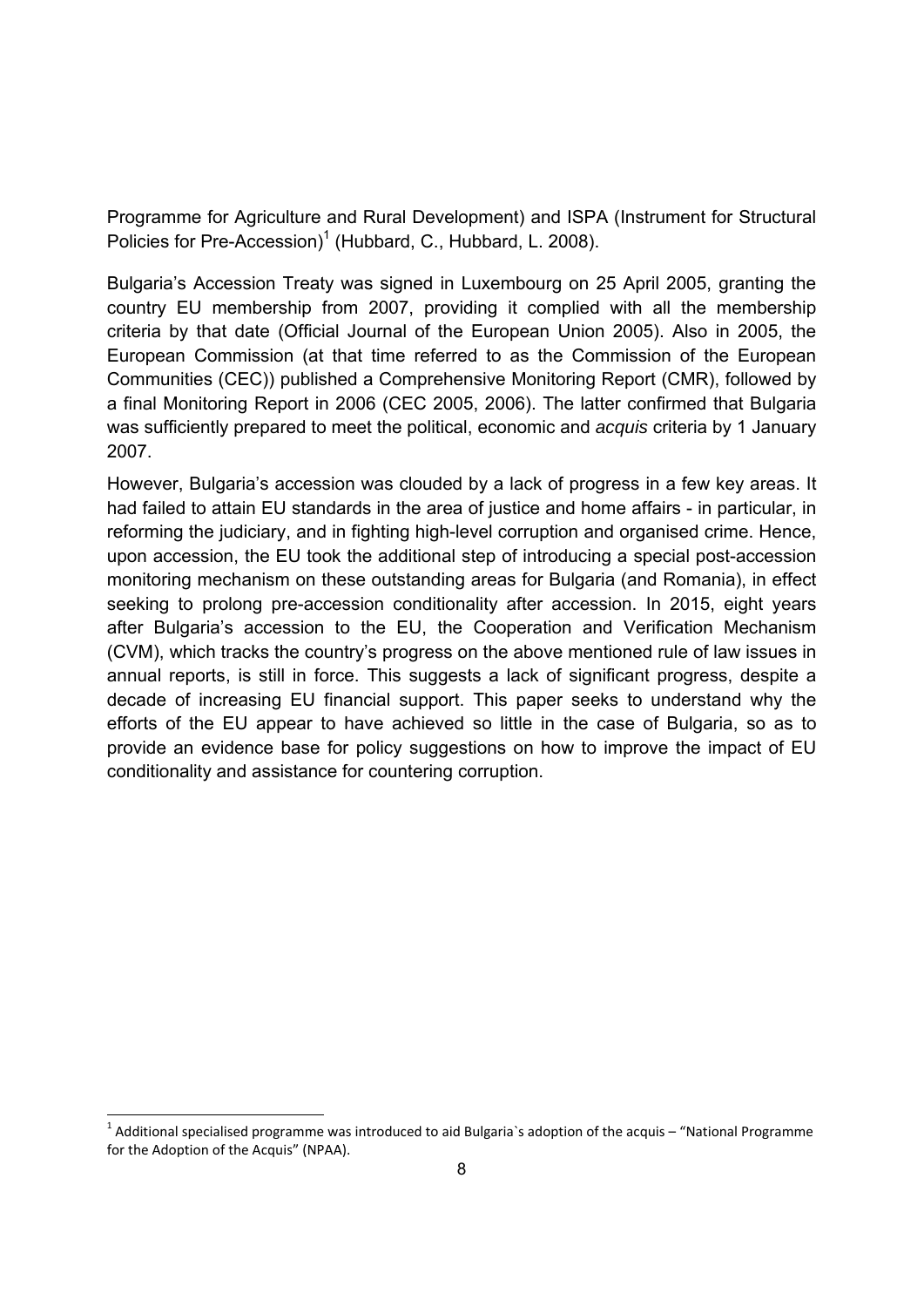*Figure 1. Bulgaria`s path towards EU membership*



Source: European Commission Commission Commission Commission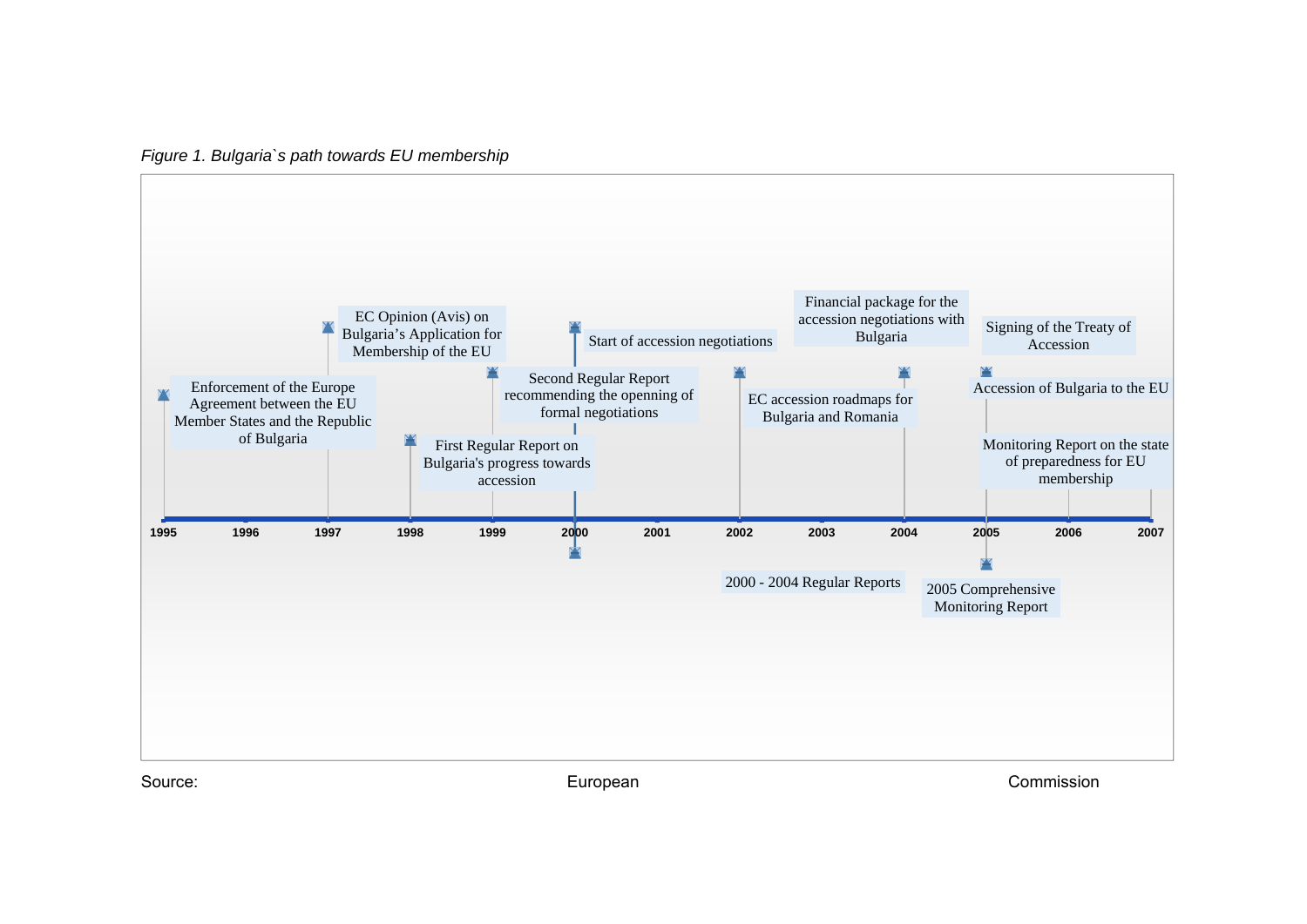### **2 The State of EU conditionality and development assistance**

### **2.1 Legislative provisions and institutional setting of EU funds in Bulgaria**

The extent of EU funds available and the institutional arrangements for their management changed upon Bulgaria's access to the Union. Prior to accession, Bulgaria was eligible for three types of EU funds: PHARE (for economic and social development); ISPA (for infrastructure); and SAPARD (for agriculture). After accession, EU assistance became much wider and more complex. In the 2007-13 programming period, the first in which Bulgaria participated fully as a member state, the country became eligible for the European Regional Development Fund (ERDF), the European Social Fund (ESF) and the Cohesion Fund (CF) (Council of the EU 2006).<sup>2</sup> In addition, Bulgaria received assistance from the European Agricultural Fund for Rural Development and the European Fisheries Fund.

In terms of management, the EU delegation in Sofia gradually ceded control over the management of EU funds as the accession date drew closer. After accession, responsibility for managing and monitoring EU funds was transferred to the Bulgarian authorities, with the EU legal framework transposed into national law in the National Strategic Reference Framework (NSRF). The NSRF provides for further elaboration and clarification of policy and funding priorities through seven Operational Programmes (OP) in which funds could be contracted throughout 2007-13, with two more years allowed to complete spending. $3$  A Monitoring Committee<sup>4</sup> is assigned to oversee the implementation of the NSRF. The Committee is responsible for:

- discussing and approving any amendments to the Framework;
- evaluating and approving, on an annual basis, the information and reports of the OP Managing Authorities (MAs); and
- reviewing the contribution made by European financial assistance to the priorities of the NSRF.

The NSRF Monitoring Committee oversees an additional seven monitoring committees, responsible for supervising, reviewing and assessing the work of the OP MAs. The Monitoring Committee and the OP Monitoring Committees report their strategic supervision and conclusions to the Central Coordination Unit (CCU) in Bulgaria and the

-

 $^2$  General provisions for their implementation were set out in Council Regulation (EC) No 1083/2006 of 11 July 2006.

<sup>3</sup> These were OP Transport (OPT); OP Environment (OPE); OP Human Resource Development (OPHRD); OP Development of the Competitiveness of the Bulgarian Economy (OPC); OP Administrative Capacity (OPAC); OP Regional Development (OPRD); and OP Technical Assistance (OPTA).<br><sup>4</sup> Council of Ministers' Decision CoM(a) 2006.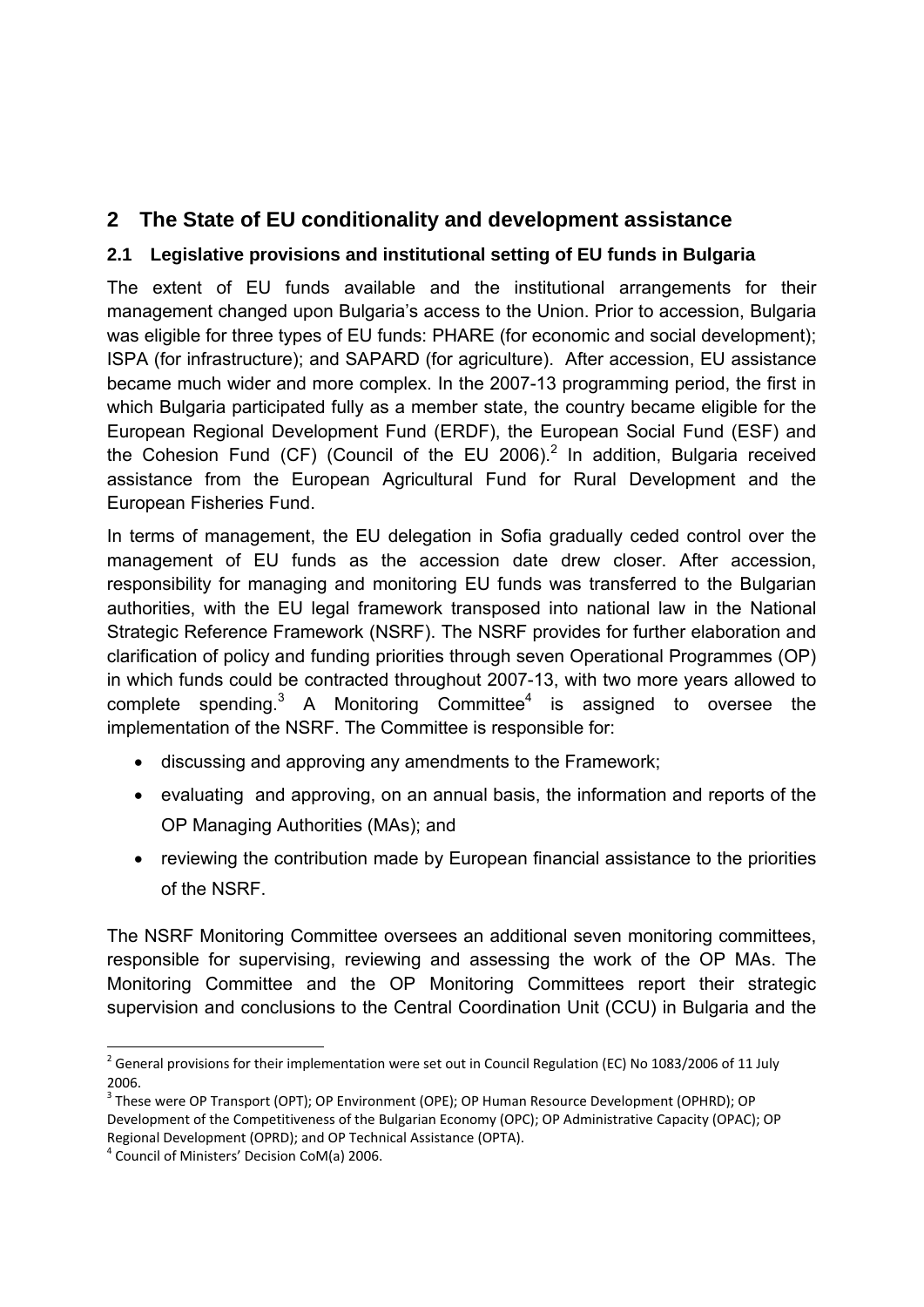European Commission (EC) in Brussels. Located within the Council of Ministers, the CCU takes the lead at central level to manage and oversee the operations of all EU assistance programmes in Bulgaria, and to ensure that the objectives of the EU Cohesion Policy and the national investment policies are followed (CoM 2005). The CCU runs the Unified Management Information System holding the data of all projects implemented with EU assistance in Bulgaria, including details of the budget, status of implementation and beneficiaries.

The Certifying Authority (CA) and the Audit Authority (AA) at the Ministry of Finance exercise ultimate financial control on EU assistance spending in Bulgaria (OPRD(a) 2011). The Bulgarian National Audit Office (NAO) also oversees EU funds and programmes, including the management bodies and final beneficiaries. This part of its annual audit is provided to the European Court of Auditors and the EC (OPRD(b) 2011).

Each MA is responsible for managing and implementing its OP, with guidance from the CCU. The MA should:

- ensure that operations are selected for funding in accordance with the relevant criteria for that OP;
- check that they comply with applicable Community and national rules;
- verify that the financed products and services are delivered in time and up to standard;
- verify that the expenditures declared by the beneficiaries for operations have actually been incurred;
- perform (if necessary) on-the spot checks of individual operations;
- ensure that OPs are evaluated according to the legislation, etc. (Council of the EU, 2006)

Although the MA may delegate its financial and accounting tasks to an Intermediate Body (IB), it retains final responsibility.

Before any funds could be entrusted to Bulgaria, the EU had to formally certify or license the operational capacity of each institution with responsibility for overseeing the spending of EU funds. It continues to monitor their performance and has the power to ask for corrections or, in certain circumstances, even to withdraw their certification. Additional monitoring on the part of the EU is exercised for example through the European Court of Auditors, OLAF and the country units of the various Directorates General of the EC. Thus, the overall framework for administering EU assistance in Bulgaria appears to provide a number of important checks and balances. Nonetheless,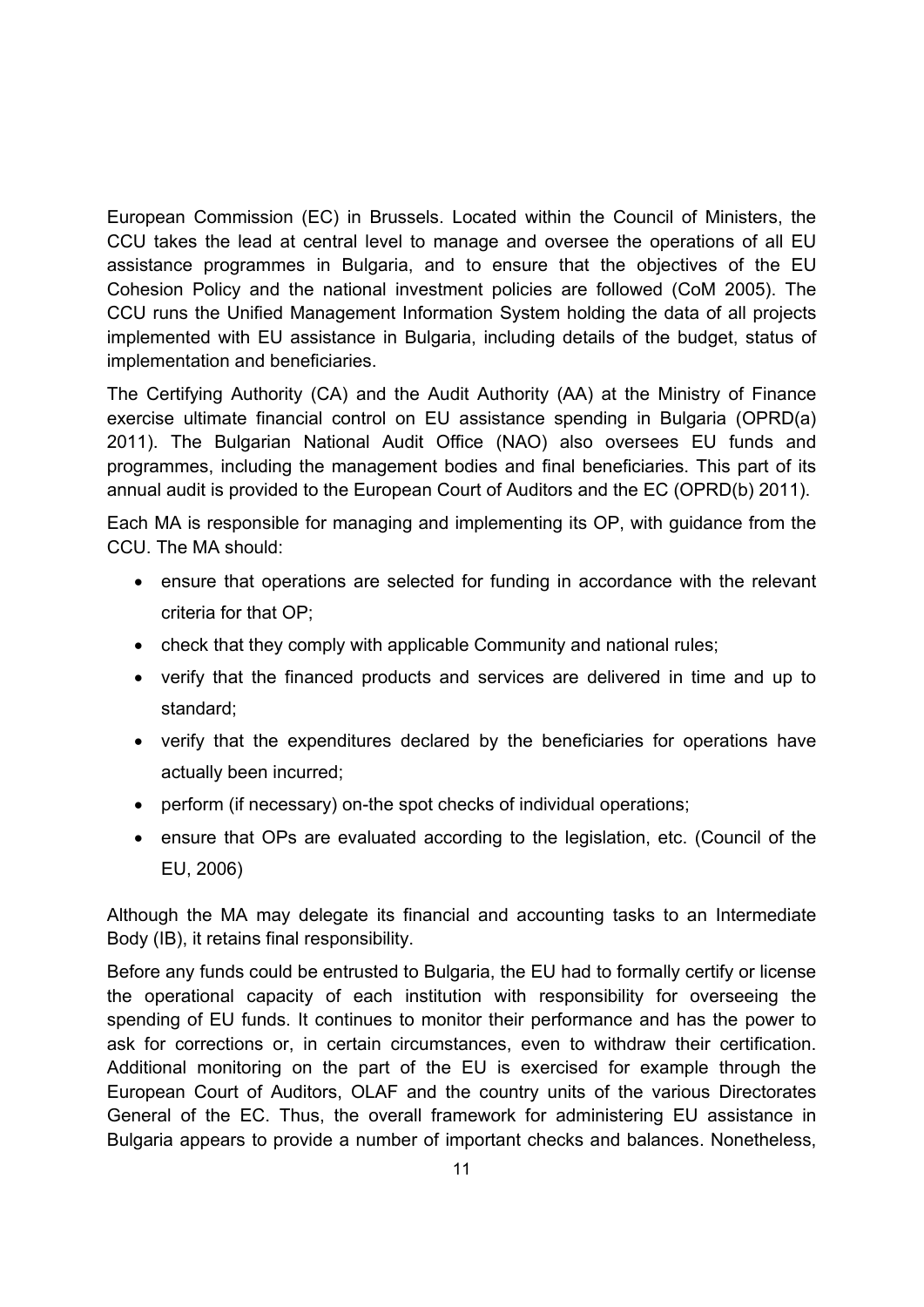the general lack of administrative capacity in Bulgaria proved to be a considerable hindrance to the successful absorption of EU funds in the early years of membership. Moreover, the arrangements for the implementation and monitoring of the OPs fail to specifically address corruption challenges, despite the European Commission and other member states having identified corruption controls as a key area where Bulgaria continues to fall short of EU standards.

## **3 EU corruption control conditionality and development assistance**

One can discern three groups of EU conditionality requirements related to the control of corruption in the 2007–13 period:

- The institutional framework for managing EU Funds, as well as administrative and financial compliance rules for the 2007–13 programming period.
- The EU macroeconomic governance conditions introduced in the wake of the global financial crisis in 2008 through the European Semester and the Stability and Growth Pact.
- The Cooperation and Verification Mechanism rules for monitoring Bulgaria's progress in countering corruption and organised crime, and reforming the judiciary, introduced upon accession.

These are discussed in turn below. However, none of these explicitly links EU development assistance with the attainment of specific anti-corruption targets.

### **3.1 Control of corruption provisions within the governance of EU funds**

The EU has not made the provision of funds in the 2007-13 programing period conditional on the attainment of specific anti-corruption targets. The NSRF contains only general references to Bulgaria's anti-corruption strategy. Even where it outlines key areas relevant to the control of corruption, such as overall administrative capacity issues and public procurement, it does not offer a 'theory of change' as to how EU funds might be expected to improve the control of corruption. There are no indicators related to anticorruption used or foreseen in the NSRF<sup>5</sup>.

Three operational programmes include tackling corruption among their goals - OP Administrative Capacity, OP Technical Assistance, and OP Development of the Competitiveness of the Bulgarian Economy - but without stipulating indicators of achievement. OPAC is the primary operational programme tasked with tackling corruption, and it contains an extensive analysis of the corruption-related challenges and policies of Bulgaria as of 2007. It cites Bulgaria's ranking on the Transparency International Corruption Perceptions Index as evidence that the country is performing poorly in terms of corruption control, and posits a link between poor control of corruption

-

<sup>&</sup>lt;sup>5</sup> Based on the review of the texts of the National Strategic Reference Framework (downloadable in Bulgarian from: http://www.eufunds.bg/archive/documents/1259309981.pdf).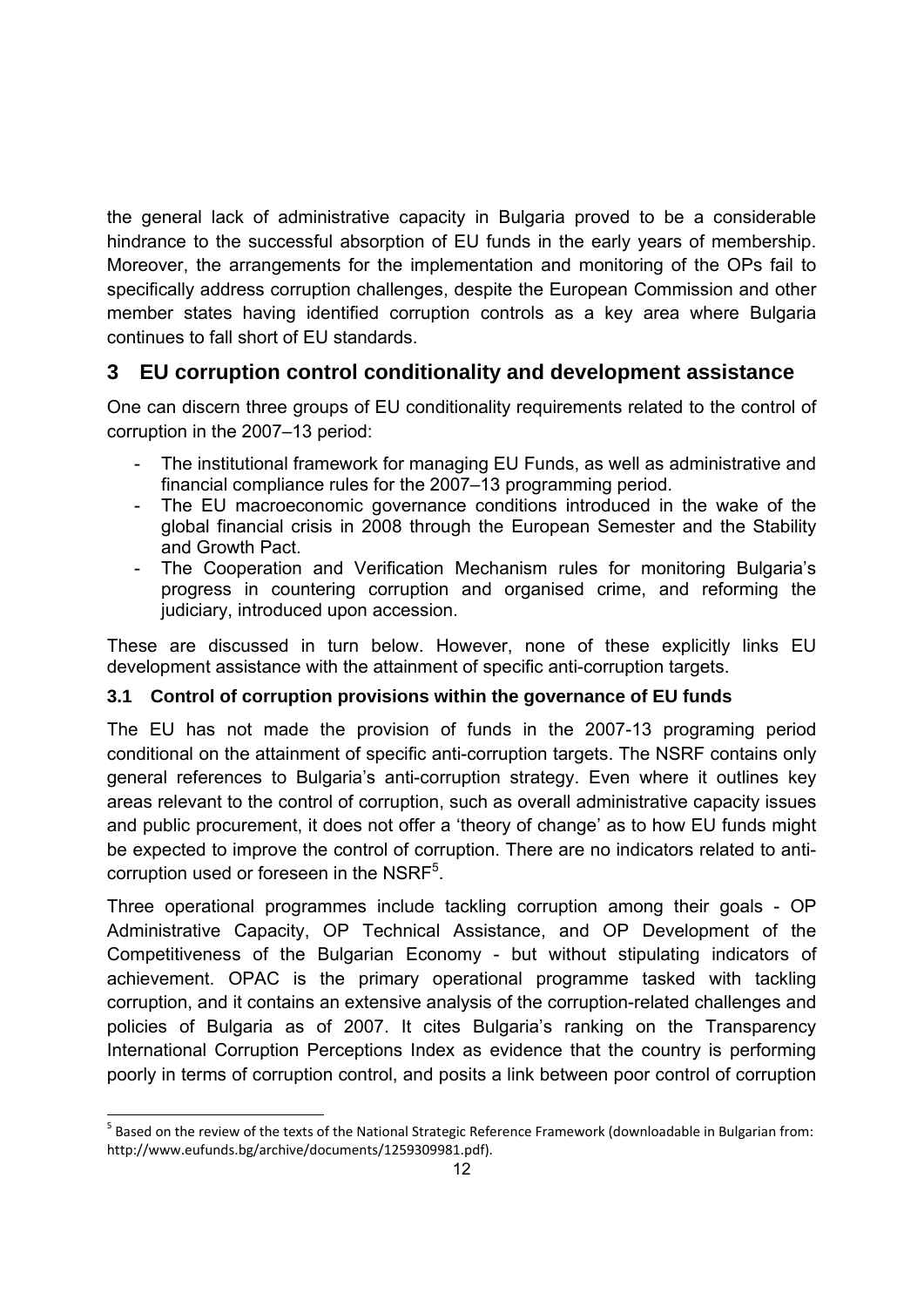and weak GDP growth, referencing the World Bank Worldwide Governance Indicators. However, it once again fails to specify how progress in controlling corruption might be measured. In addition, its Annual Implementation Report 2014, published in October 2015, which reviews programme implementation since inception, contains reference only to a limited number of individual projects with an anti-corruption orientation, making no overall assessment of achievements in this regard $6$ .

In the texts of the NSRF and the OPs there is only one recurring reference to anticorruption goals, and it concerns the process of absorption of EU funds itself. That is, although not a form of conditionality per se, corruption could stall EU funding if it led to a failure to comply with technical and financial requirements during programme implementation. Council Regulation (EC) No 1083/2006 stipulates that administrative irregularities in the implementation of the OPs can lead to the suspension of payments and financial corrections. Interim payments at the level of priority axes (PAs) or programmes can be suspended if management and control obligations<sup>7</sup> are breached and payment certification procedures are affected $8$  (Council of the EU 2006). Financial corrections, imposed on the part of the EC, are enforced when the Commission considers already allocated contributions to be at risk owing to management and control deficiencies or when MSs fail to enforce corrections on their own.<sup>9</sup> The EC has on such grounds suspended programme funds to Bulgaria on several occasions, with regard to OPE in 2013 and OPRD in 2014. In both instances, the deficiencies involved public procurement (PP) procedures (Mediapool 2015). This has created incentives for national authorities to focus on the form rather than the substance of EU funds management.

The 2014-20 ESIF programming period introduces a more concrete regime of conditionality for EU member states, through three mechanisms.

First, the introduction of thematic and general, 'ex-ante conditionalities' is aimed at the efficient achievement of certain priorities. Bulgaria, as well as other EU member states, has to meet these new requirements before being able to access funds. Bulgaria's Partnership Agreement with the EU assesses compliance with the ex-ante conditionalities and, in the case of non-compliance, sets a clear timeline for actions to be taken. If the deadlines are not met and the goals not achieved, there is now a legal basis for the partial or full suspension of "interim payments by the Commission to the priorities of the programme concerned" (EC(a) 2014). The EC is required to lift any such

 $6$  Based on a review of the texts of the Operational Programme Administrative Capacity (downloaded in Bulgarian from:thesacjp ocp wcnow vcme Administrative Capacity (Strategic Reference Frmaework, endations have been used to exert pressure on th http://www.eufunds.bg/archive/documents/1372686568.pdf)<br>
<sup>7</sup> Under Art. 70 (1) and (2)<br>
<sup>8</sup> Art. 92<br>
<sup>9</sup> Art. 99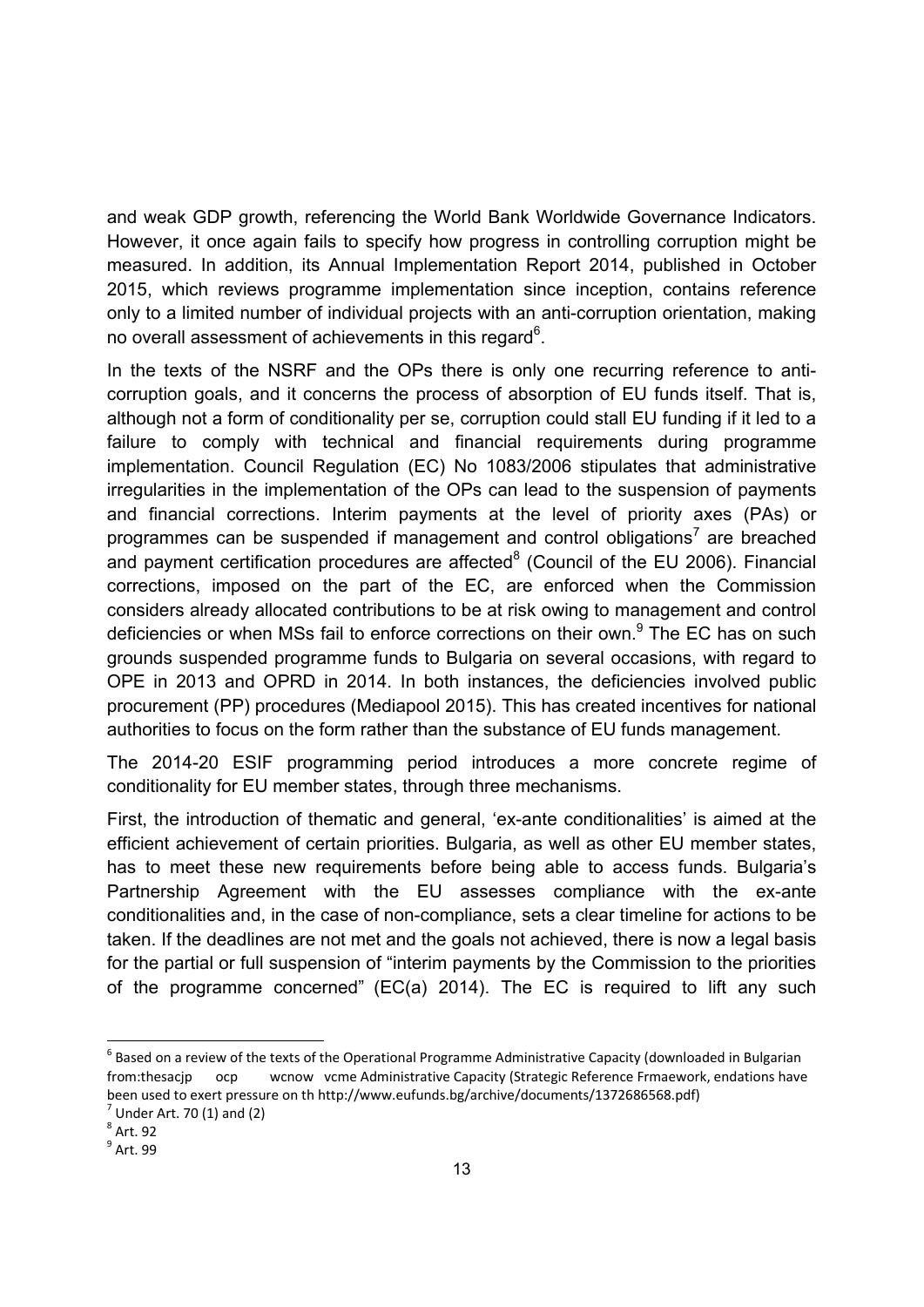suspension either when the conditionalities are fulfilled or when/if they become irrelevant due to changes in programme priorities.

Second, the 2014-20 ESIF includes a 'performance reserve'<sup>10</sup>, aimed at increasing focus on Europe2020 objectives. The performance reserve is considered 'ex-post conditionality' since it provides for a total of 5% of the national allocation for each fund to be transferred, during the mid-term review, to programmes that have reached their milestones. Failure to reach pre-set objectives can result in the suspension of funds, while serious underachievement could potentially lead to cancellation.

Third, there is also a new legal basis for including macroeconomic conditions<sup>11</sup>, whereby the EC can propose amendments to the Partnership Agreement and/or relevant programmes with a view to improving the economic governance of a MS. Such macroeconomic conditions could, as with the ex-ante and ex-post requirements, be enforced through suspension of payments if the MS concerned failed to take action in line with a Commission proposal. The initial suspension cannot affect more than 50% of payments but an optional increase (up to 100%) is possible for continued noncompliance.

### **3.2 Europe 2020 Strategy and macroeconomic governance conditionality**

Broader fiscal and macroeconomic conditions have been introduced in the EU in the aftermath of the economic crisis, providing a formal link between compliance and the provision of EU assistance. Two of Europe`s flagship initiatives provide the policy framework for this – the Europe 2020 Strategy for Smart, Sustainable and Inclusive Growth, and the Stability and Growth Pact (SGP). Under the 2020 Strategy, each MS has individual targets in the context of the overall EU goals. MSs are required to report their progress annually by submitting to the European Commission and the Council an update of their National Reform Programmes (NRPs), detailed annual pledges of reform plans. The Council responds to the NPRs with binding recommendations. The NPRs have been incorporated into the European Semester mechanism to ensure regular follow up and provide a basis for action should a Member State continuously fail to meet its recommendations (see below). A link to anti-corruption performance has been added since the 2014 NRPs, with the introduction of Council recommendations based on the first published EU Anti-corruption Report.

### *3.2.1 Stability and Growth Pact*

The Stability and Growth Pact is the Union's mechanism for coordinating national fiscal policies. In the aftermath of the economic crisis, the SGP underwent a significant reform,

-

<sup>&</sup>lt;sup>10</sup> Art. 20, Art. 21, Art. 22 of Regulation (EU) No 1303/2013<br><sup>11</sup> Art. 23.of Regulation (EU) No 1303/2013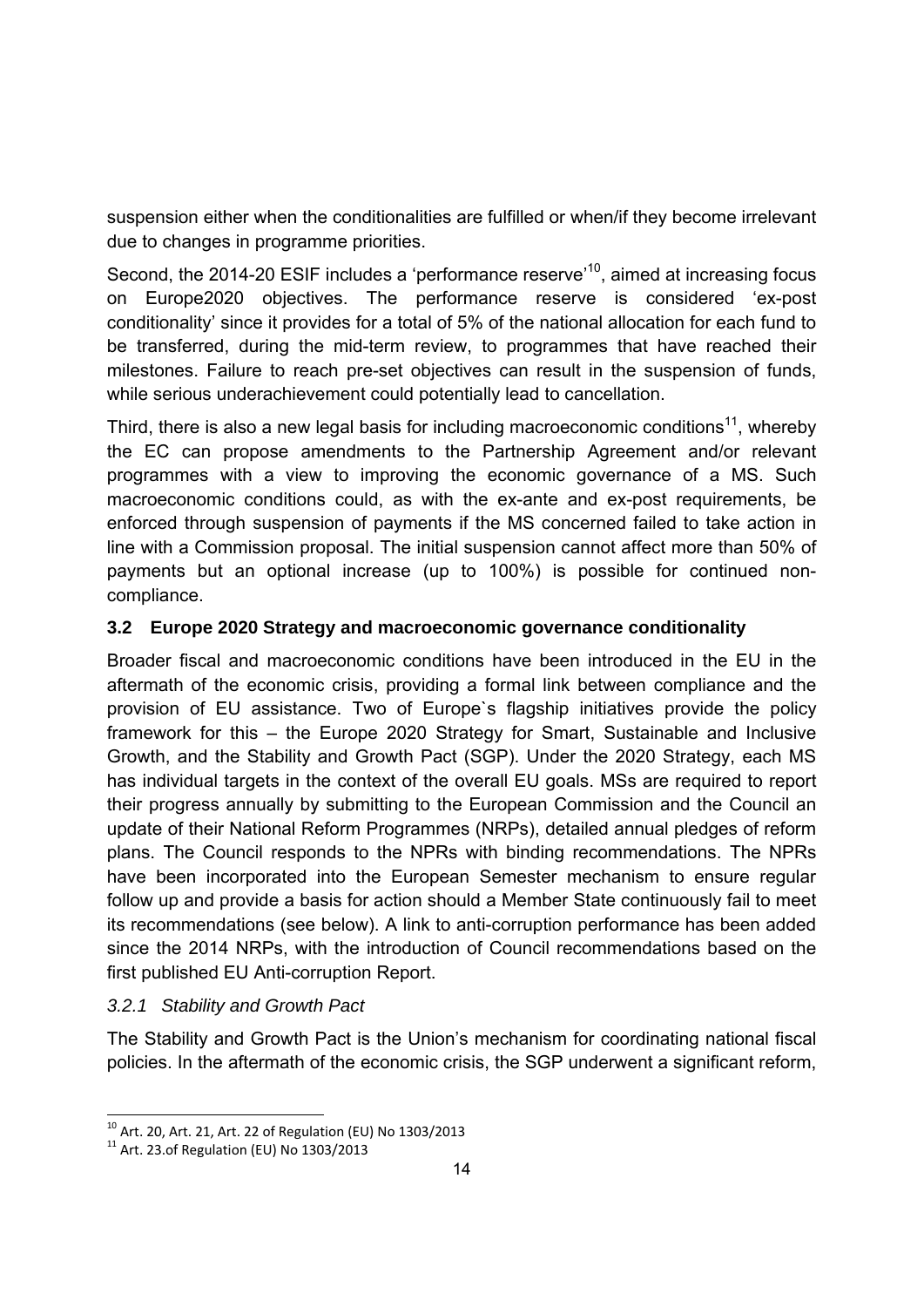referred to as the "six-pack"<sup>12</sup>, with the aim of strengthening EU economic and fiscal governance.13 The SGP is primarily built around its 'preventive' and 'corrective' arms. The milestone of the preventive arm is attainment of country-specific medium-term budgetary objectives,<sup>14</sup> which all MSs must reach (or be on an appropriate adjustment path towards) (EU Economic and Financial Affairs 2015). Compliance with the preventive arm of the SGP is assessed by the EC and the Council on an annual basis through the review of Stability or Convergence Programmes  $(SCPs)^{15}$ , submitted in parallel with the National Reform Programmes by all EU member states (Ministry of Finance 2015).

The corrective arm of the Stability and Growth Pact makes sure that MSs introduce adequate measures to correct their excessive deficits.<sup>1617</sup> If the consequent review shows that the necessary corrections are not effectively implemented, the EC and the Council could decide to issue a new set of recommendations or to increase the EDP, potentially entailing a fine in the amount of 0.2% of GDP for Eurozone countries.<sup>18</sup> For the rest of the EU member states, such as Bulgaria, a serious breach of the embedded deficit benchmarks could lead to the suspension of cohesion funding. The latter can be enforced if an excessive government deficit exists<sup>19</sup> and the country does not take the necessary measures to correct it.<sup>20</sup> In such cases, the Council could suspend "either the totality or part of the commitments from the Fund" (Official Journal of the European Union 2006).

Such macroeconomic conditionality, though only applied to the fiscal side of economic governance, has been available for the Cohesion Fund since the 2007-13 programming

-

 $12$  The six-pack includes six legislative texts: Regulation 1175/2011 amending Regulation 1466/97; Regulation 1177/2011 amending Regulation 1467/97; Regulation 1173/2011; Regulation 1176/2011; Regulation 1174/2011;

Directive 2011/85/EU<br><sup>13</sup> Applicable only to Eurozone countries<br><sup>14</sup> The MTO is part of the overall Multilateral Economic Coordination and Surveillance, which legal basis are<br>provided for by Art. 121 of the Treaty (ex 99 T

<sup>&</sup>lt;sup>15</sup> By April each year all EU countries outside of the EA are required to prepare Convergence Programmes, while Eurozone members submit Stability Programmes.<br><sup>16</sup> Here by "deficits" is meant the deficit or debt.<br><sup>17</sup> The Excessive Deficit Procedure becomes operational in case any EU country breaches the 3% threshold of deficit

to GDP and 60% of debt to GDP thresholds. The respective values are embedded in Art. 126 of the Treaty (ex Art.

<sup>104</sup> TEC), and in the accompanying the Treaty, Protocol 12.<br><sup>18</sup> Provisions for closer monitoring under the EDP were introduced with the adoption of the so-called "two-pack" legislation package, which increases the reporting obligations, as well as requires countries to draft economic partnership programmes (EPPs). It is however only applicable to euro area Member States and is thus outside the scope of the paper. For detailed information and legal basis concerning the "two pack", see Occasional Paper 147 from May 2013 (EC 2013).<br><sup>19</sup> It is up to the Council to decide, in accordance with Article 104(6) of the Treaty.<br><sup>20</sup> In accordance with Article 104(8) of the Treaty that the Member State concerned has not taken effectiv

in response to a Council recommendation made under Article 104(7) of the Treaty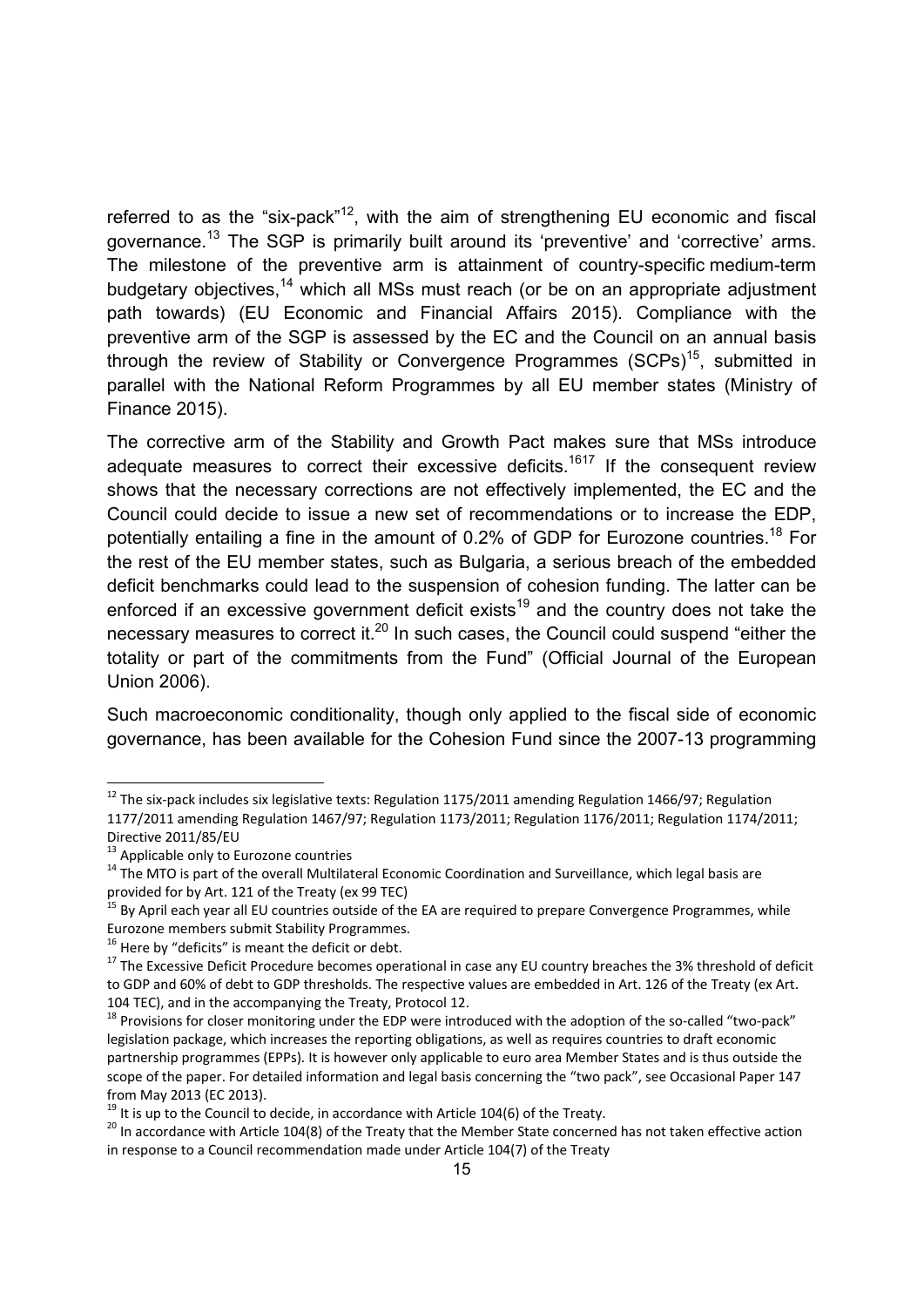period. Bulgaria was subject to an ongoing EDP from 2010 to 2012 due to its general government deficit reaching 3.9 % of GDP in 2009, thus exceeding the 3% of GDP reference value. The Bulgarian case did not include suspension of Cohesion Fund support.<sup>21</sup> Thus, though weak, the link exists that poor public finances management, which can also be the result of corruption, would eventually be sanctioned by the Council of the EU with a suspension of EU development assistance.

### *3.2.2 Alert Mechanism Report (AMR)/ Macroeconomic Imbalances Procedure (MIP)*

The adoption of the 'six-pack' in 2011 allowed for an additional surveillance instrument to be introduced. The Macroeconomic Imbalances Procedure runs in parallel to and follows the 'two-arm' logic of the Stability and Growth Pact. It aims at identifying, preventing and/or correcting potential and existing macroeconomic imbalances across the EU (Official Journal of the European Union (a), (b) 2011). The MIP framework starts with the preparation of an Alert Mechanism Report which, based on a scorecard of eleven indicators, assesses whether a particular member state is seeing the emergence of potential macroeconomic imbalances and thus requires in-depth review. The in-depth review process is the preventive arm of the MIP, while the initiation of an Excessive Imbalance Procedure (EIP) triggers the corrective mechanism, which could potentially bring sanctions of up to 0.1% of GDP (EU Economic and Financial Affairs 2015).<sup>22</sup>

Bulgaria has been consistently covered by the MIP in-depth review mechanism, signalling that the country is experiencing macroeconomic imbalances which, though not excessive, require policy action. According to the monitoring, Bulgarian competitiveness and labour markets are in need of increased attention (EU Economic and Financial Affairs 2015).

### *3.2.3 The European Semester*

With the publication of the Alert Mechanism Report, the EC simultaneously adopts an Annual Growth Survey (AGS), which sets one-year economic priorities for the EU. The two documents are published annually in November and signal the start of the so-called European Semester. In its essence, the Semester is a coordination tool monitoring the compliance of EU countries with the two overall mechanisms of EU economic governance – the 2020 Strategy and the Stability and Growth Pact. The Semester is the Union's calendar for scheduling the majority of economic and fiscal instruments elaborated above.

<sup>&</sup>lt;sup>21</sup> Document dossier available at:

http://ec.europa.eu/economy\_finance/economic\_governance/sgp/deficit/countries/hungary\_en.htm

 $22$  Only applicable to member of the Euro Area.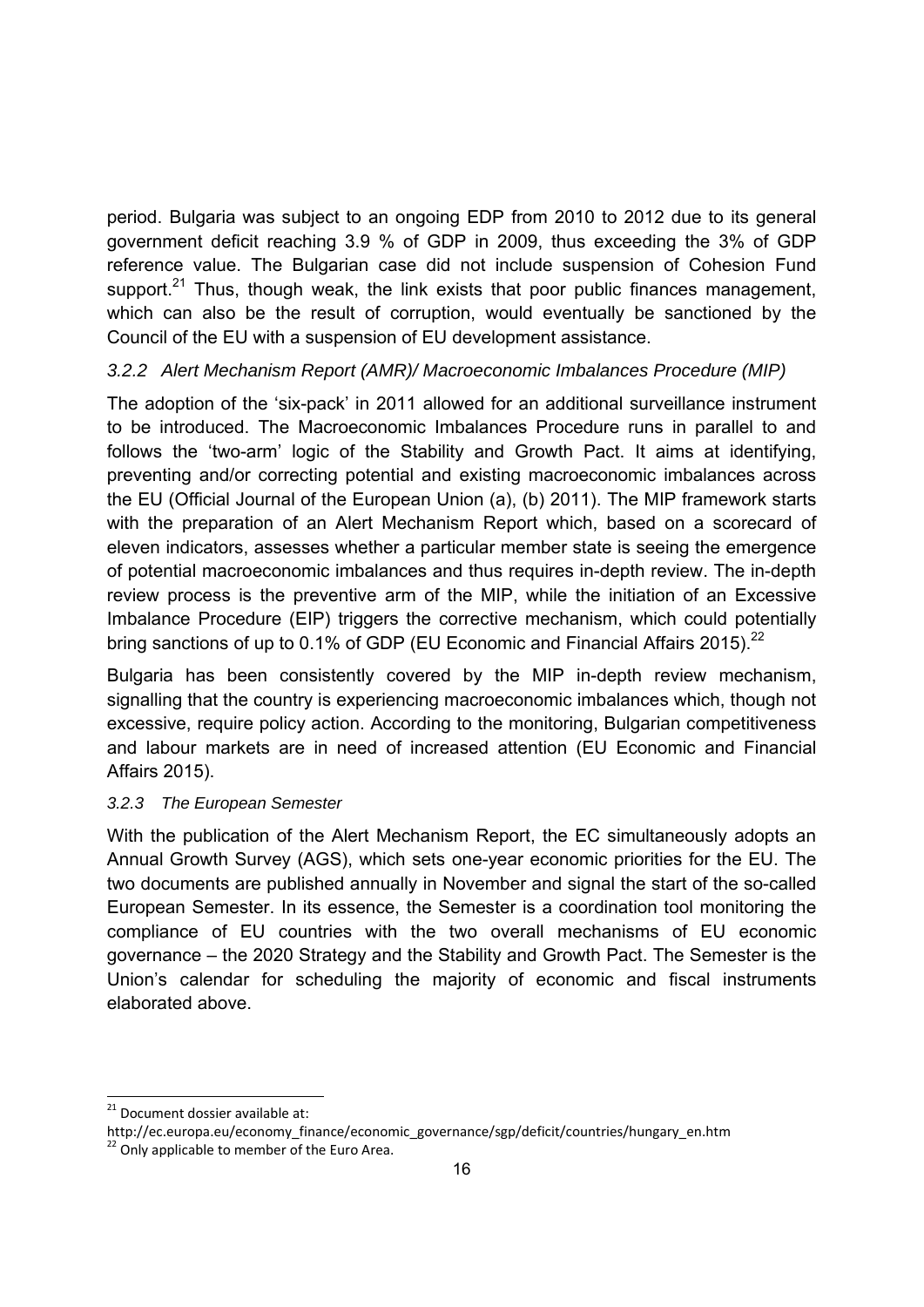| Table 1. European Semester timeline |  |
|-------------------------------------|--|
|                                     |  |

| Responsible<br>actor    | <b>November</b>                                                                                                                 | December January |                                           | February                                                                                                                                 | <b>March</b>                                                                                                   | April                                  | May                                                                                                 | June |                                                     | July                    | August September                                                                              | <b>October</b> |
|-------------------------|---------------------------------------------------------------------------------------------------------------------------------|------------------|-------------------------------------------|------------------------------------------------------------------------------------------------------------------------------------------|----------------------------------------------------------------------------------------------------------------|----------------------------------------|-----------------------------------------------------------------------------------------------------|------|-----------------------------------------------------|-------------------------|-----------------------------------------------------------------------------------------------|----------------|
| Eueopean<br>Commision   | Annual Growth<br>Survey (AGS) + Alert<br>Mechanism Report<br>(AMR) + Opinion on<br><b>Draft Budgetary</b><br>Plans (only EA MS) |                  |                                           | <b>Bilateral</b><br>meeting<br>with MS                                                                                                   | In-depth reviews<br>for MS under<br>potential risk under<br>the Macroeconomic<br>Imbalances<br>Procedure (MIP) | <b>Bilateral</b><br>meeting<br>with MS | Country-specific<br>recommendation<br>s (CSRs) for<br>budgetary,<br>economic end<br>social policies |      |                                                     |                         | <b>Bilateral</b><br>meeting with<br><b>MS</b>                                                 |                |
| European<br>Council     | Discussion of the<br>opinions on Draft<br><b>Budgetary Plans</b><br>(only EA MS)                                                | <b>AMR</b>       | MS adopt<br>conclusions<br>on the AGS $+$ |                                                                                                                                          | EU leaders adopt the<br>economic priorities<br>based on the AGS                                                |                                        | National<br>ministers discuss<br>the CSRs                                                           |      | The Council<br>endorses<br>the final<br><b>CSRs</b> |                         |                                                                                               |                |
| Member<br><b>States</b> | MS adopt<br>annual<br>budgets                                                                                                   |                  |                                           | MS present their<br>Stability/Convergence<br>Programmes (SCPs) on budgetary<br>policy + National Reform<br>Programmes on economic policy |                                                                                                                |                                        |                                                                                                     |      |                                                     | Economic<br>Partnership | MS present draft<br>budgetary plans<br>(only EA MS) +<br>Programmes (only<br>EA MS under EDP) |                |
| Source:                 |                                                                                                                                 |                  |                                           | European                                                                                                                                 |                                                                                                                |                                        | Commission,                                                                                         |      |                                                     |                         | 2014                                                                                          |                |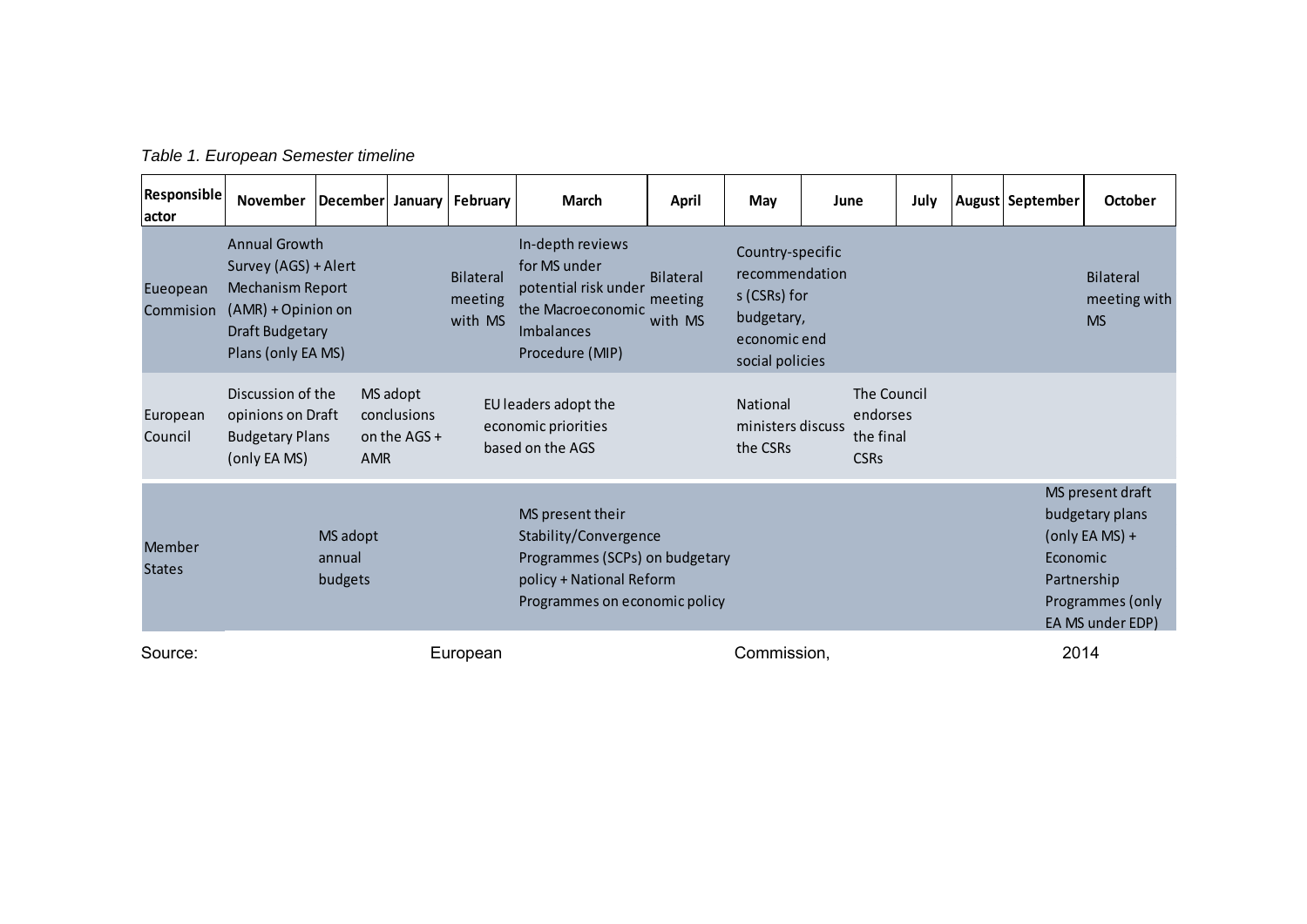An important milestone of the European Semester is the elaboration of specific-country recommendations (SCRs), which are then proposed by the EC for adoption by EU finance ministers. The Bulgarian experience shows that there are two concrete types of recommendations – those based on the country's Convergence Programme; and those based on the examination of the relevant Convergence and National Reform Programmes (Official Journal of the European Union 2011(b), 2014). In the case of Bulgaria, the latest SCRs have included specific governance-related recommendations, such as guaranteeing the independence of the energy regulator and transparency of the energy sector; and reducing corruption in public administration and public procurement system imbalances. The latter has been derived from recommendations on Bulgaria made in the first EU Anticorruption Report. The inclusion of such recommendations in the European Semester framework potentially creates anti-corruption conditions linked to EU development assistance. However, as the link between the EU Anticorruption Report and the European Semester is not formally established, such conditionality might disappear in the future.

In practice, there has not yet been any evidence that the anti-corruption recommendations have been used to exert pressure on the Bulgarian authorities to deliver on specific reforms. The European Semester itself has been lacking in specific deadlines for achieving recommended reforms, as well as in consistent follow-up mechanisms. Hence, the anti-corruption domain remains effectively detached from EU conditionality involving development assistance, despite the Union's increased focus on the issues of good governance. The anti-corruption policy area continues to lack formal and effective punitive mechanisms for MSs that repeatedly demonstrate lack of reforms.

### **3.3 The Cooperation and Verification Mechanism (CVM): EU Anti-corruption Conditionality in Bulgaria**

The most immediate anti-corruption conditionality mechanism established by the EC for Bulgaria (and Romania) upon its accession in 2007 was the Cooperation and Verification Mechanism (CVM) (EC 2006). The CVM was possible under Art. 37 and Art. 38 of the Accession Treaty and largely resulted from a monitoring report by the EC from 2006 claiming that "further progress is still necessary in the area of judicial reform and the fight against organised crime and corruption" (Official Journal of the European Union 2005; CEC 2006). The CVM methodology comprises the periodic publication of progress reports, containing an assessment of progress in the area of Justice and Home Affairs and making recommendations for next steps.

In Bulgaria's case, the evaluation and the progress reports are anchored to six benchmarks<sup>23</sup>, tailored to the country, as well as three safeguard clauses under the

<sup>&</sup>lt;sup>23</sup> Although the EC uses "benchmarks" as a term, these are rather policy objectives, and are thus softer than typical benchmarks.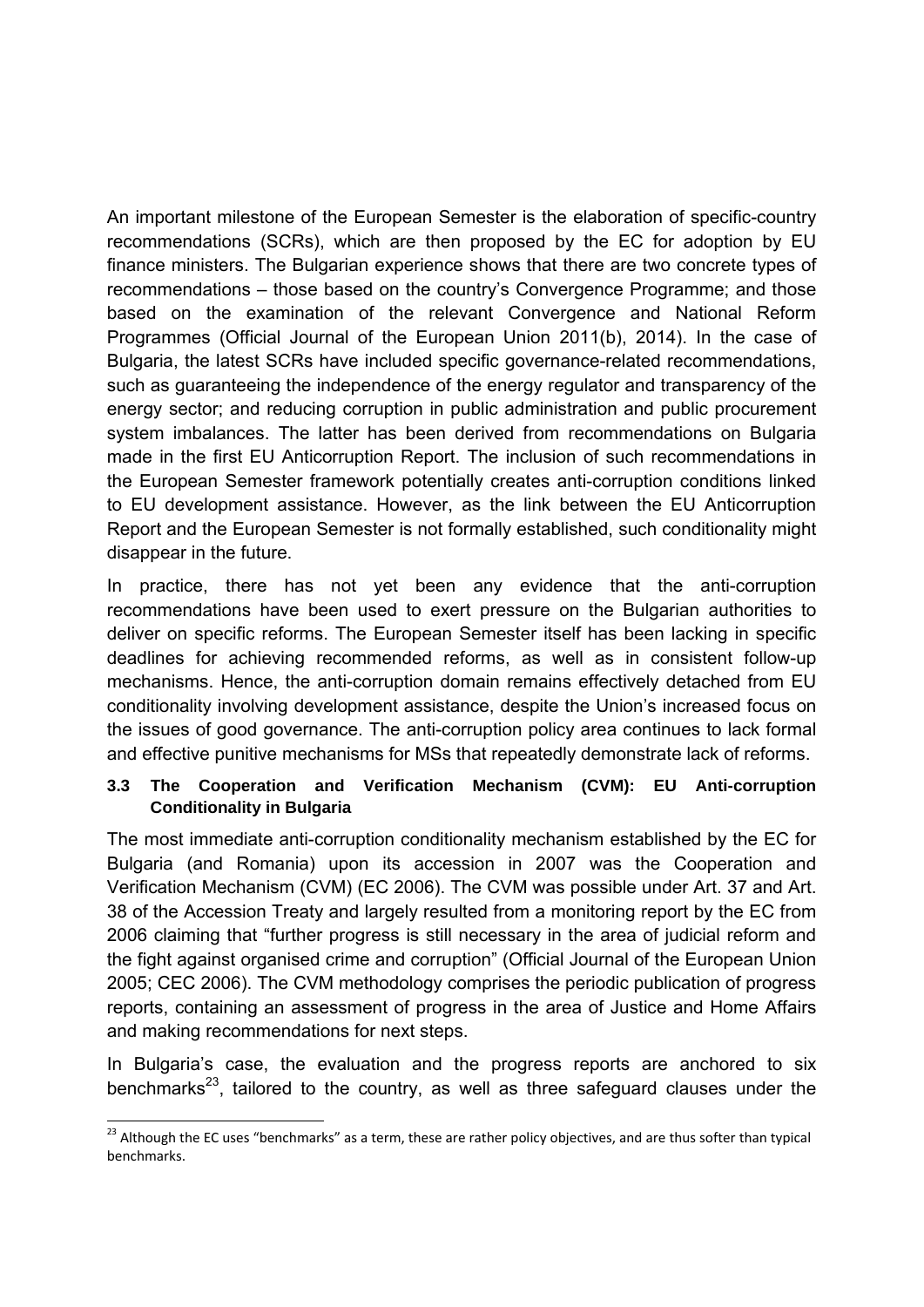Accession Treaty, which could have been triggered in the first three years after EU accession (i.e., until 2010). The safeguard clauses have not been activated but progress reporting under the CVM mechanism continues even eight years after accession.

*Table 2. Country-specific benchmarks for Bulgaria under the CVM*

(1) Adopt constitutional amendments removing any ambiguity regarding the independence and accountability of the judicial system.

(2) Ensure a more transparent and efficient judicial process by adopting and implementing a new judicial system act and the new civil procedure code. Report on the impact of these new laws and of the penal and administrative procedure codes, notably on the pre-trial phase.

(3) Continue the reform of the judiciary in order to enhance professionalism, accountability and efficiency. Evaluate the impact of this reform and publish the results annually.

(4) Conduct and report on professional, non-partisan investigations into allegations of high-level corruption. Report on internal inspections of public institutions and on the publication of assets of high-level officials.

(5) Take further measures to prevent and fight corruption, in particular at the borders and within local government.

(6) Implement a strategy to fight organised crime, focussing on serious crime, money laundering as well as on the systematic confiscation of assets of criminals. Report on new and ongoing investigations, indictments and convictions in these areas.

Source: Art. 1 of Commission Decision C (2006) 6570 final

| <b>Safeguard</b>                | <b>Potential reasons for invoking</b>                                                                           |
|---------------------------------|-----------------------------------------------------------------------------------------------------------------|
| (1) Economic                    | to address serious economic difficulties in the current or new Member<br>States after accession                 |
| (2) Internal market             | when a new Member State causes, or risks causing, a serious breach<br>of the functioning of the internal market |
| (3) Justice and home<br>affairs | in case there are serious shortcomings or the risk thereof in the areas<br>of justice and home affairs          |

*Table 3. Safeguard measures according to the Accession Treaty*

Source: EC, 2006, Monitoring report on the state of preparedness for EU membership of Bulgaria and Romania

As discussed in the following sections, the CVM did not represent explicit conditionality regarding the disbursement of EU funds. Some critics suggest that the 'soft touch'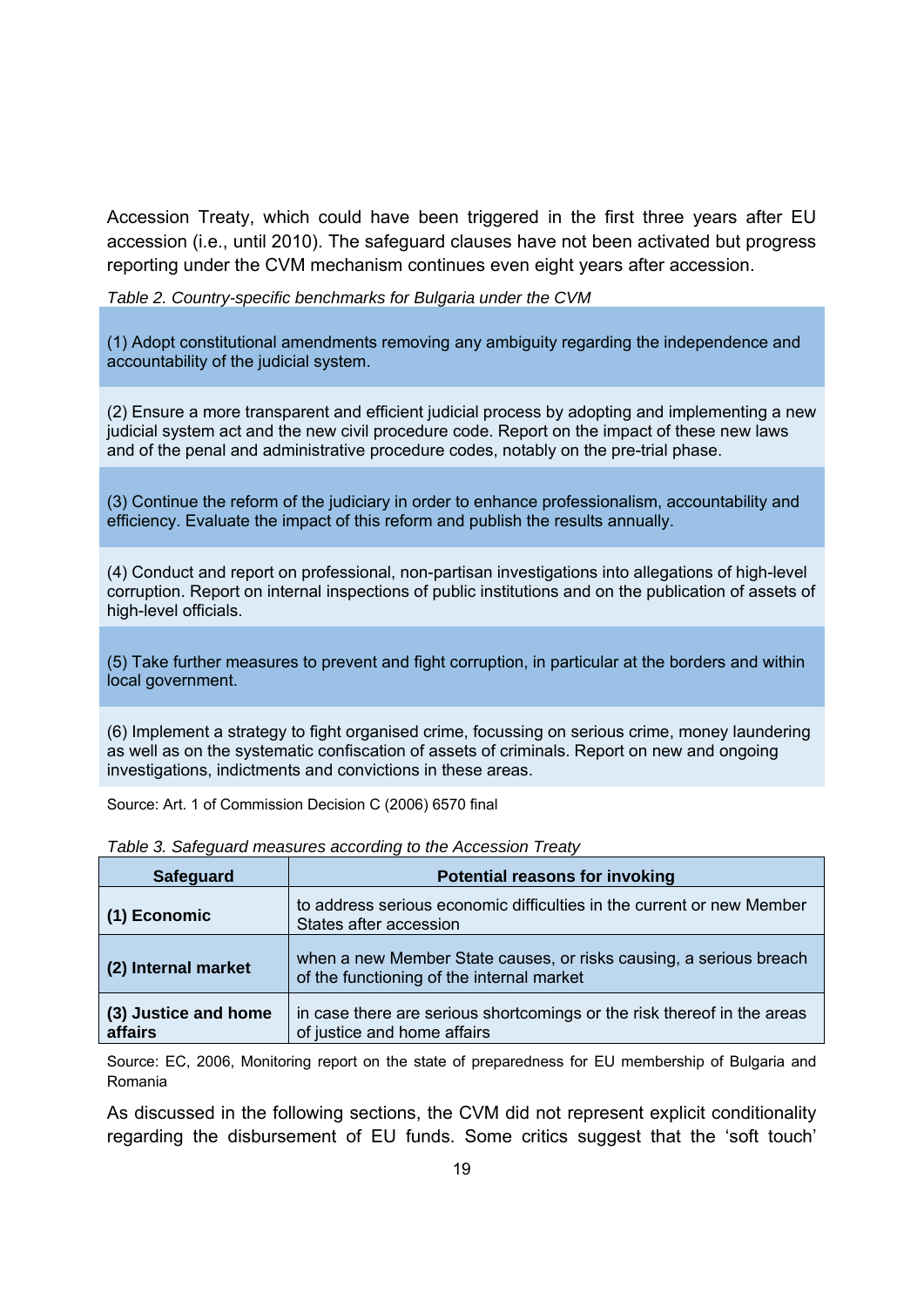design of the CVM and the lack of effective punishment mechanisms – at least, after the expiration of the safeguard clauses in 2010 - have contributed to the lack of significant progress on controlling corruption in Bulgaria.

## **4 Overview of EU development assistance for Bulgaria during the 2007-13 programming period**

Bulgaria's experience with EU development funds since accession largely confirms the above findings that the link between EU anti-corruption conditionality and development assistance has been weak. Most of the efforts in this first programming period were focused on developing the institutional capacity for managing and delivering EU assistance and guaranteeing that funds were spent according to administrative rules.

### **4.1 General performance of EU development assistance in Bulgaria: European Structural and Investment Funds (ESIF)<sup>24</sup>**

Although the bulk of the management and control decisions concerning EU development funds shifted from the European Commission to the Bulgarian government upon accession, it soon emerged that Bulgaria was not completely ready to take on this obligation. The Bulgarian authorities faced a range of challenges at the beginning of the programming period, including:

• inconsistencies in information management;

-

- complex application procedures and increased administrative burden;
- lack of skilled human resources within the MAs and poor communication of programme priorities;
- slow integration of the required quality and control systems; and
- a lack of capacity on the part of the beneficiaries to prepare project applications in a timely manner, which often led to lengthy verification procedures causing payment delays (Paliova, I., Lybek, T. 2014).

In 2008, the European Commission suspended several funding programmes to Sofia, an unprecedented move in EU history. The Commission made clear that the decision did not just reflect a lack of administrative capacity on the part of the Bulgarian authorities, but also the country's failure to meet its anti-corruption commitments under the CVM. Moreover, the move followed allegations that corruption and fraud were impeding the

<sup>&</sup>lt;sup>24</sup> ESIF includes the following 5 funds: the European Regional Development Fund (ERDF), European Social Fund (ESF), Cohesion Fund (CF), European Agricultural Fund for Rural Development (EAFRD), European Maritime & Fisheries Fund (EMFF). Due to their specific support, the EAFRD and EMFF are beyond the scope of the present analysis.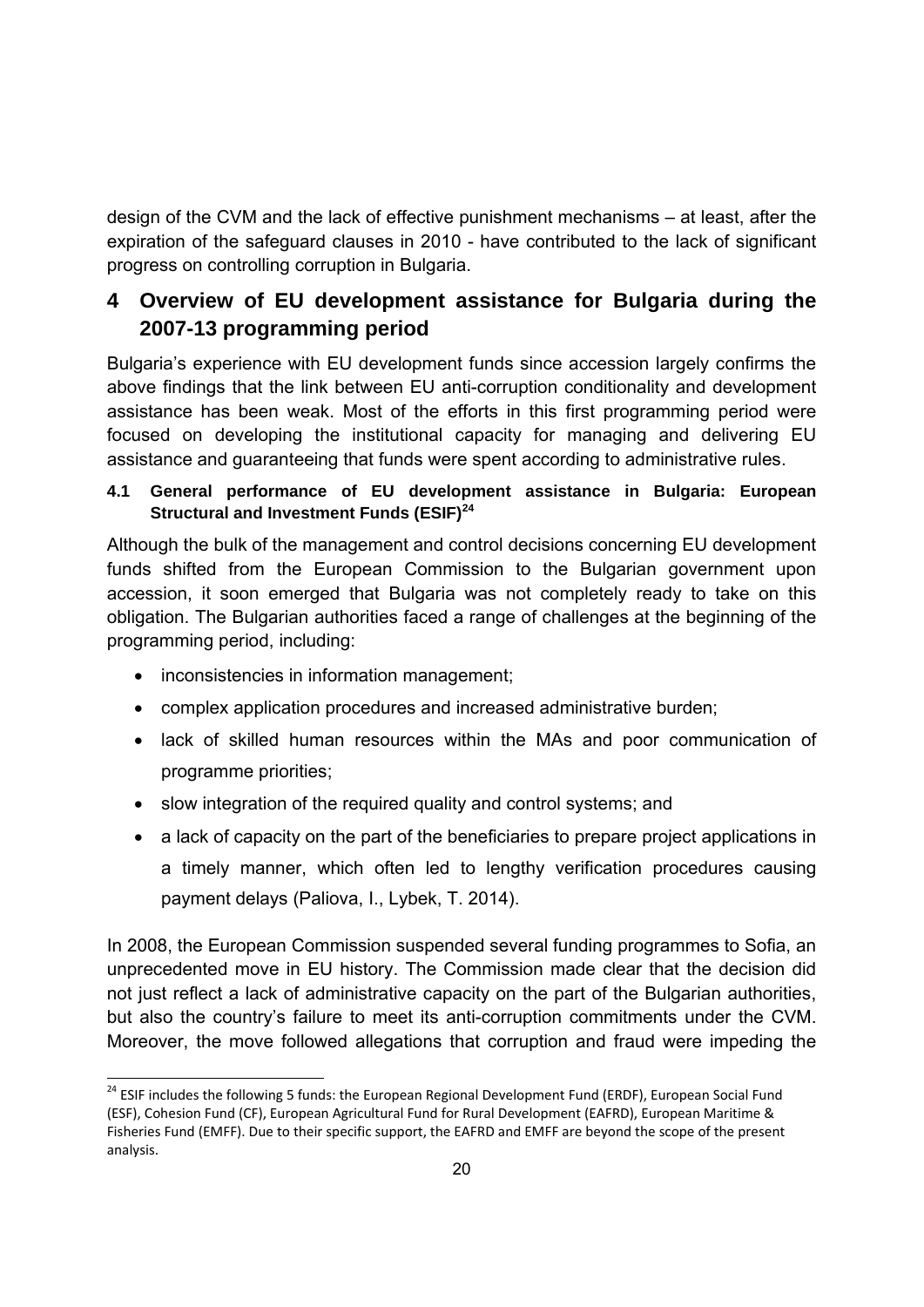delivery of EU financial assistance. As there was no formal mechanism for linking a suspension of EU assistance with the CVM, $^{25}$  the EC made the connection informally through its timing in publishing the two reports. The decision to freeze EU funds was announced one day after the CVM progress report, which detailed failures to act on countering corruption, was published (EC 2008) $^{26}$ . At the same time, the European Anti-Fraud Office (OLAF) reported that procedural blockages, slow progress of cases through the judiciary, leaks of confidential information and alleged influence on the administration and judiciary were impeding the rapid and effective resolution of corruption and fraud cases involving pre-accession assistance funds (EC 2008).

These developments resulted in a considerable slowdown in the contracting of EU funds in Bulgaria during the first two years of accession, effectively delaying the absorption of EU funds into the economy. By the end of 2009, only EUR 200 million of payments had been disbursed, a sum below Bulgaria's annual contribution to the EU budget. In 2008, following the suspension, Bulgaria appointed a dedicated Deputy Prime Minister in charge of EU funds, also charged with overseeing the delivery of Bulgaria's anticorruption strategy. The Bulgarian government accelerated the appointment in an attempt to placate the growing number of EU member states that were calling for the imposition of CVM's safeguard clause before it was due to expire in 2010. The rate of both contracting and payments recovered from around 2010 (see Figure 2).

<sup>&</sup>lt;sup>25</sup> For an in-depth discussion of the existing mechanisms and their relations to EU assistance, see Sections III and IV.<br><sup>26</sup> This has been revealed in a number of informal interviews with EU officials conducted by the au

<sup>2008.</sup>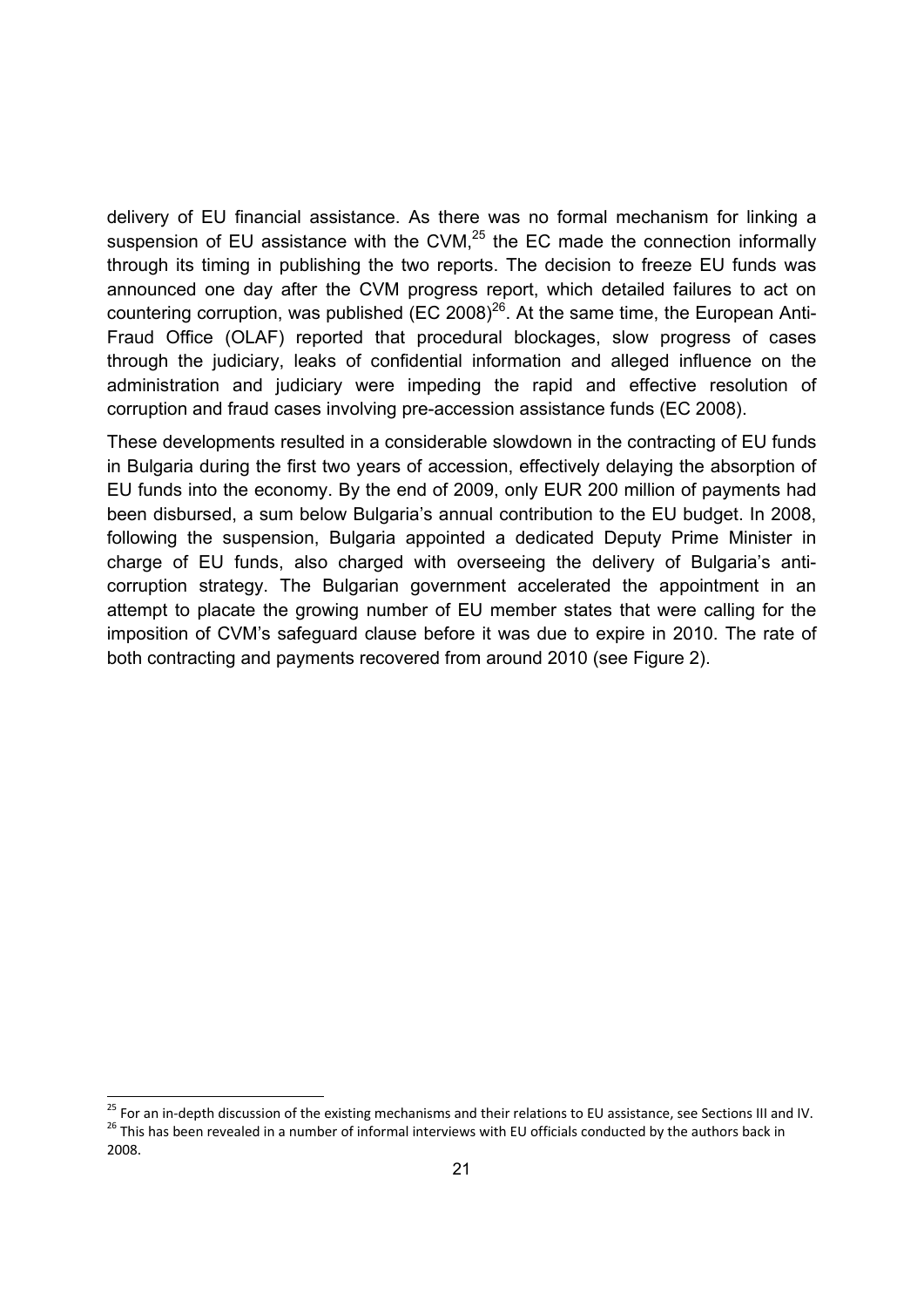*Figure 2. Contracted funds during the 2007-2013 programming period, by OP and year 2007- 2015 (EUR million)27* 



Source: Unified management information system for the ES structural instruments in Bulgaria, latest data available from 16 October 2015.

The management of EU funds improved steadily after 2008. However, the initial slow absorption rate prompted the Bulgarian Managing Authorities to resort to a practice known as 'overcontracting', whereby they worked on the assumption that some projects would be suspended and/or a financial correction would be imposed by the EC, and sought to ensure that the country would still be able to use its full budget. As a result, in October 2015, the contracted amounts for all of the OPs exceeded their respective programme budgets - a total of 11,766 projects were contracted for nearly EUR 11 billion or 129% of the total programme budget - but the contributions actually paid out averaged only 88% (Table 4).

|              |         | <b>PROGRAMME BUDGET</b> |                     |              | <b>CONTRACTED AMOUNTS</b> |            | <b>PAID AMOUNTS</b> |         |            |  |
|--------------|---------|-------------------------|---------------------|--------------|---------------------------|------------|---------------------|---------|------------|--|
| <b>OP</b>    | Total   | EC funding              | Naitonal<br>funding | <b>TOTAL</b> | $%^*$                     | EC funding | <b>TOTAL</b>        | $%$ $*$ | EC funding |  |
| <b>OPT</b>   | 2 0 0 3 | 1624                    | 379                 | 2 9 6 5      | 100,38                    | 1630       | 1 5 8 9             | 79,3    | 1 2 9 6    |  |
| <b>OPE</b>   | 1801    | 1466                    | 334                 | 2438         | 117,09                    | 1717       | 1671                | 92,78   | 1 3 7 8    |  |
| <b>OPRD</b>  | 1601    | 1 3 6 1                 | 240                 | 1742         | 104,13                    | 1417       | 1 3 8 7             | 86,6    | 1 2 1 2    |  |
| <b>OPC</b>   | 1 1 6 2 | 988                     | 174                 | 1712         | 101,47                    | 1 0 0 2    | 1066                | 91,73   | 911        |  |
| <b>OPTA</b>  | 57      | 48                      | 9                   | 58           | 101,77                    | 49         | 47                  | 83,42   | 45         |  |
| <b>OPDHR</b> | 1 2 1 4 | 1032                    | 182                 | 1 2 7 2      | 104,03                    | 1073       | 1 1 4 5             | 94,33   | 984        |  |
| <b>OPAC</b>  | 181     | 154                     | 27                  | 193          | 106,83                    | 164        | 154                 | 85,31   | 139        |  |
| Total        | 8019    | 6674                    | 1 3 4 6             | 10 3 8 1     | 105,75                    | 7054       | 7059                | 88,03   | 5965       |  |

|  |  | Table 4. Implementation of OPs in Bulgaria (EUR million) |  |
|--|--|----------------------------------------------------------|--|
|  |  |                                                          |  |

 $^{27}$  Under an EU rule known as 'n+2' 2013 was the last year of the programming period, in which EU funds could be contracted out, while 2015 was the last year, in which funds could be paid out to beneficiaries. To provide time for adaptation the EC allowed for 2007 the 'n+3' rule.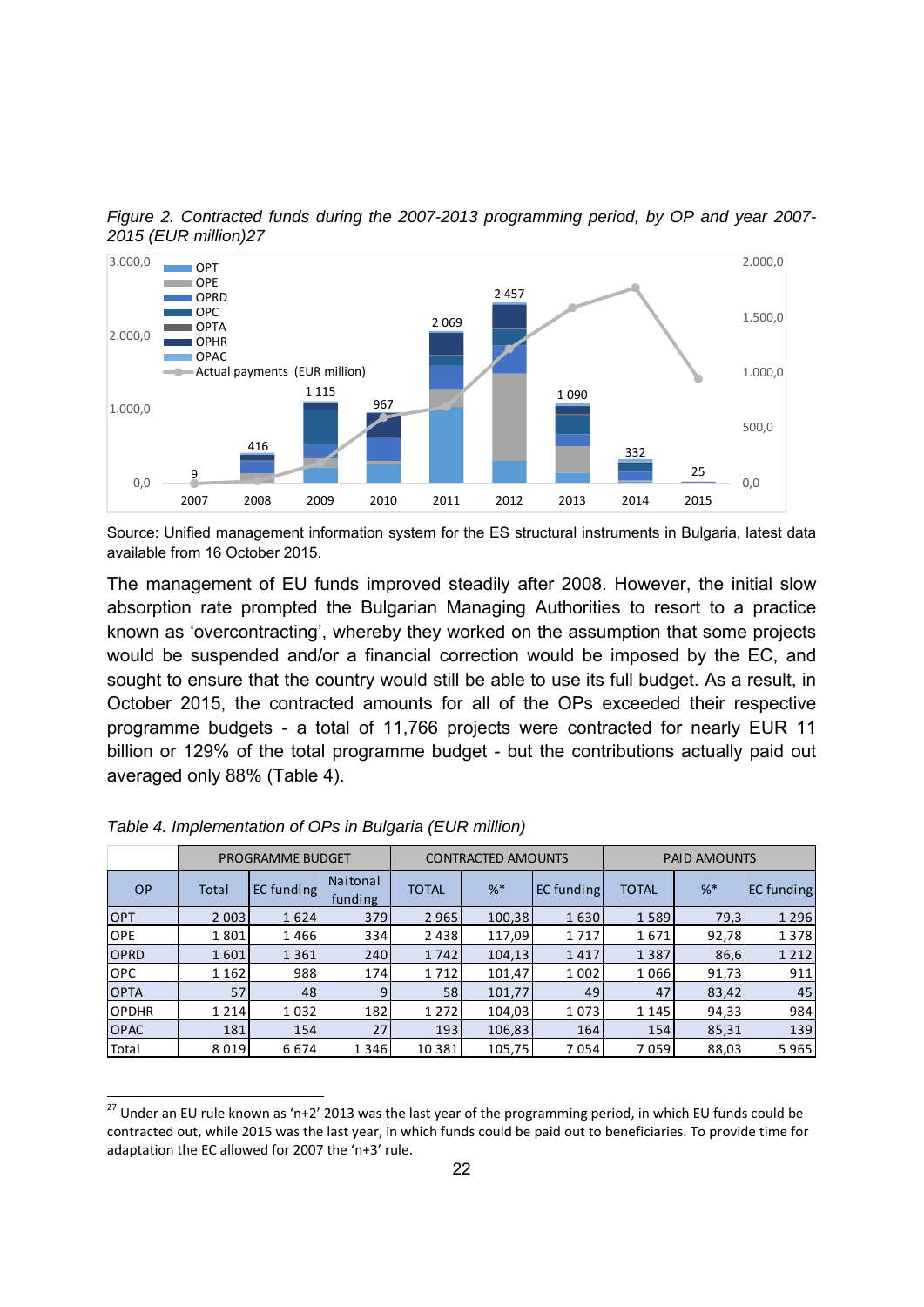Source: Unified Management Information System for the ES structural instruments in Bulgaria, latest data available from 16 October 2015. \*% from programme budget (EC funding).

The distribution of projects funded through EU assistance shows that the Bulgarian authorities focused in this first programming period on developing management and administrative capacity for handling EU funds within the public sector. The OPTA was specifically dedicated to developing capacity for the delivery of EU funds assistance in Bulgaria, whereas OPAC was designed to address general administrative capacity issues, as well as the CVM-related anticorruption and judicial reforms. Of the total, 34% of contracts were directed to public entity<sup>28</sup> beneficiaries, with a project value of 59% (EUR 6.4 billion). This partly reflects the programmes' focus on infrastructure projects, making public entities major beneficiaries. Another 59% of the total number of projects went to commercial entities, amounting to 40% (EUR 4.4 billion) of the overall value. The non-governmental sector secured only a marginal portion of the total funds (Figure  $3)$ <sup>29</sup>



*Figure 3. Number of projects and types of beneficiaries for OPs in Bulgaria*

Source: Unified Management Information System for the ES structural instruments in Bulgaria, latest data available from 2 February 2015.

During the 2007-13 programming period, Bulgaria also receivied support from the European Agricultural Fund for Rural Development (EARDF) and the European Fisheries Fund (EFF) under two additional OPs – Rural Development Programme (RDP) with an overall budget of EUR 3.2 billion and the Operational Programme Fisheries Sector Development (OPFSD), for which EUR 96.4 million were indicatively planned. These OPs also practiced overcontracting (EC 2015).

-

<sup>&</sup>lt;sup>28</sup> Including ministries, agencies, commissions, regional administrations, municipalities, and judiciary.<br><sup>29</sup> In addition, as of February 2015, acting as sub-contractors, 14,324 entities have signed a total of 36,163 contracts. The vast majority of them (92%) have five or less contracts, while 171 commercial companies have twenty or more contracts. For the larger part, this 1% of the total contractors consists of consultancy companies, as we well as firms providing supplies (e.g. office supplies).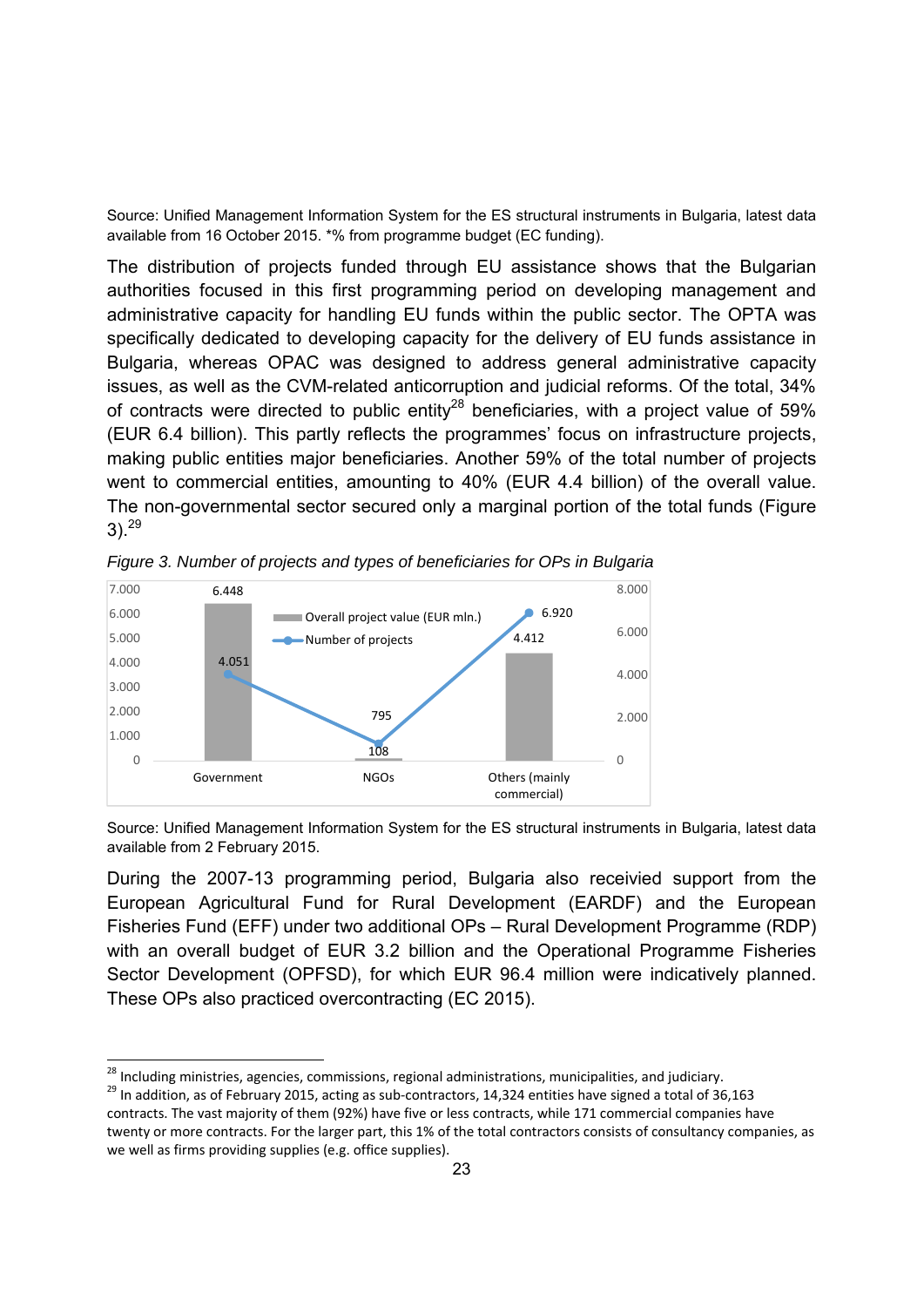### **4.2 Th hematic dis stribution o of EU assis stance and public proc curement i ssues**

*The thematic priorities of the OPs reveal that governance issues were not included as a* separate theme and, while there was a secondary focus on improving governance in several areas (e.g. Technical Assistance & Capacity Building, Human Capital, Innovation & RTD, Social Infrastructure), this was mostly limited to building administrative and technical capacity to manage EU funds, rather than aiming at achieving policy impact in the anti-corruption domain. Funding focused rather on two *particular sectors – environment and transport – with a view to overcoming gaps in Bulgaria's basic communication and environmental infrastructure. Within the separate OPs, there was a focus on anti-corruption only in OP Administrative Capacity, and then largely indirectly t through oth her areas.* 





Source: DG Regional and Urban Policy.

#### **4.3 Im** mpact of EU development assistance on public procurement

One of the horizontal priorities of the National Strategic Reference Framework related to anti-corruption has been to improve the governance of public procurement. Since large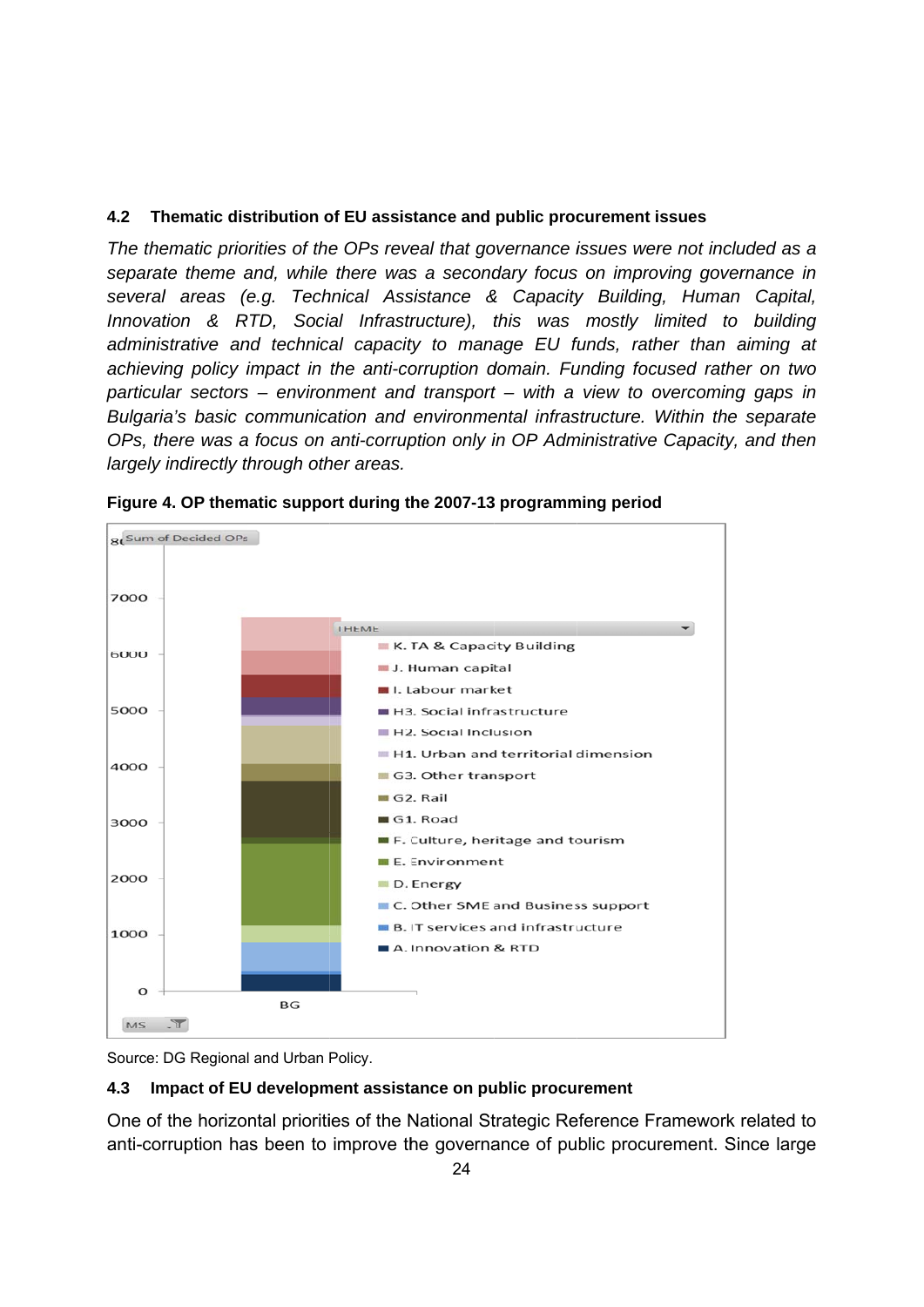infrastructure projects, the thematic priority of EU assistance to Bulgaria in 2007-13, are predominantly financed through public funds, there has as a result been a concentration of EU funds in infrastructure . Together with the impact of the financial crisis on national public funds, this has meant that the public procurement market in general, and infrastructure construction in particular, have become increasingly dependent on EU financing. By 2013, the contract value of the Bulgarian public procurement market exceeded EUR 4 billion, reaching 10% of the gross domestic product (GDP) and the highest number of contracts on record: 23,181 (Stefanov, R., Karaboev, S. 2015). The number of public procurement announcements involving EU funds more than tripled in the 2010-13 period. Firm-level analysis<sup>30</sup> has shown that the weight of EU financing in the Bulgarian public procurement construction market has increased excessively. In fact, 78% of the public procurement contracts for construction works were financed with EU funds in 2013 amounting to an overall PP value of EUR 766 million (Stefanov, R., Karaboev, S. 2015).



*Figure 5. Weight of EU funding in the construction sector public procurement market\**

Source: Public Procurement Registry, CSD calculations; \* Excluding several large scale public procurement contracts existing two times in the database due to participation of two companies from the selected sample.

The concentration of EU funds, together with the fact that public procurement is traditionally associated with high levels of corruption risk, focused EU attention in this

<sup>&</sup>lt;sup>30</sup> Firm-level analysis is based on manually constructed database using a sample of the top 40 construction companies, ranked according to their total turnover for the period of 2008‐13. The database includes complete information on the number of construction public procurements, awarded to the selected companies, using Common Procurement Vocabulary (CPV) classification codes 44, 45 and 71; forecasted value; contracted value; year of award; type of procedure; type of funding; information on subcontracting; number of received offers; name of contractor; and type of public procurement (classical or sectoral).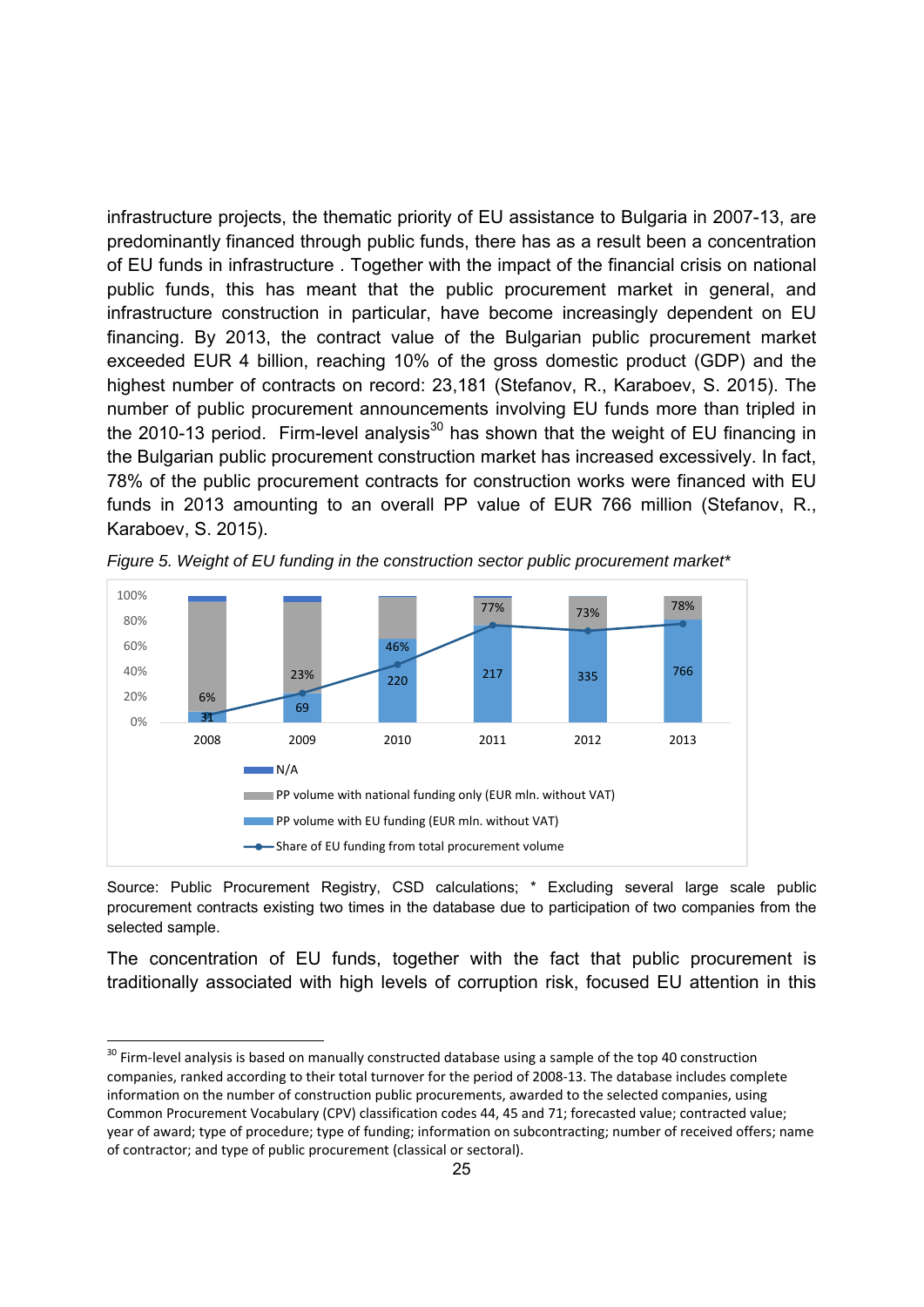area. Detecting numerous irregularities in the management of funds, the Commission has suspended programmes on several occasions:

- Before accession, citing management irregularities relating to the PHARE and SAPARD pre-accession funds, a lack of adequate systems of ex-ante and expost controls and the weak response of the Bulgarian government, the Commission froze EU funds earmarked for road infrastructure development, leading to the forfeiture of EUR 220 million from the national PHARE programme (CSD 2009).
- At the beginning of 2014, the Commission temporally suspended payments to OP Environment, owing to irregularities with public procurement systems and the oversight exercised. The decision particularly noted the lack of transparency in overall procedural implementation, specifically with regard to selection criteria, as well as the absence of sufficient evidence for equal treatment of bidders. Payments re-commenced on 14 November 2014, $31$  at a cost of EUR 81.3 million in financial corrections and specific measures required to reduce the risk of irregularities.
- Similar irregularities in the public procurement process also led to a temporary freezing of OP Regional Development payments on 3 June  $2014$ ,  $32$  costing an additional EUR 68 million in financial corrections (Mediapool 2015). The EC restarted OPRD payments on 23 February 2015.<sup>33</sup>

Based on statistical analysis of the EU public procurement TED database for Bulgaria Stefanov, R., Yalamov, T., Karaboev, S. (2015) show that corruption risks in public procurement are lower with EU-financed contracting than when national funds are involved, despite the fact that on average EU construction public procurement contracts have been almost four times larger in terms of value than national ones. Moreover, the authors have demonstrated that single biding, one of the foremost corruption risk indicators in public procurement, has declined from 27% of contracts in 2009 to 17% in 2014. This suggests that the EU's focus on public procurement standards has reduced the risk of corruption in the management of EU funds, perhaps offering avenues to explore in developing future anti-corruption conditionality.

-

<sup>&</sup>lt;sup>31</sup> EC – Press Release. (14 November 2014). Bulgaria: Commission restarts payments under the Environmental Operational Programme. [WWW]. Available from: http://europa.eu/rapid/press-release IP-14-1745 en.htm

 $32$  EC – Press Release. (23 February 2015). Bulgaria: Commission restarts payments under the Regional Development Operational Programme. [WWW]. Available from:

https://ec.europa.eu/commission/content/bulgaria‐commission‐restarts‐payments‐under‐regional‐development‐ operational‐programme\_en

 $33$  Ibid.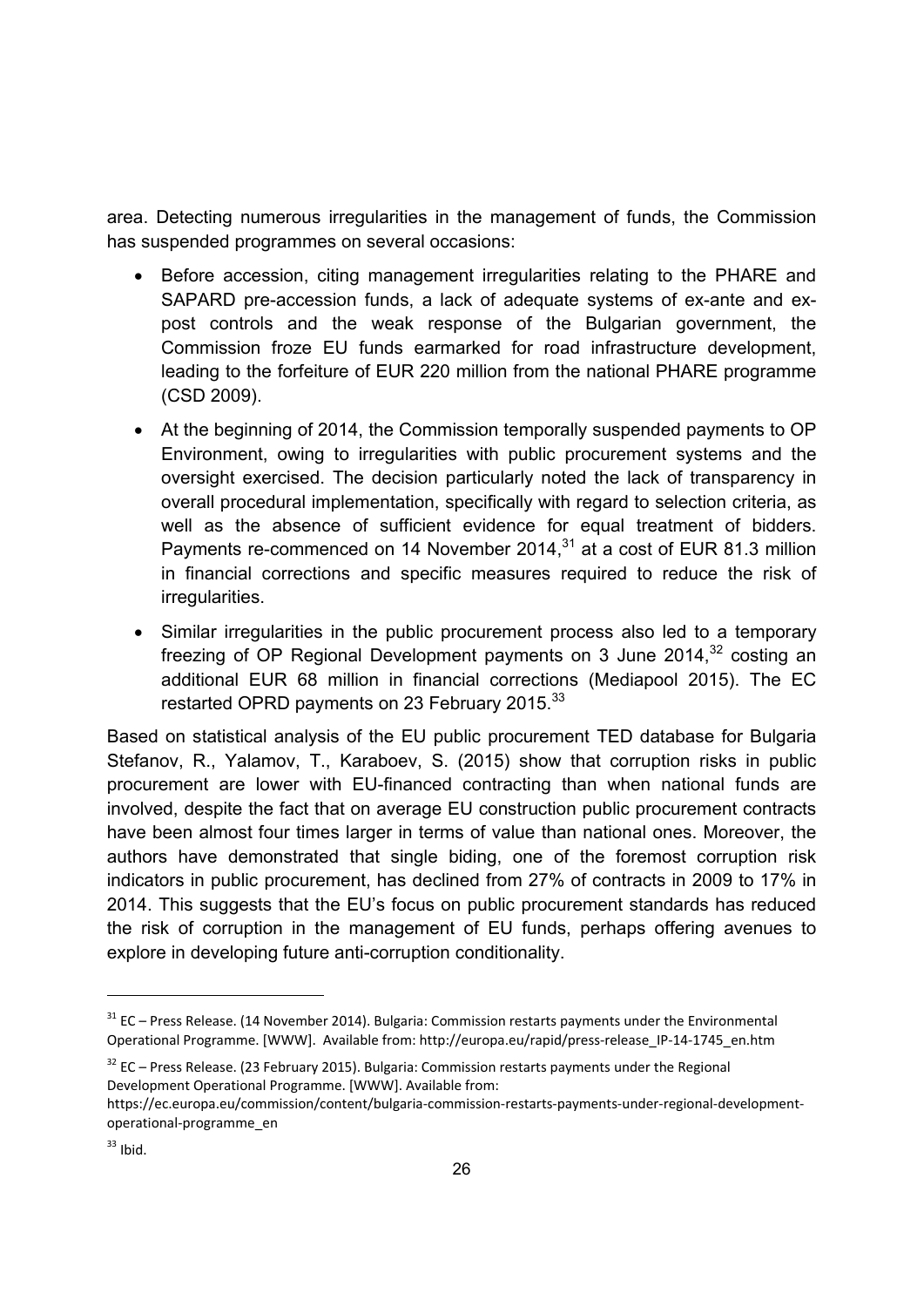### **5 Bulgaria: State of Governance and the challenge of corruption**

#### **5.1 State of Governance**

1

Bulgaria has been repeatedly defined as a high corruption-risk country, in which the resources and opportunities for corruption are high, while deterrents and constraints remain low (Mungiu-Pippidi, et. al, 2011, pp. 40-41). Its governance regime has been described as moving gradually from patrimonialism to open access order, with most of its features still indicative of the competitive particularism stage (Mungiu-Pippidi, et.al. 2014, p. 25). If the normative ideal of good governance is equated with open access order $34$ , Bulgaria is still far from achieving this goal. Widespread corruption persists (CSD 2014), and the allocation of public resources remains particularistic and unpredictable, although EU membership has improved transparency and accountability.

It is difficult to argue that Bulgaria has improved its governance as a result of EU conditionality following the country's accession. In this regard, the country seems to follow a general pattern in Central Europe, which has demonstrated that control of corruption is difficult to build and sustain (Mungiu-Pippidi, A. 2013). World Bank indicators on control of corruption<sup>35</sup> demonstrate that the greatest improvement in the scores of Central European countries was achieved prior to EU accession. The expectation was that conditionality and technical assistance would improve corruption control both during accession negotiations (which started in the late 90s) and after accession (completed in 2004 and 2007). However, none of the ten EU new member countries recorded any significant progress after being invited to join in 1998-2000. Further, once the EU membership offer had been made, progress often slowed, while some countries demonstrated backsliding after accession. The mechanism which seems to work here is selectivity rather than conditionality: countries striving for EU accession work hard to achieve progress, particularly by enhancing their institutional environment, but once invited to join, the pace of reform slows, even when conditionality is in place (Mungiu-Pippidi, et.al. 2011).

The latter finding is confirmed by analysis of the post-accession Cooperation and Verification Mechanism in Bulgaria and Romania. While helping to increase transparency in Bulgaria, the CVM largely failed to address the key governance and rule of law challenges. The CVM's failure to bring about rapid change at least partly reflects the lack of formal EU conditionality and enforcement options relating to the disbursement of EU funds. According to the *Corruption Monitoring System (CMS)<sup>36</sup>*, developed by the Center for the Study of Democracy (CSD) in 1999 and implemented, both nationally and regionally since then, 2014 saw the highest levels of

 $34$  For a detailed discussion on how good governance relates to a taxonomy of governance regimes and to corruption and anticorruption, please see Mungiu‐Pippidi, et.al. (2011), *Contextual Choices in Fighting Corruption: Lessons Learnt*, Hertie School of Governance and NORAD, Berlin, 2011.

 $35$  Part of the Worldwide Governance Indicators, developed by the World Bank.

<sup>&</sup>lt;sup>36</sup> Designed by the CSD, the CMS has been recognised by the UN as a best practice in corruption monitoring. CMS`s indexes are based on different types of surveys and summarise the most important aspects of corruption behaviour patterns. The main indicators of the CMS describe corruption using three groups of sub-concepts: experience, attitudes and perceptions. *For more information, please refer to (Center for the Study of Democracy 2014).*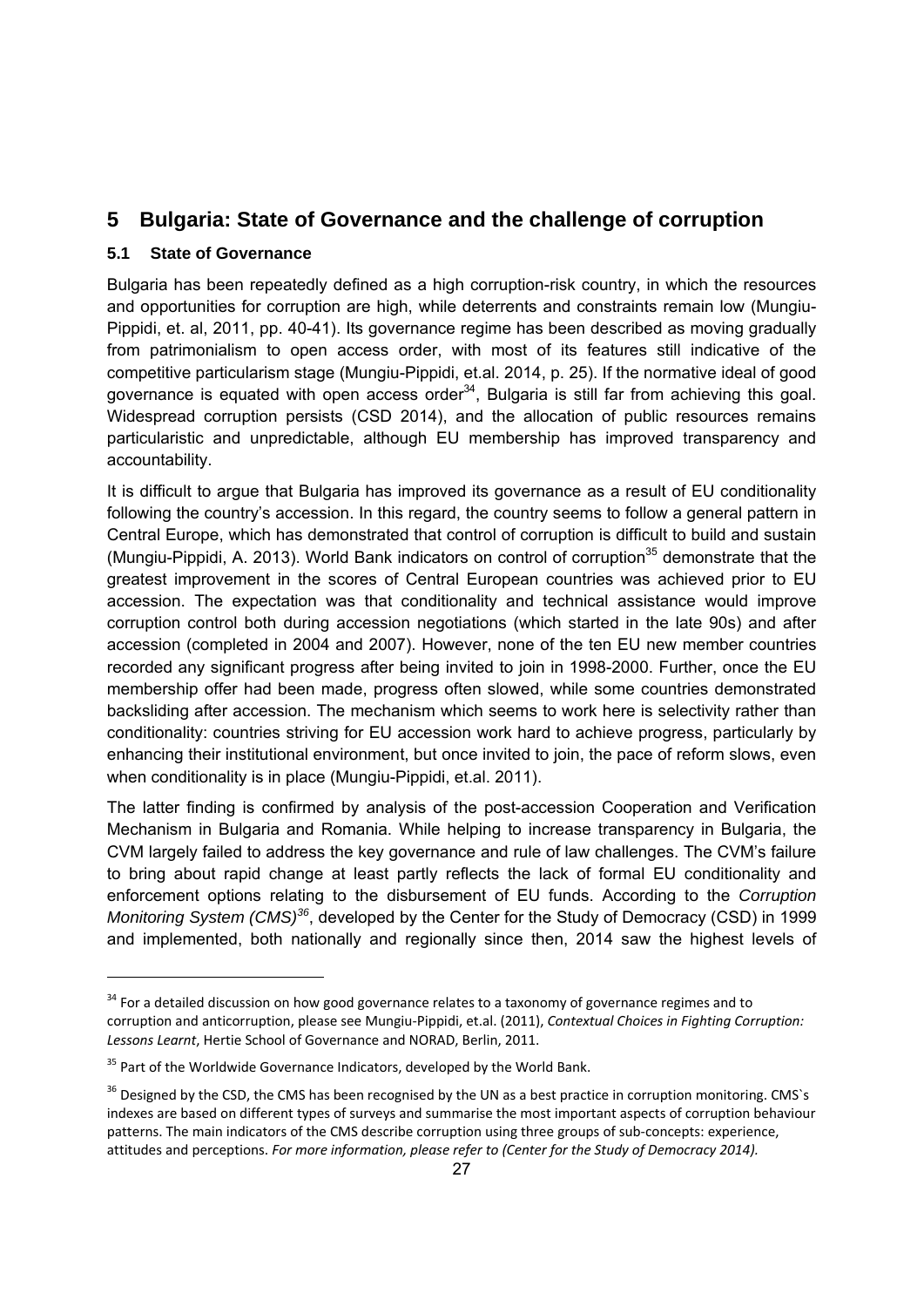involvement of the Bulgarian population in corrupt transactions on record. Data showed an average of around 158,000 corruption transactions on a monthly basis (Center for the Study of Democracy(b) 2014).

Progress in anti-corruption, although moderate, does appear to fluctuate according to the political cycle but also as a result of meeting milestones in the EU integration process. Reported corruption prevalence drops in the first 1-2 years of every new government, only to bounce back to higher levels in the second half of the term. Similarly, corruption drops before major EUrelated milestones, such as accession or the threat of suspension of EU funds (Center for the Study of Democracy(b) 2014).

#### **5.2 Institutional (in)effectiveness and paralysis**

1

Historically, external forces have driven change in the anti-corruption environment in Bulgaria. Most recently the main external agent of change has been the EU, but it seems to have been unable to bring about sustained improvement in this area despite specific attention to this policy domain. Bulgaria has acceded to major international anti-corruption conventions (e.g. the United Nations Convention against Corruption), adjusted its legislation to the recommendations of international institutions (e.g. the Council of Europe Group of States against Corruption), and aligned its laws with those of the EU. Bulgaria has also developed a multitude of anti-corruption institutions in the executive (EC 2015). However, the country has not seen the emergence of a prominent politician or private sector leader ready to champion the anticorruption platform and drive the sustained long-term action necessary to effect change (Stoyanov A., Stefanov R., Velcheva, B. 2014).

Two institutions in particular demonstrate the institutional inconsistencies, limits and shortcomings of EU conditionality and development assistance in the area of anti-corruption.

Created in 2006, to assure EU partners that Bulgaria takes anti-corruption seriously, the Bulgarian Commission for the Prevention and Combating of Corruption (CPCC) has a considerable mandate and comprehensive powers to coordinate anticorruption policy.<sup>37</sup> By design, the Commission is chaired by the Deputy Prime Minister and Minister of Interior and the organization, work, administrative and technical services are provided by the General Inspectorate of the Council of Ministers. The implementation of decisions is vested in the central authorities of the executive (CPCC 2012).

In practice, however, the CPCC has remained an inter-ministerial coordination body, without independent powers, which depends entirely on the energy and political priorities of the responsible Deputy Prime-Minister and Minister of Interior. Its secretariat, the General Inspectorate of the Council of Ministers, lacks the necessary capacity, human, and financial resources to effectively perform its functions. This has been most visible on the strategic level,

 $37$  In general, the CPCC's functions include, among others analyzing corruption and conflict of interests and proposing policies to counteract them; proposing to the Council of Ministers the anticorruption priorities of the government on an annual basis; analyzing regulatory acts, potentially vulnerable to corruption and proposing amendments; preparing strategic documents and coordinating their implementation; developing measures for more effective preventive mechanisms for countering corruption and conflict of interests in the decision making process.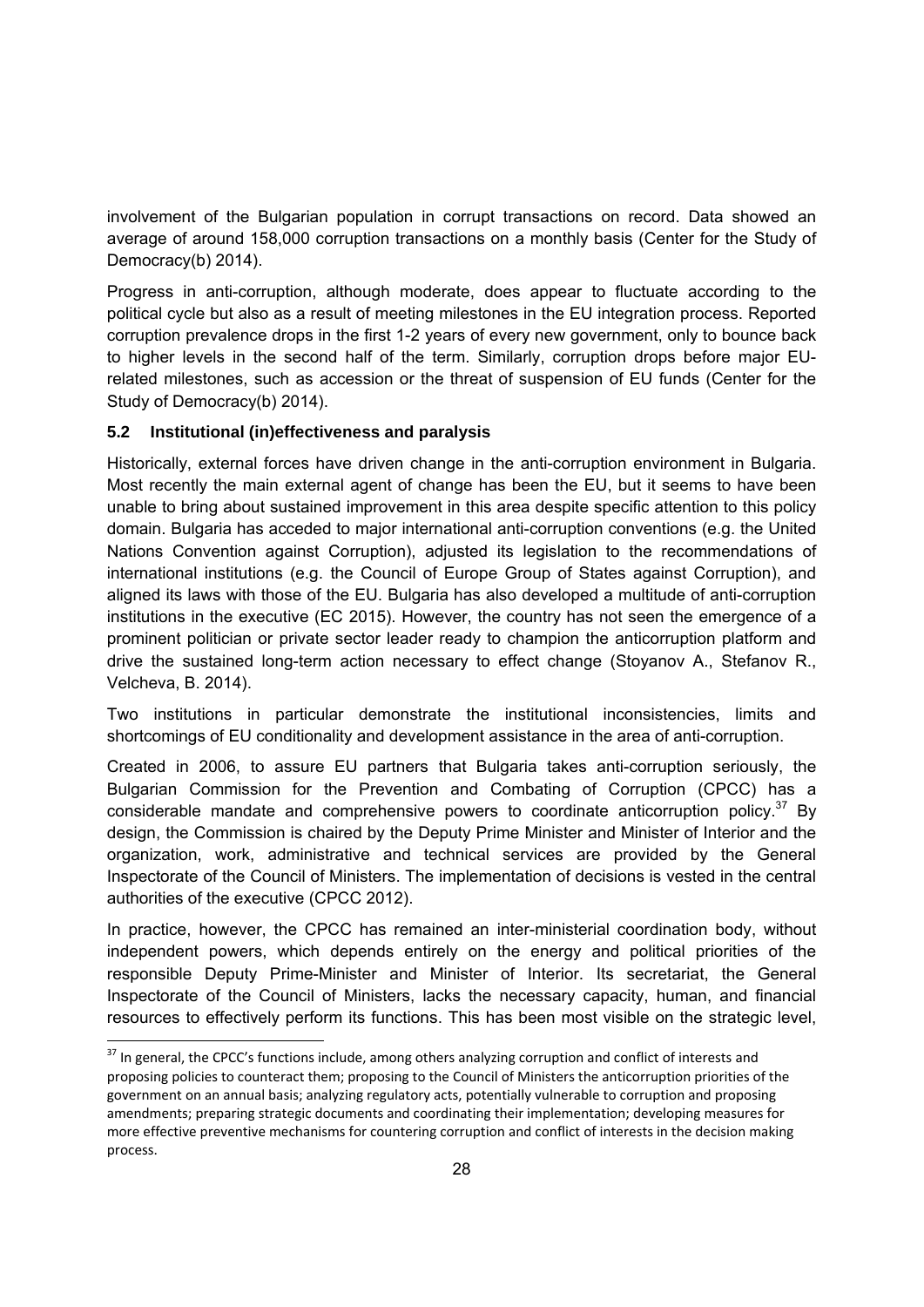with respect to the implementation of the 2009 Integrated Strategy for Prevention and Countering Corruption and Organised Crime. It proved very difficult for the CPCC to integrate the Strategy's various action plans and implementation reports into a strong, synergetic approach against corruption. The CPCC's integrated action plans and audit reports failed to provide a clear picture of the state of implementation or impact of the Strategy. A similar lack of coordination is evident in the 28 regional councils on anticorruption. Although the majority of regional administrations have adopted separate action plans and produced implementation reports, inconsistencies and weaknesses in reporting have hindered results (CSD(c) 2014). Though it is still formally in place, the CPCC practically ceased to function around 2010, coinciding with the expiry of the CVM safeguard clauses.

The Centre for Prevention and Countering Corruption and Organised Crime (BORKOR) is the second specialized national anti-corruption institution, established as a response to CVM recommendations, which has largely failed to develop its potential or make an impact. BORKOR was initially announced in 2009 as a bold new executive agency with sweeping powers to tackle high-level corruption and organised crime, only to be downgraded in 2010 to an analytical centre within the Council of Ministers to assess, plan and advance preventive anticorruption measures. BORKOR claimed its first project would be the application of a specialized software to identify weak spots and develop a network of measures against corruption, specifically in public procurement. The software would embed six electronic platforms (e-registry, e-auctioning, ecatalog, e-tender, e-monitoring and e-audit) covering the entire procurement procedure, including pre-award planning and post-award contract implementation. In addition, BORKOR was to analyse PP legislation, coordinate with the control authorities and integrate various datasets so as to detect linkages and dependencies between economic operators. However, BORKOR never developed the software, producing only an analysis of the main corruption risks in public procurement. The ongoing lack of results and opacity of its mission, despite spending more than EUR 5 million in the first three years of its existence, have drawn repeated criticisms from civil society and the media (BORKOR 2014). The new anti-corruption strategy adopted in early 2015 has slated BORKOR for merger with other anti-corruption institutions but as of early 2016 this has not materialized owing to a lack of parliamentary support.

The fate of these two anti-corruption institutions demonstrates the interplay between two factors - the political cycle in Bulgaria and the country's EU accession milestones. These lead to intermittent pressures to demonstrate commitment to anti-corruption, but without sustained attention, there is no substantive progress. The CPCC was launched in 2006 in the wake of Bulgaria's final push to convince EU partners it was ready for membership. Then in 2009, a new government produced BORKOR to appease EU partners and prevent the imposition of the CVM's safeguard clause. Following the expiry of the safeguard clause in 2010, both institutions quickly fell out of favour with the political leadership. Thus a potentially potent combination of BORKOR's focus on developing necessary instruments for fighting corruption and monitoring progress, and the CPCC's responsibility for their implementation, failed to produce results as political interest and motivation waned. Other Bulgarian anti-corruption institutions have also been discredited, as in the case of the Commission for Prevention and Ascertainment of Conflict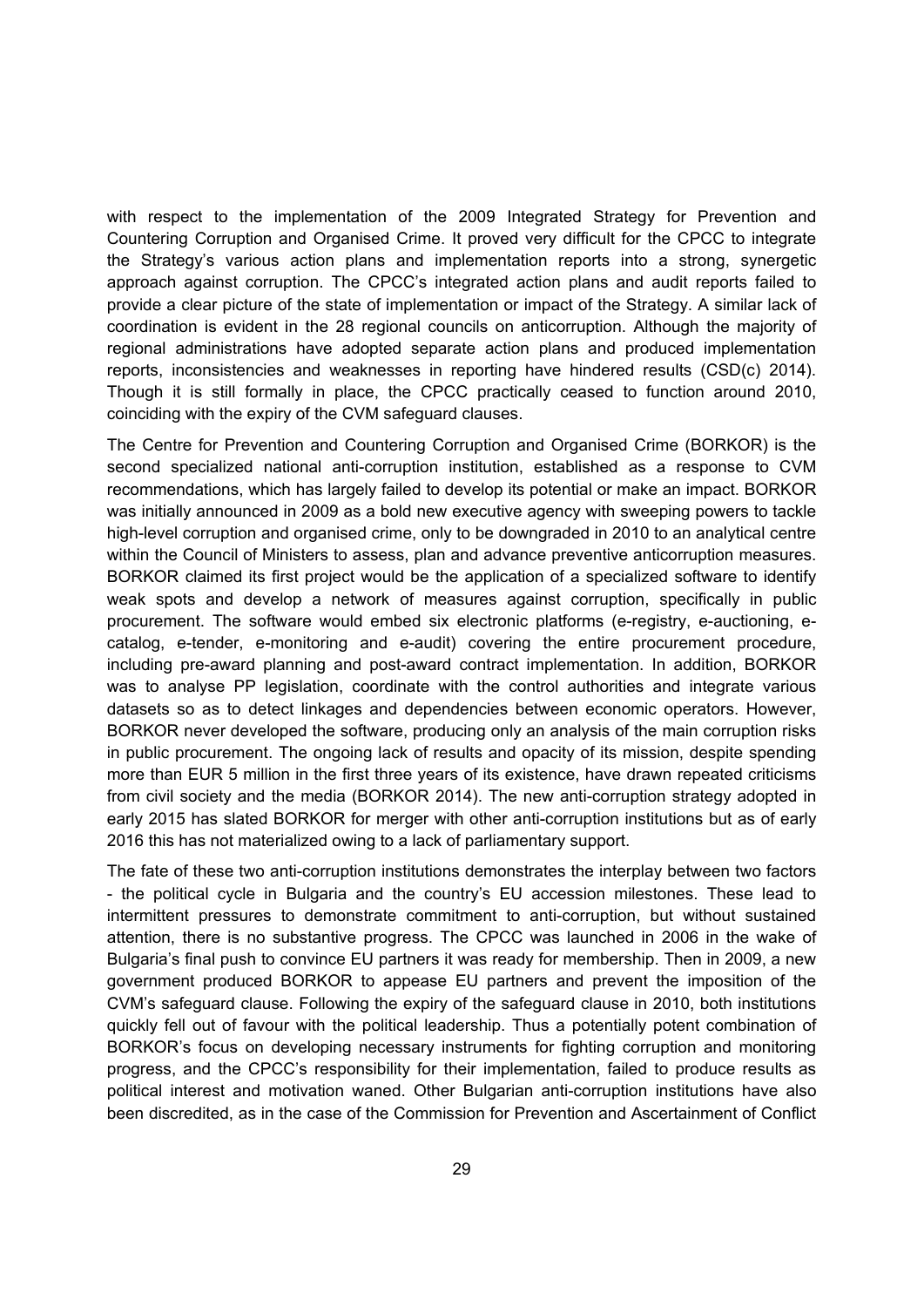of Interest, whose first chairman was prosecuted for using the institution to exert political pressure. No new chairperson has been elected, rendering the institution defunct.

In recent years, especially in the aftermath of the economic crisis, controversies over corruption allegations have contributed to mounting political tensions and polarization . In 2013, following a rushed and non-transparent vote in the parliament, a controversial politician and businessman with substantial economic and media influence was appointed to chair the State Agency for National Security, a critical institution in terms of combating high-level corruption. The Agency, which has significantly enhanced law-enforcement powers, was thus placed in the control of a political figure without relevant experience. The appointment was withdrawn following a mass public outburst, but it sparked protest rallies which ran for over a year, demanding the resignation of the government and calling for early general elections. The protests escalated to a siege of the Bulgarian Parliament, resulting in clashes with police forces, leaving several injured, and further destabilizing the political situation in the country (CSD 2015). During this crisis, the anticorruption functions of the two most powerful anti-corruption institutions within the executive – the Ministry of Interior and the State Agency for National Security - were effectively incapacitated, further hindering the implementation of anti-corruption policies.

The freefall of the anti-corruption system has resulted in a collapse in public confidence towards the government and state institutions, and perhaps contributing to a record low turnout during the 2014 general elections (CSD 2015). In addition, the frequent political shifts as a result of early parliamentary elections in 2013 and 2014 have produced far-reaching changes at the administrative level, which hinder the fight against corruption (EC(c) 2014). In its 2015 CVM progress report, the EC once again noted the ineffective pursuit and prosecution of high-level corruption cases, and has recommended that Bulgaria create yet another new anti-corruption institution, capable of coordinating the government's anti-corruption policy (EC 2015).

#### *Continuing opposition to anti-corruption reforms*

The implementation of the 2009 Integrated Strategy for Preventing and Countering Corruption and Organised Crime was flawed in many respects. The implementation reports covered a long list of activities undertaken by the respective ministries, executive agencies and regional administrations, but lacked any integrated analysis as to how these contributed to the implementation of the measures set out in action plans. Despite the Strategy's stated focus on control mechanisms, there were few sanction mechanisms against non-compliance (CSD(c) 2014).

Facing continuing criticism under the CVM, in 2015, Bulgaria adopted a new National Strategy for Prevention and Countering Corruption for 2015-20 (CPCC 2015). The Strategy explicitly incorporates the implementation of the 2014-15 round of CVM recommendations: (a) creating a national coordinating body on anti-corruption in the executive, which is to integrate a number of currently ineffective institutions in pursuit of greater coordination and impact; (b) addressing high-level corruption through a joint anti-corruption unit led by the prosecution, including the State Agency National Security, and police investigators; and (c) focusing on vulnerable sectors, such as public procurement (EC 2015, CPCC 2015). Experts commended the Strategy, but raised concerns about its implementation.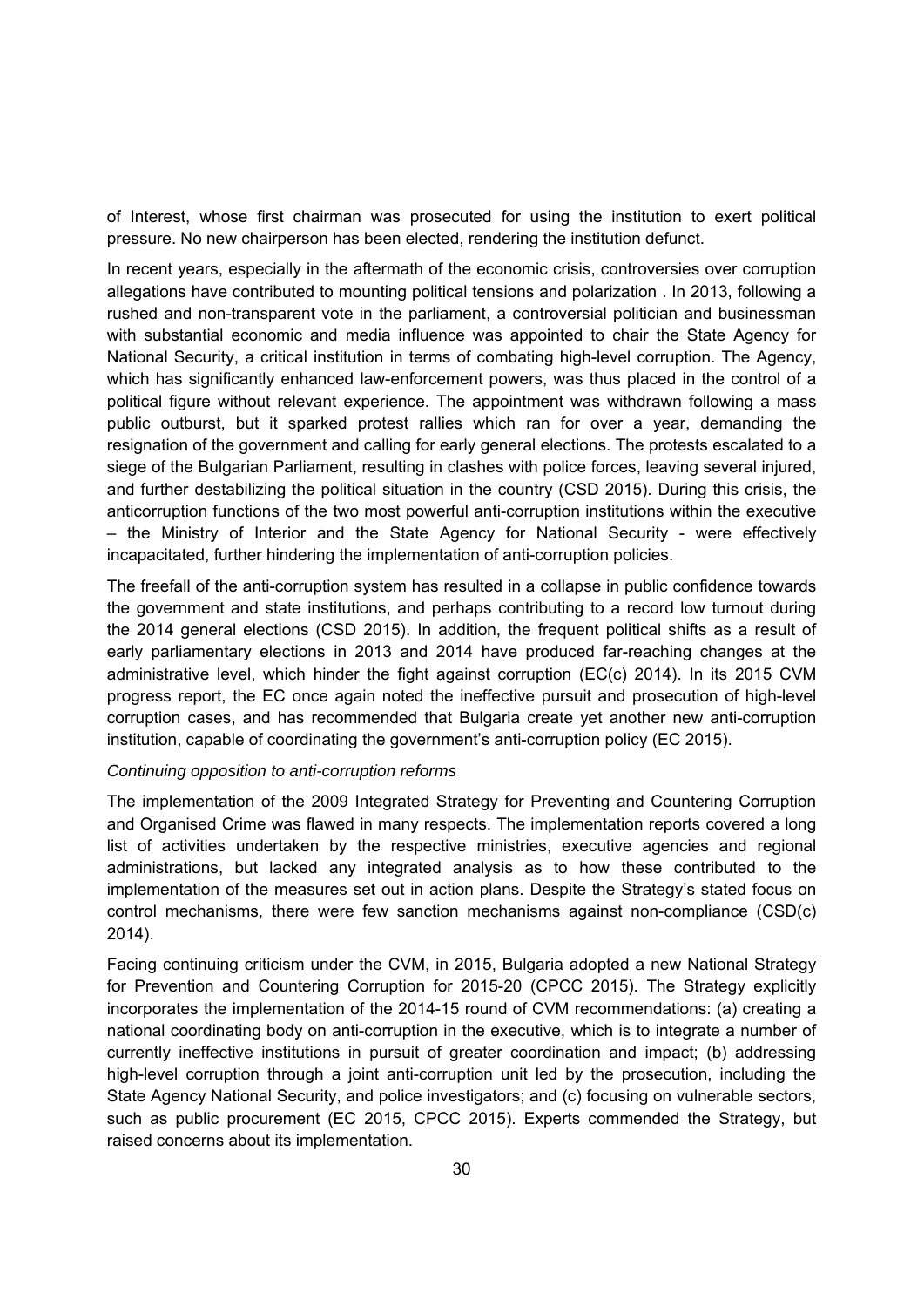Indeed, implementation of the Strategy was sabotaged at the very beginning. A Law on Preventing Corruption among Persons Occupying High Public Offices was drafted as a first step (National Assembly of the Republic of Bulgaria 2015). The draft law provides for the establishment of a National Bureau for Preventing Corruption as a powerful new independent anti-corruption body, chaired by an anti-corruption professional appointed for a term longer than the government's to ensure his/her independence. The law envisaged that the Bureau would succeed and combine the powers of the Conflicts of Interest Commission, BORKOR, the national asset forfeiture commission, and the unit of the National Audit Office dealing with asset declarations of high-ranking officials. The Bureau would have sweeping authorities to crosscheck asset declarations submitted by persons occupying high public offices, as well as to review indicators of irregularities and rule on conflict of interest cases. The Bureaus is to be held to account through periodic external audit and integrity checks (including through polygraph) on its inspectors. In addition, new regulations on declaring assets and conflicts of interest will apply to a larger scope of circumstances and public office roles. The draft law also included the following provisions: new regulations on post-public employment for high public officials; protection for whistleblowers; and the development and implementation of risk assessment methodologies for corrupt conduct.

Though some aspects of the draft law need more precision (e.g. the definition of corrupt conduct, the function of external audit, the protection of whistleblowers, as well as a methodology for filtering anonymous complaints), the legislation is seen as an important step towards resolving the deadlock in Bulgaria's anti-corruption efforts since 2010. However, Bulgarian MPs sabotaged the draft law, rejecting it at first reading, and not returning to it at all within 2015. The main arguments for the rejection were overly general and varied from privacy intrusion, which is at stake in any anti-corruption law, to possible misuse of the powers of the National Bureau for Preventing Corruption. The Parliament thus seems disinclined to take seriously the anti-corruption conditionality that the EU has introduced through the CVM and the EU Council National Reform Programme Specific Country Recommendations from 14 July 2015.<sup>38</sup> The ambassadors to Sofia of 14 EU member states and Norway and Switzerland signed a special declaration to the Bulgarian Parliament, noting that the rejection of the law is against the agreed principles of the CVM.<sup>39</sup>

Another sign of the weakness of CVM conditionality has been the very slow progress in judicial reform since accession, which is another critical condition for the success of wider anticorruption efforts. In 2014, the Bulgarian Parliament adopted an Updated Strategy to Continue the Judicial Reform (Ministry of Justice 2014), outlining goals and measures for the next seven years. The strategy aims at:

<sup>&</sup>lt;sup>38</sup> Council of the European Union. (14 July 2015). Council recommendation of 14 July 2015 on the 2015 National Reform Programme of Bulgaria and delivering a Council opinion on the 2015 Convergence Programme of Bulgaria. [WWW]. Available from: http://ec.europa.eu/europe2020/pdf/csr2015/csr2015\_council\_bulgaria\_en.pdf

<sup>&</sup>lt;sup>39</sup> British Embassy in Sofia, Bulgarian anti-corruption law: joint statement from Ambassadors, 7 September 2015. [WWW]. Available at: https://www.gov.uk/government/world‐location‐news/bulgarian‐anti‐corruption‐law‐joint‐ statement‐from‐ambassadors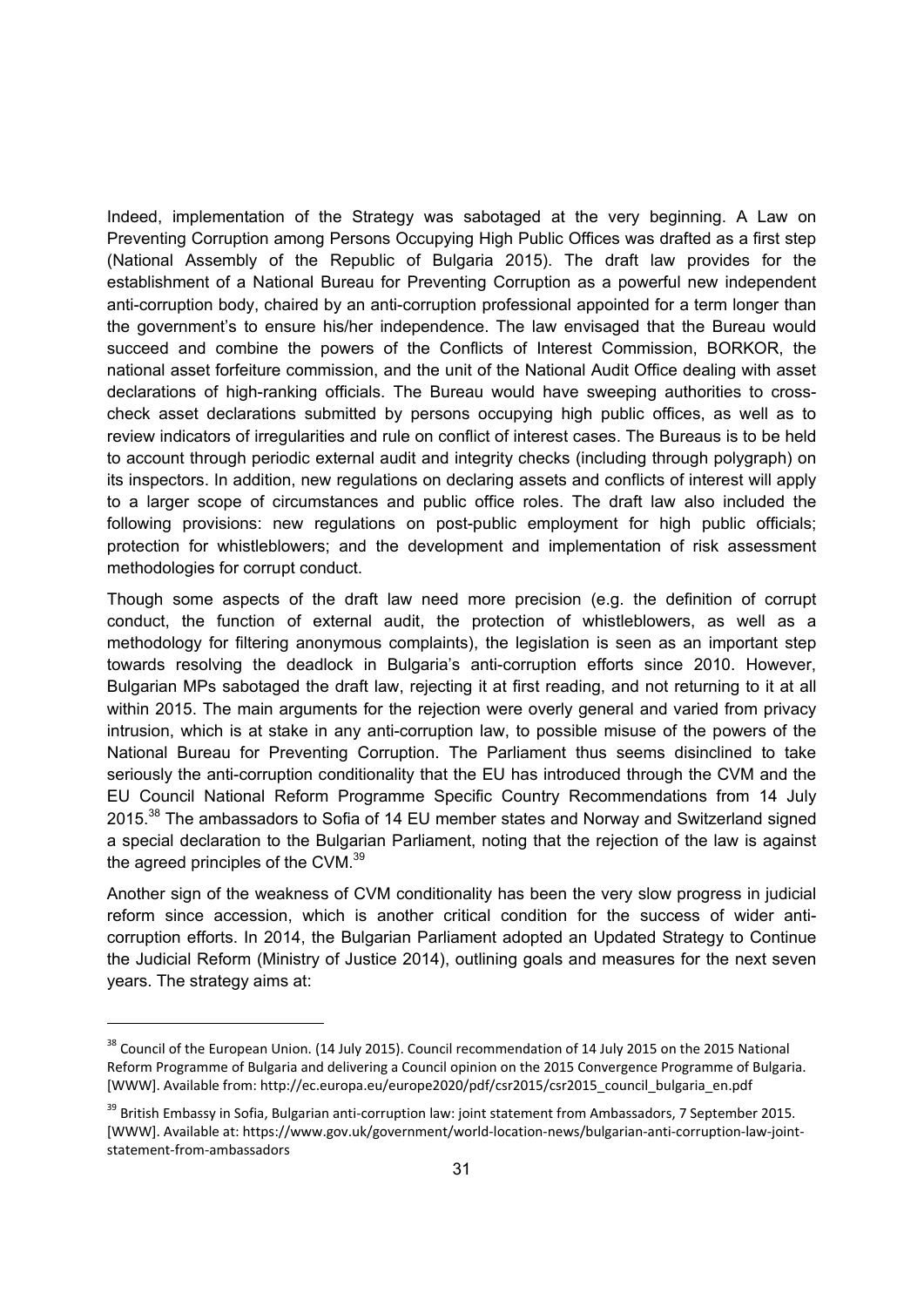- overcoming the institutional prerequisites for exerting illicit influence on and through the Supreme Judicial Council;
- restricting possible administrative influences on the independence of the courts, enhancing the responsibility and efficiency of court administration; and
- corruption prevention within the judiciary (CSD(c) 2014).

The strategy required constitutional changes necessitating a three-quarters majority in parliament. The difficulty of obtaining such widespread support led to an ongoing dilution of the Strategy throughout 2015, until it was finally adopted at year end. The adopted version was so severely crippled that the Minster of Justice who had proposed the initial package resigned in protest during the vote.

The initial version of the Strategy, which was in line with the CVM recommendations, foresaw, among other things: the division of the Supreme Judicial Council into two chambers – one for judges and one for prosecutors; the election of judges' chambers with a majority from the professional community, and of prosecutors' chambers on parity principle (half from the relevant professional community, and half from the parliament); the creation of a body independent from the Prosecutor General to prosecute high-level corruption; the establishment of an annual hearing for the Prosecutor General at the parliament; the introduction of anonymous voting by the Supreme Judicial Council chambers on magistrates' evaluation and career development (Ministry of Justice 2015).

In the version introduced to parliament, the Council of Minsters omitted the proposal to create an independent body to prosecute high-level corruption, but retained the plans for the separate Supreme Judicial Council chambers for judges and prosecutors and the possibility for the prosecutors' chamber to propose disciplinary actions against the Prosecutor General (National Assembly of the Republic of Bulgaria 2015). The final version adopted by parliament through constitutional amendments includes only the separation of the SJC into two chambers. Most notably, it failed to support any of the foreseen accountability mechanisms for the Prosecutor General, with last-minute amendments during the vote introducing a clause guaranteeing a majority for the prosecutors (vis-à-vis the parliament) in the composition of the prosecutors' chamber of the new Supreme Judicial Council.

Overall, Bulgaria's progress on anti-corruption and judicial reforms is haphazard. On the surface, with EU membership the country seems to have embarked on a course towards open access order (or a good governance model), which EU funds and peer pressure from other EU members are supposed to help bring along faster. But the overall environment, as well as the majority of international and local assessments concur that Bulgaria's distribution of resources remains particularistic, with citizens perceiving corruption as the norm. Indeed, corruption inhibits even the development of mechanisms intended to curb corruption, as in the case of the institutions tasked with managing EU funds (Stoyanov, Stefanov, and Velcheva, 2014). As we will argue below, part of the reason is that EU financial support is inconsistent with the Union's increasing ambitions in the good governance domain, particularly with regard to the objectives of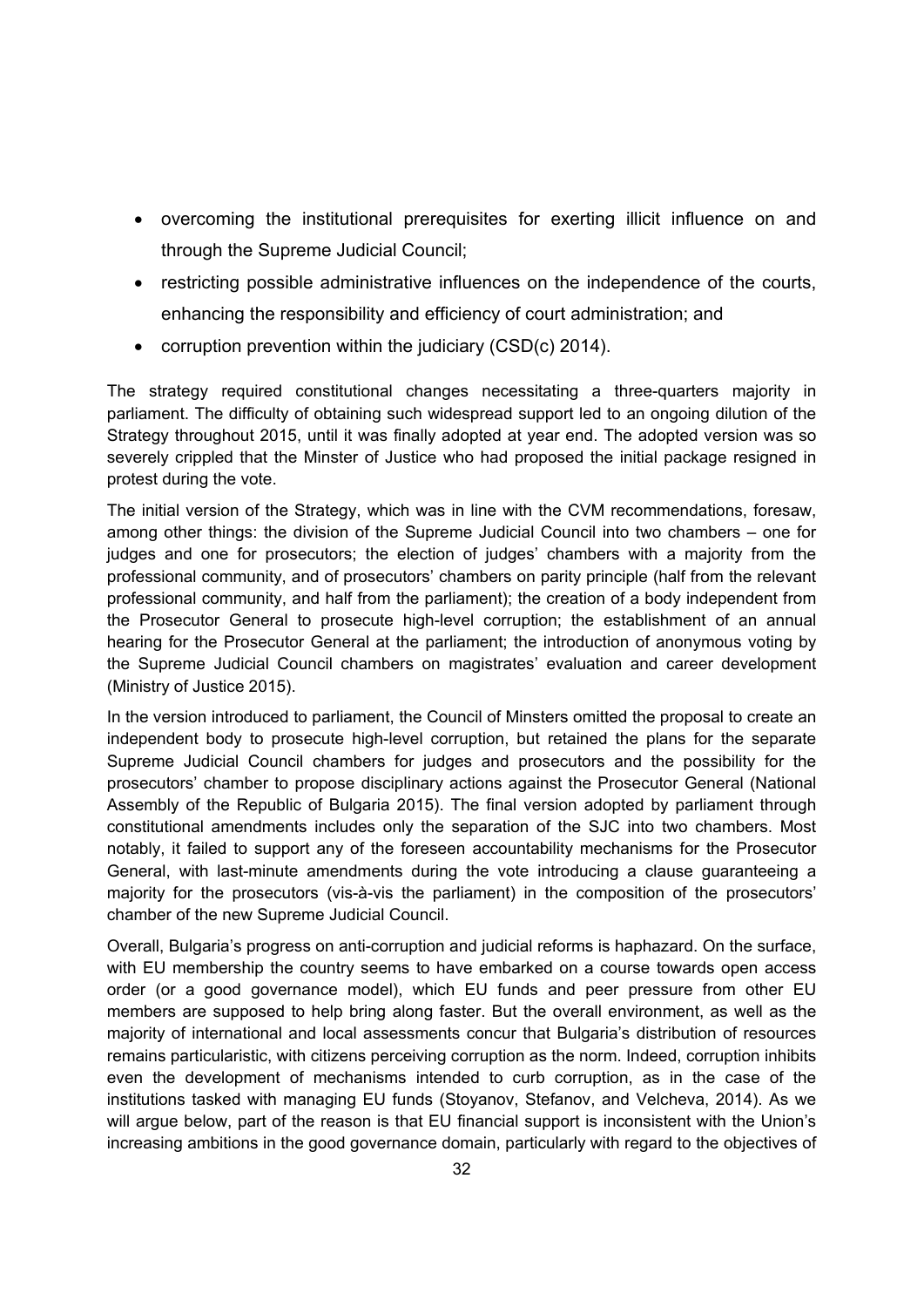the EU's 'soft' post-accession conditionality in the form of the CVM mechanism and, most recently, the EU Anti-Corruption Report.

During the 2007-13 programing period, financial assistance to Bulgaria was largely driven by the economic rationale of focusing on infrastructure development. In seeking to provide a more definitive insight as to the impact of EU conditionality and financial assistance on Bulgaria's governance and anti-corruption drive, as well as the justice and home affairs (JHA) area, the discussion below will evaluate the EU pre- and post-accession financial support in terms of its consistency and integration with the Union's policy conditionality.

### **6 Support for good governance and anticorruption: trends and challenges**

#### **6.1 Short methodological note**

This analysis reviews the EU assistance provided in three distinct periods of Bulgaria's relationship with the EU:

- financial resources under the Union's pre-accession programmes (more specifically PHARE);
- funding during the initial years of membership (mainly concerning the 2007 Transitional Facility and remaining payments under PHARE); and
- allocations under the 2007-13 ESIF programming period, focusing on Operational Programme Administrative Capacity (OPAC).

The first observation is that the amount of support earmarked for anti-corruption is insignificant relative to the priority accorded governance in the overall discourse on EU–Bulgaria relations. For this reason, our analysis also considers the financing of projects indirectly related to aticorruption, including those in justice and home affairs (JHA). Projects aimed at increasing the overall capacity of the public administration are only considered in relation to wider discussions on good governance.

The analysis is largely based on project-level data provided by the Managing Authorities of the seven Operational Programmes, implemented in Bulgaria during 2007-13. Telephone interviews with the respective MAs were used for additional clarifications and discussions. Cooperation was established in particular with the Council of Ministers, acting as MA of OPAC, due to the programme's high relevance to the present paper. Additional insights and qualitative data were collected during face-to-face interviews conducted with representatives of the Central Coordination Unit (CCU), responsible for the ESIF management in Bulgaria, and of the General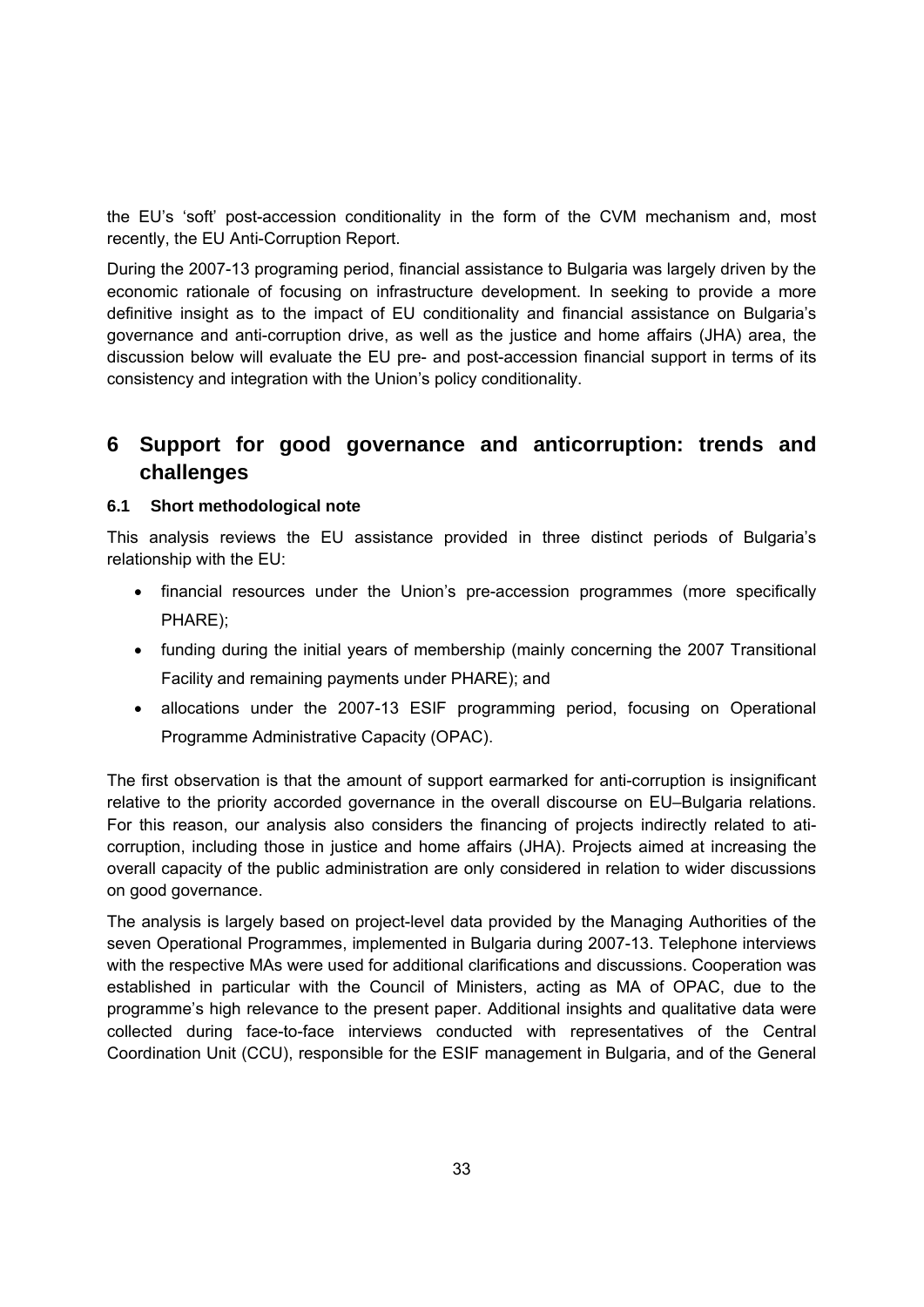Directorate 'European Funds for Competitiveness' at the Ministry of Finance, acting as MA for  $OPC^{40}$ 

#### **6.2 EU pre-accession assistance for justice and home affairs and anti-corruption**

The EC has highlighted Bulgaria's problems with corruption and the wider justice and home affairs area consistently throughout the EU accession negotiation process, as evidenced by EC progress reports in the 1998-2006 period.<sup>41</sup> The overall support provided through the Union's pre-accession programmes totalled over EUR 2.5 billion in actual payments. The latter were distributed across three major programmes:

- PHARE, designed to aid actions linked to the transposition of the EU *acquis* and institution building across all sectors;
- ISPA, supporting environmental and transport infrastructure projects; and
- SAPARD, focusing on agricultural and rural development measures.

Support for reforming JHA, including anti-corruption, was integrated into the PHARE programme, which amounted to roughly one-third of all assistance paid to Bulgaria from preaccession funds. Although PHARE funds do not seem to provide substantial resources, these were the only funds available for public sector reform, at a time when the public sector was under considerable financial strain.

<sup>&</sup>lt;sup>40</sup> The authors would like to thank these Bulgarian institutions for their readiness for discussion and for the provided data and information. The data provided in the paper and its interpretation though are entirely the responsibility of the authors of the paper and can in no way be attributed to the Bulgarian authorities in general or any of the administrations mentioned here in particular.

 $41$  The Regular and Progress Reports on Bulgaria are available at

http://ec.europa.eu/enlargement/archives/bulgaria/key\_documents\_en.htm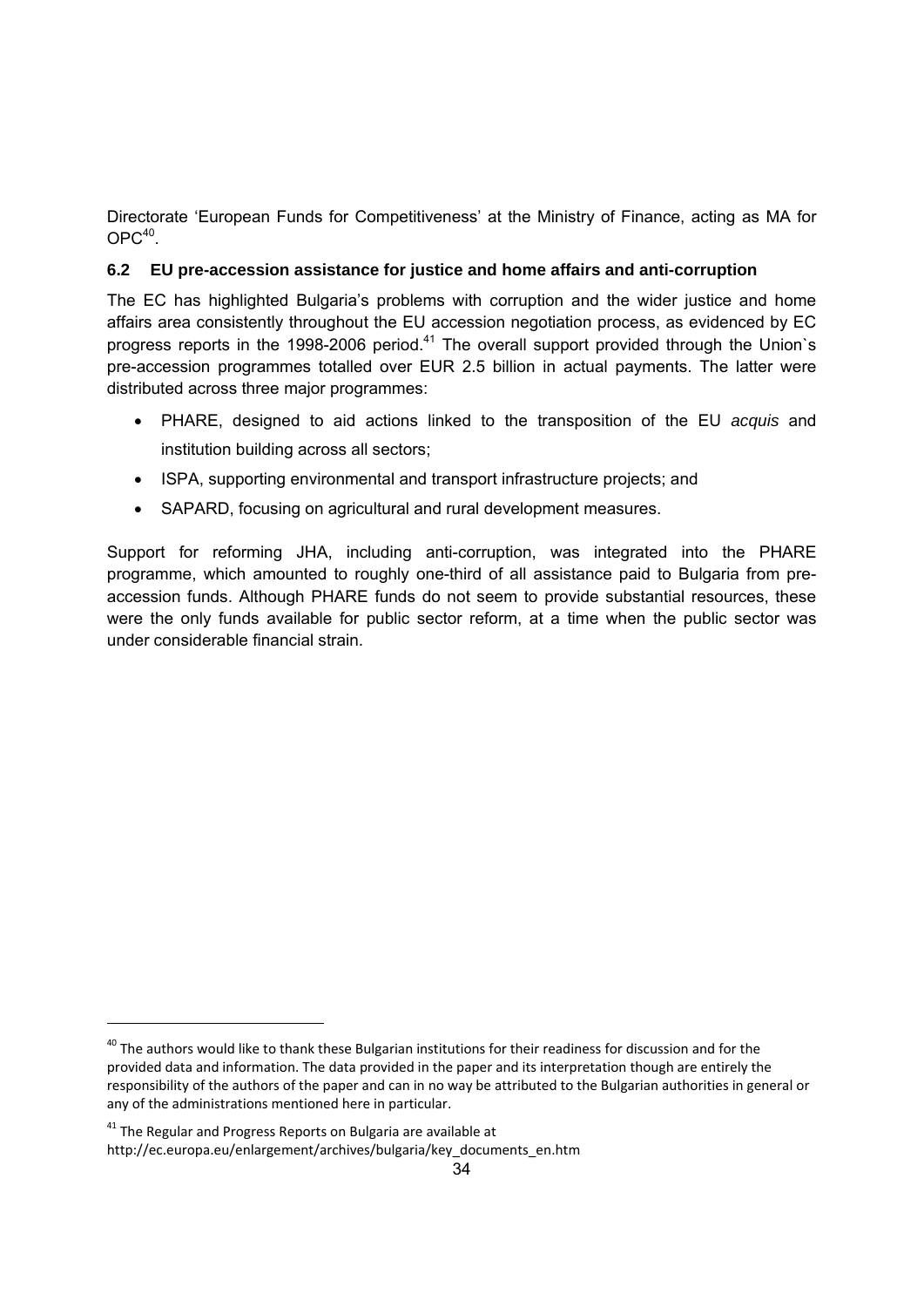

*Figure 6. Payments from EU pre-accession programmes (EU contribution)*

Source: Ministry of Finance of the Republic of Bulgaria, 2015. \*Total spending includes ISPA and IFI funding, as well as national co-financing, additional national financing and other financing (ensured by Beneficiary, MA or through Council of Ministers Decision).

It is interesting to observe the evolution of JHA support within the PHARE programme. Actual payments in the respective domain totaled EUR 64.3 million in the 1998-2006 period. Two separate 'waves' of support can be distinguished – a smaller one at the beginning and more substantial one towards the end, while the 2000-02 period did not have a specific JHA budget. Since 2002, with the introduction of horizontal support for JHA (and administrative capacity), the priorities of the programme have shifted from amending the legislative framework to issues of implementation and enforcement. For JHA in particular, this meant increased efforts to enhance inter-ministerial cooperation, measures geared towards ensuring the independence in practice of the magistracy and/or judiciary (ECOTEC 2006).

PHARE support for enhancing administrative capacity is also relevant. In that regard, the EC allocated nearly EUR 100 million in actual payments. Added to the nearly EUR 65 million in JHA support, this comprises a strong commitment to supporting good governance on Bulgaria's accession path towards the EU.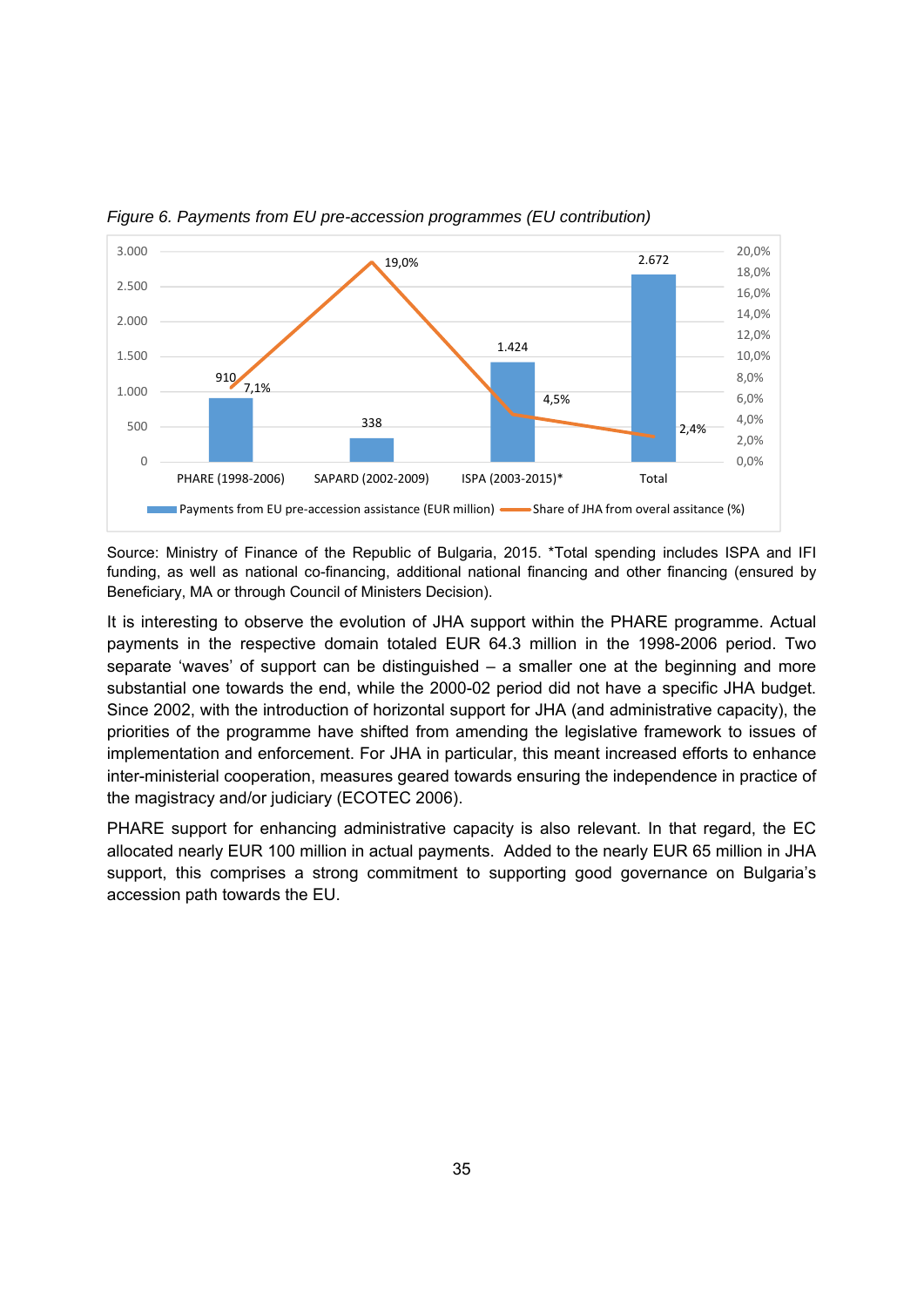

*Figure 7. Support (allocated EU contribution) for JHA under the PHARE programme*

Source: Ministry of Finance of the Republic of Bulgaria, 2015. \*Introduced as a horizontal budget line within PHARE`s National Programme to Bulgaria in 2003. \*\* Introduced as a horizontal budget line within PHARE`s National Programme to Bulgaria in 2001. \*\*\* Including PHARE`s National Programmes, as well as additional support under cross-border cooperation pragrammes and other horizontal or specific support.

Although it was not specified as a separate budget line, and there was no overall JHA development strategy or explicit PHARE project support (ECOTEC 2006), it is possible to establish a connection between the governance progress of the country, based on the EC's comprehensive monitoring reports (CMRs) and regular reports (RRs) over 1998-2006, and the financial support provided in specific areas (see Table 5). Moreover, the successive recommendations of the CMRs and RRs that more attention should be paid to measures supporting the fight against corruption appear to have been one of the main reasons for the enhanced status of the issue in PHARE programming since 2002.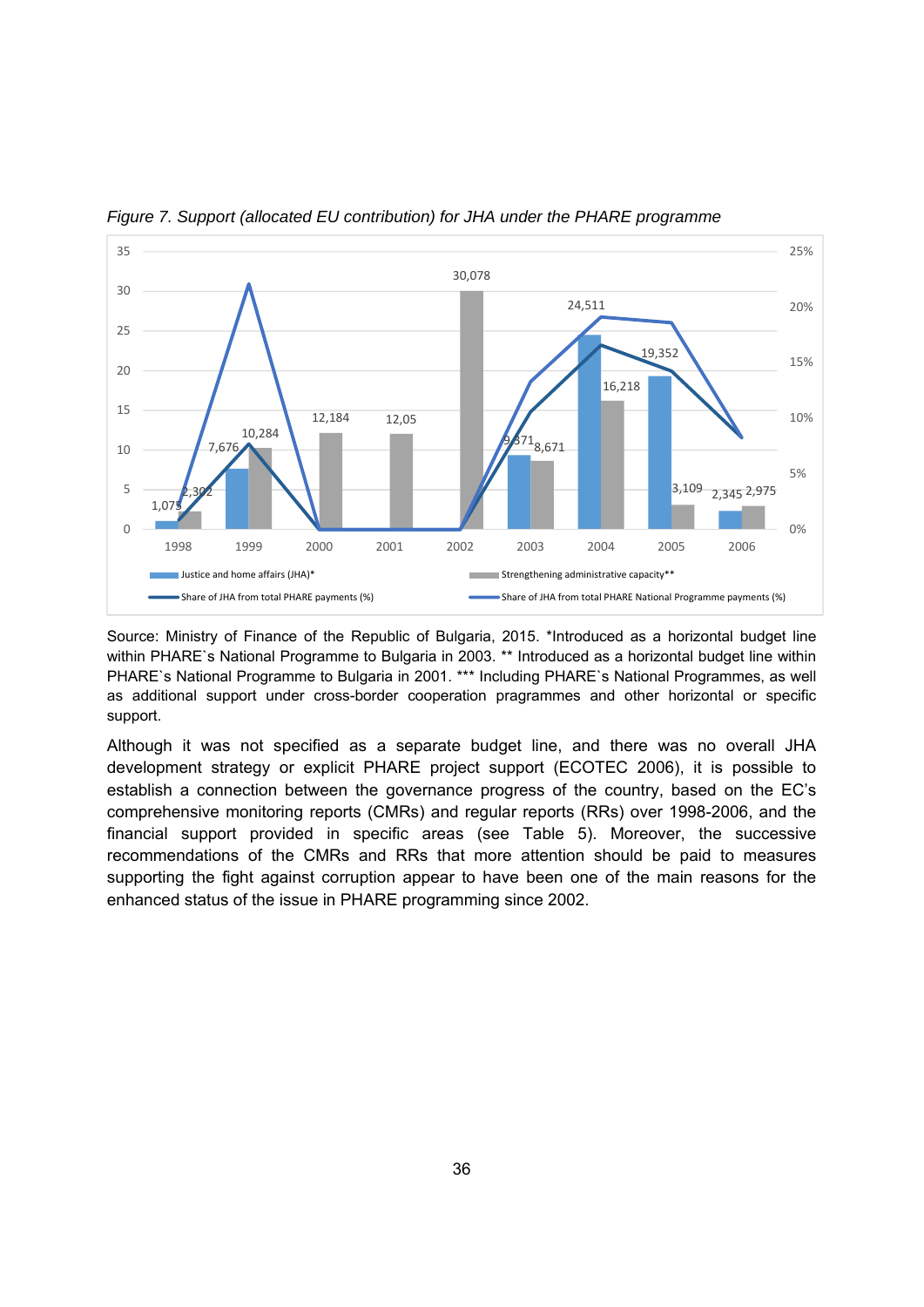*Table 5. Correlation between specific CMRs/RRs recommendations in the JHA area and the number of related PHARE projects*  $\overline{\phantom{0}}$ 

| Year of<br>recommendation | <b>Specific JHA and anti-</b><br>corruption issue                                                  | <b>Substantial progress</b>                                          |                               | <b>Limited progress</b>                 |                               |
|---------------------------|----------------------------------------------------------------------------------------------------|----------------------------------------------------------------------|-------------------------------|-----------------------------------------|-------------------------------|
|                           |                                                                                                    | Phare Support -<br>Year of National<br>Programme (No<br>of projects) | No<br>Phare<br>Support<br>(X) | Phare<br>Support<br>(No of<br>projects) | No<br>Phare<br>Support<br>(X) |
| 2002                      | Judicial structure, including<br>investigation<br>modalities and the immunity<br>issue             |                                                                      |                               | 2001(1)<br>2002(1)                      |                               |
| 2003                      | Concerted efforts to fight<br>corruption                                                           |                                                                      |                               |                                         | X                             |
|                           | Re-organisation of the<br>investigative service                                                    |                                                                      |                               | 2002(4)                                 |                               |
|                           | Adequate budgetary<br>resources for the judicial<br>system                                         |                                                                      | X                             |                                         | X                             |
| 2004                      | Continued efforts to fight<br>high level<br>corruption                                             |                                                                      |                               | 2002(3)                                 |                               |
|                           | Efficiency of penal<br>structures (especially<br>pretrial<br>procedures)                           |                                                                      |                               | 2003(1)                                 |                               |
|                           | Improving capacity to fight<br>organised crime<br>and judicial and police<br>corruption            |                                                                      |                               | 2002(1)                                 |                               |
| 2005                      | Further reform of the pre-<br>trial phase                                                          |                                                                      |                               | 2004(1)                                 |                               |
|                           | Addressing the<br>accountability of the judicial<br>system and speeding up its<br>workings         | 2004 (3)<br>2005(5)<br>2006(4)                                       |                               |                                         |                               |
|                           | Addressing weaknesses in<br>the investigation<br>and prosecution of high<br>level corruption cases |                                                                      |                               | 2005(1)<br>2006(1)                      |                               |

Source: ECOTEC, 2006.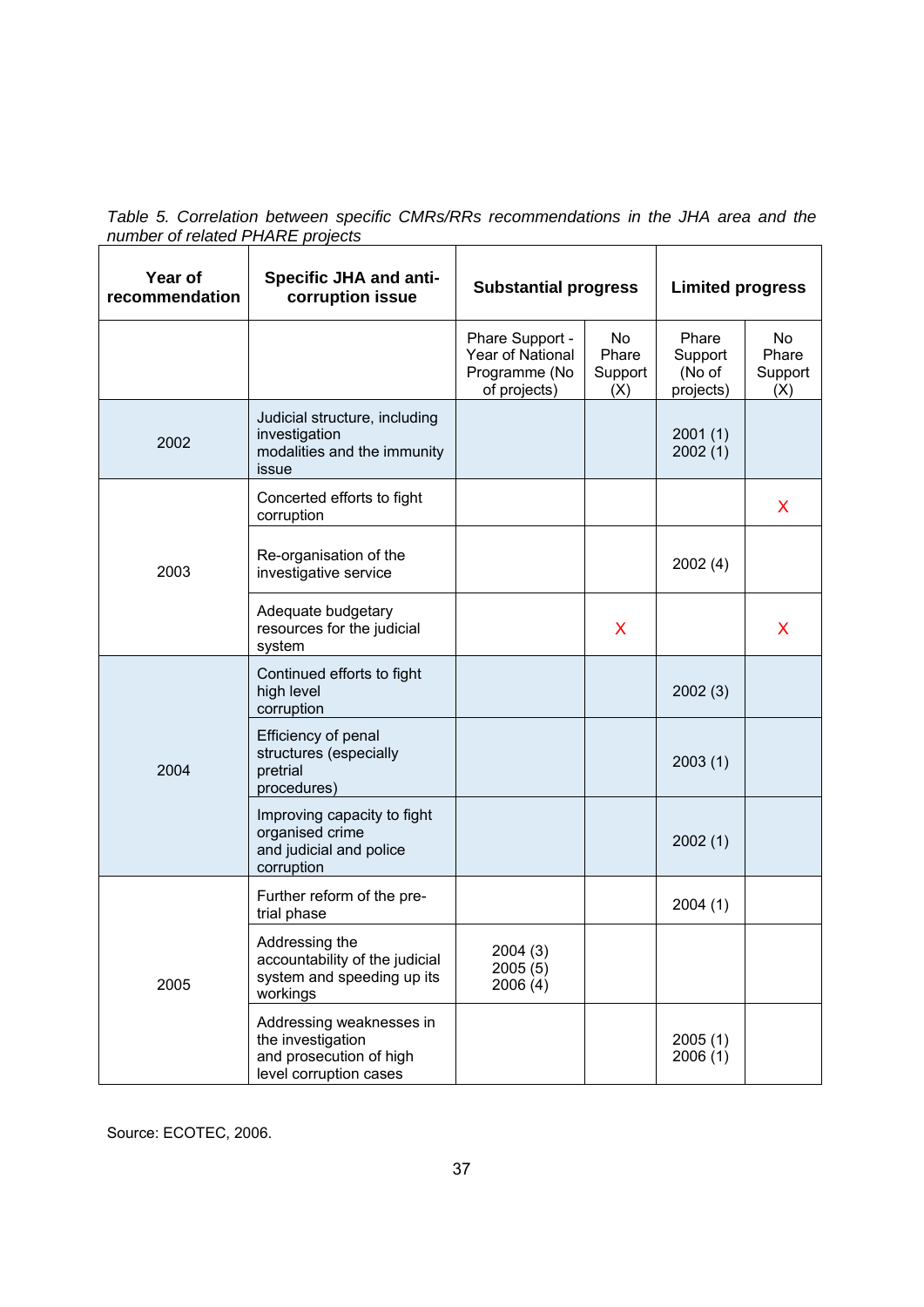Nonetheless, the PHARE support provided for JHA (and administrative capacity) proved ineffective in sustainably reducing corruption, although it has helped to sensitise Bulgarian citizens to the topic. On the one hand, despite the effort to link the EC's monitoring process with the assistance provided, the lack of a formal funding relationship between the two hindered Bulgaria's progress in a number of areas, including JHA and the fight against corruption. PHARE evaluation reports also suggest that the introduction of horizontal support for JHA (and administrative capacity) should have started earlier than 2002, in order to achieve better results. However, a lack of capacity in the Bulgarian public administration also impeded progress, resulting in an unsatisfactory rate of PHARE project implementation. According to an independent thematic evaluation of the PHARE programme, of the 38 public administration and judicial capacity (PAJC)<sup>42</sup> projects, 79% were rated positively for relevance but only about half were rated 'satisfactory' or 'highly satisfactory' for efficiency and effectiveness. In addition, a large proportion (46%) received a negative rating for efficiency (ECOTEC 2006). Additionally, an average of 10% of the contracted JHA PHARE funds were lost owing to the weak absorption capacity of the public administration.

Bulgaria became a Member State of the EU despite serious inconsistencies and lack of progress in its anti-corruption and justice system reforms. More importantly, the country lacked the necessary mechanisms to solve these problems. This forced the EU to introduce the CVM postaccession mechanism, but that has proved ineffective largely because it failed to introduce any conditionality linked to EU assistance.

#### **6.3 Support for anti-corruption issues and the transition to EU membership**

Despite the existing benchmarks and safeguard clauses, the CVM has not proved effective in reducing corruption as it lacks enforcement mechanisms and concrete sanctions for noncompliance. The Commission's benchmarks under the CVM tend to be targets or tasks that Bulgaria should complete, rather than standards against which progress might be measured (Center for the Study of Democracy 2010). According to the EC, the safeguard clauses were "not punitive measures to take in case of non-delivery but measures of last resort in order to protect the interests of the EU" (EC 2007). $43$  Such an approach has allowed the EC room for manoeuvre in terms of proposing new and more concrete objectives in its progress reports, but it also provided the national government with ways of evading compliance. In the absence of effective punitive measures, Bulgaria has repeatedly failed to meet or even deliberately ignored these recommendations $44$ .

 $42$  The term Public Administrative and Judicial Capacity has never been formally/explicitly defined by the EC. The working definition of PAJC used in: "The creation and maintenance, within a system of governance, of all the organisational structures, competencies and resources required of a national public administration and judicial if they are to be able to take on the obligations of the Copenhagen membership criteria".

<sup>&</sup>lt;sup>43</sup> The CVM reports on Bulgaria can be found from: http://ec.europa.eu/cvm/progress\_reports\_en.htm

<sup>&</sup>lt;sup>44</sup> For example, repeated recommendations of the CVM progress reports for the establishment of independent anticorruption agency or for solid track record of high-level corruption sentences remain unattended since the launch of the monitoring mechanism.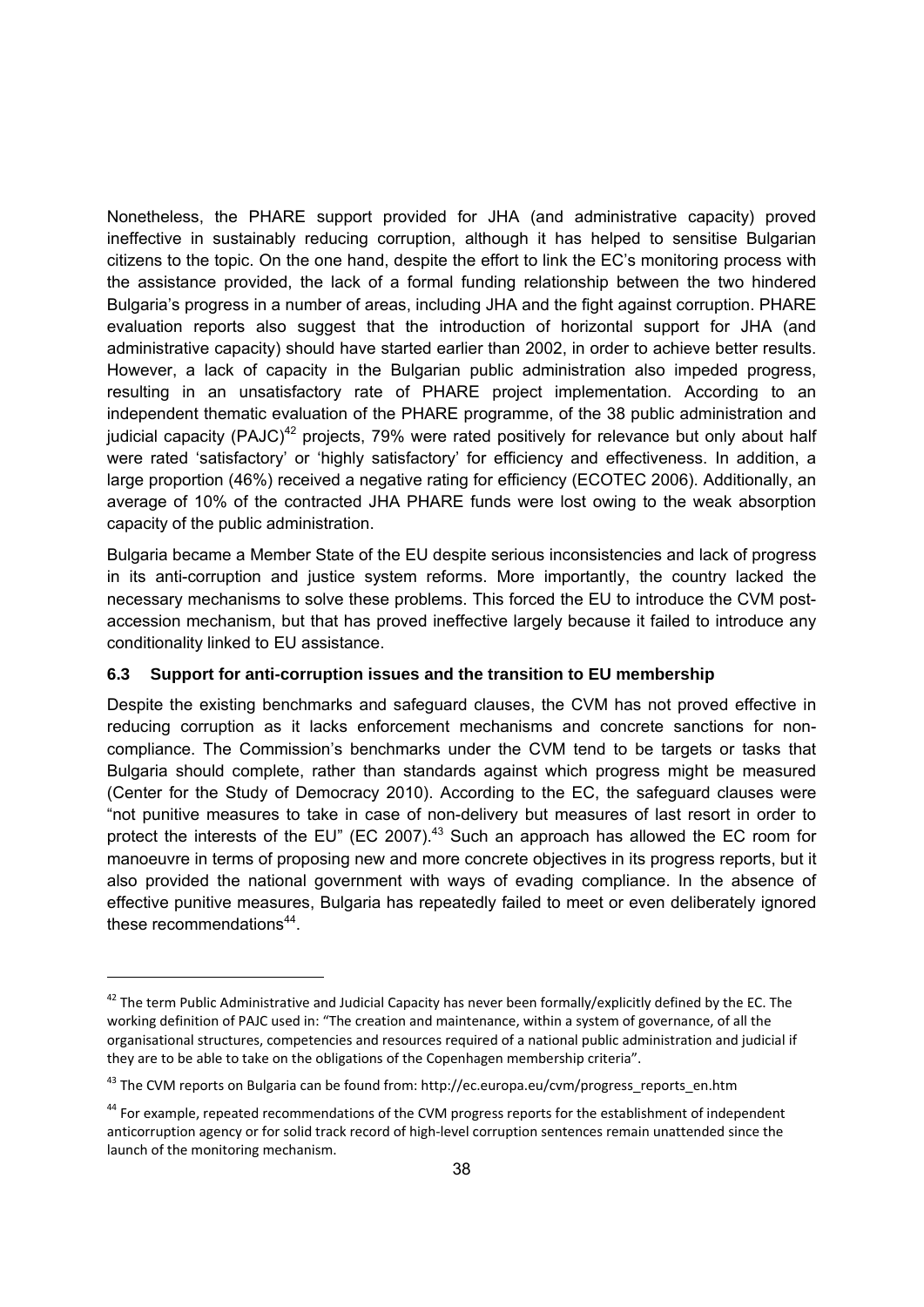The CVM was further weakened once the safeguard clauses expired in 2010. The continuation of the CVM, now in its eighth year, has increasingly transformed it into an instrument of political rather than technical pressure. The Bulgarian authorities face no formal consequences , besides public shaming, even if they completely disregard the reports' findings.

Arguably the biggest shortcoming of the CVM framework is the fact that there is no direct link to EU funding conditionality. The EC does stipulate four types of technical requirements for providing funds, where failure to comply can prompt financial corrections and/or the suspension of funds . As provided for by the *acquis,* these requirements are:

- National authorities must submit operational programmes for EC approval, describing how the funds are to be spent (including on sectoral level).
- National authorities must demonstrate that efficient management, certification and audit authorities are well established.
- If irregularities, fraud or corruption practices, are revealed, the EC can interrupt, suspend or cancel the disbursement of funds.
- If systemic irregularities are discovered in the process of regular ex-post control, this could also result in financial corrections (EC 2006).

Despite the absence of a formal link between CVM conditionality and EU development assistance, three instruments have provided project support for anti-corruption during Bulgaria's transition to EU membership. Lagging behind on its implementation and receiving some additional financing in 2006, the PHARE programme was able to contribute to compliance with the CVM benchmarks. Selected bilateral projects under PHARE were also partially related with the post-accession mechanism. The one (and to this date only) financial mechanism, which comes closest, though only partially, to supporting concrete CVM objectives was the Transition Facility in the Republic of Bulgaria for 2007 (EC(b) 2007).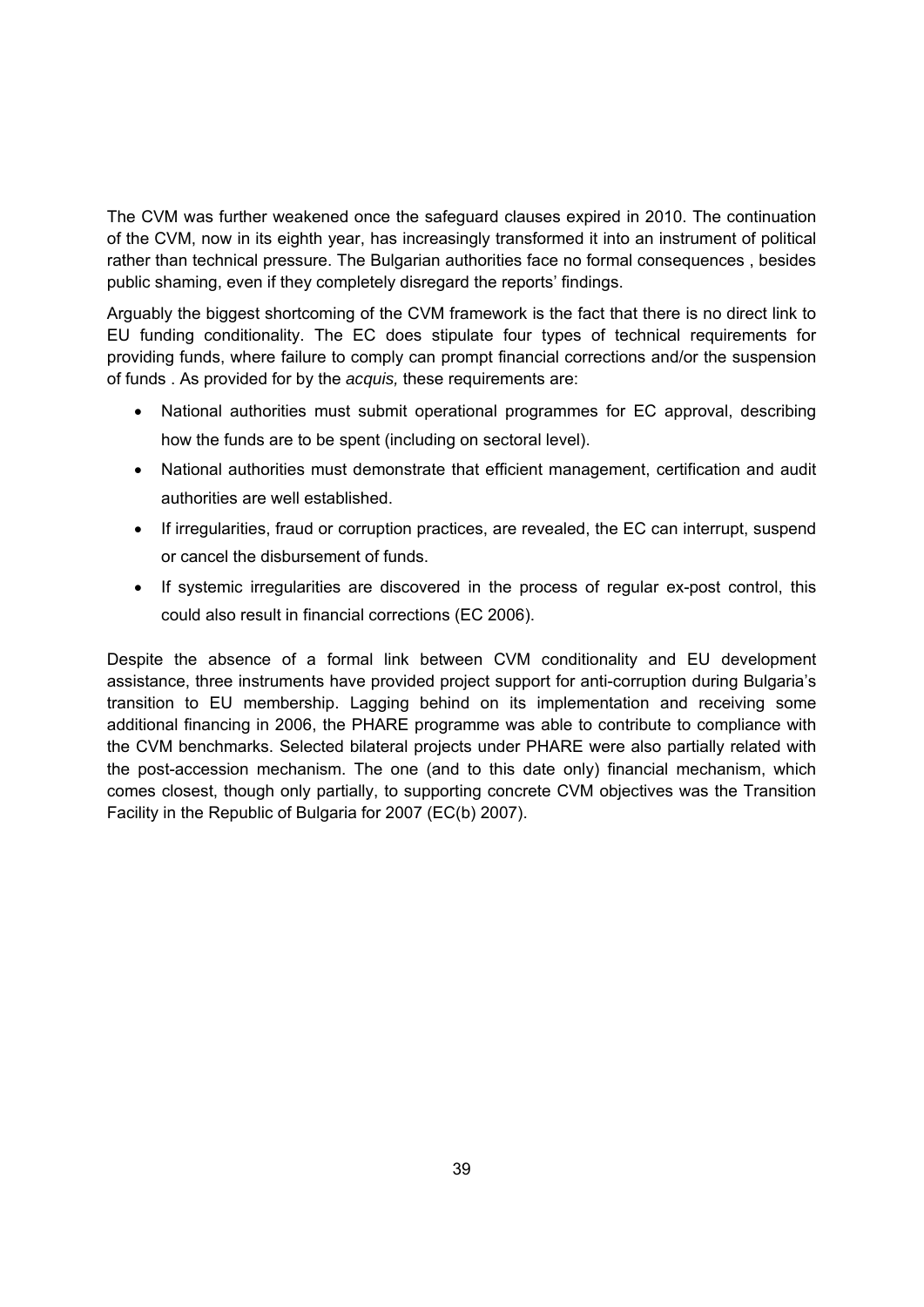

*Figure 8. Overview and agreed budget support for the CVM`s six benchmarks on Bulgaria (EUR million)*

Note: Benchmark 4 concerns high level corruption and Benchmark 5 – local level and corruption at the borders. The EUR 115 million allocated for Benchmark 4 are not corruption related though as they concern the modernization of border crossings not necessarily linked to anti-corruption. Hence, they have not been taken into consideration in the analysis any further.

Source: EC 2008.

The 2007 Transition Facility initially foresaw the provision of EUR 31.5 million to Bulgaria (EC(b) 2007). According to the EU progress report from 2008, less than 10% (EUR 2.7 million) of these funds were committed to supporting anti-corruption actions, mainly those contained in CVM benchmark 4 on high-level corruption. The areas of judicial reform (benchmark 3) and organised crime (benchmark 6) also received funding (EC 2008). Beyond those projects related to the CVM benchmarks, the overall allocation of Transition Facility funds in support of JHA amounted to EUR 8.2 million in actual payments. Similar to the PHARE case, the Bulgarian administration proved unable to fully absorb both the preliminary budget and the contracted resources. The final payments from the Facility were made at the end of 2011, leaving the actual rate of implementation at 88%.

#### **6.4 Improving governance and anti-corruption via the European Structural and Investment Funds (EFIS) during the 2007-13 programming period**

The continued existence of the CVM mechanism in Bulgaria in 2016, although its safeguard clauses expired in 2010, is testament to the fact that the country has not yet achieved EU standards in governance, and is yet to demonstrate a satisfactory track record of anti-corruption and judicial reforms. It also suggests that the development assistance provided by the EU through the pre-accession PHARE programme (nearly EUR 65 million for JHA in actual payments in total) and the subsequent transitional facility (EUR 8 million for JHA in actual payments) have not produced lasting improvement in the anti-corruption area nor in JHA as a whole.

Thus one might have expected EU development assistance for anti-corruption and JHA to be increased in the 2007-13 ESIF programming, particularly taking into account higher levels of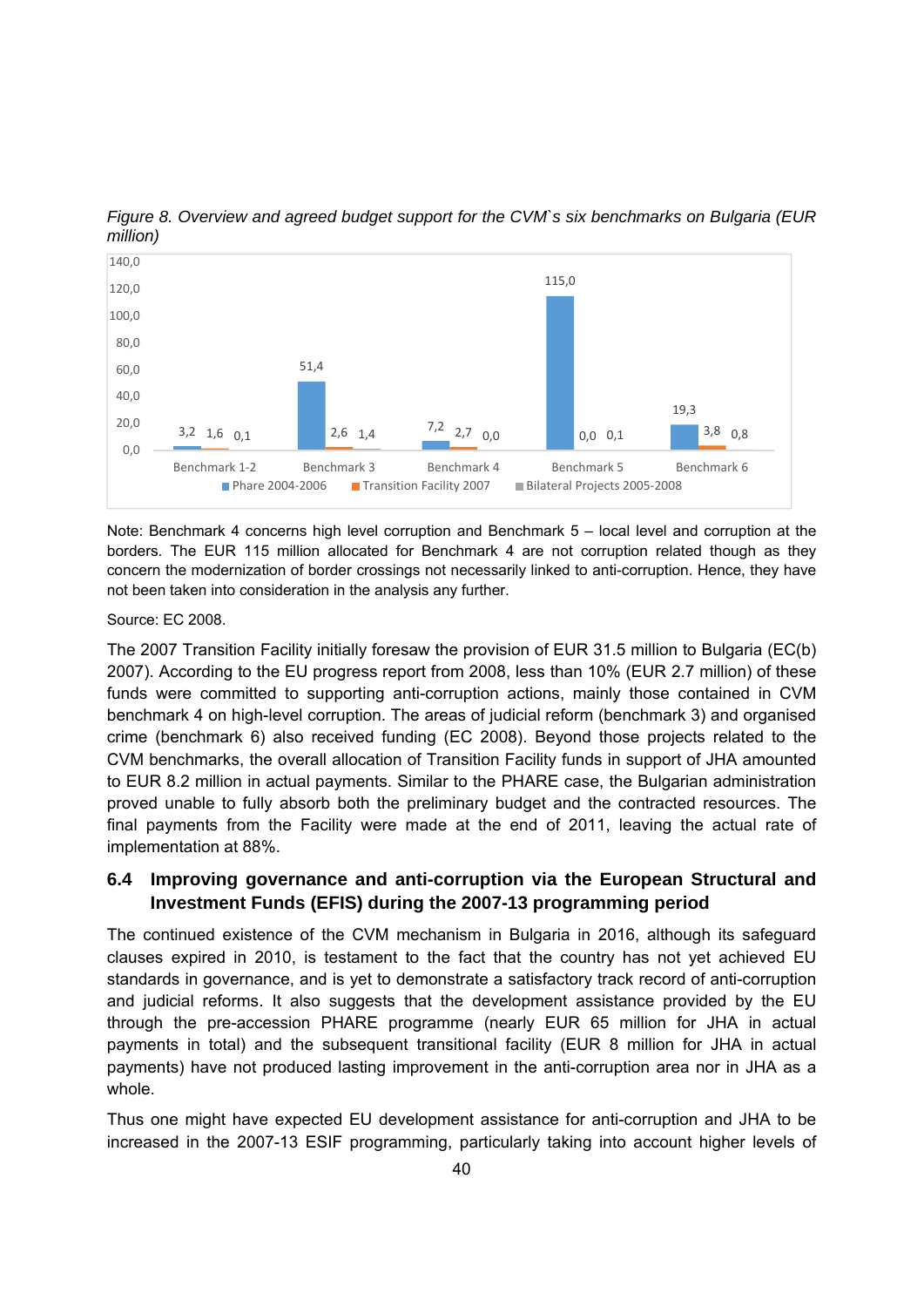support after accession. Yet anti-corruption was not included among the four major priorities of the National Strategic Reference Framework (NSRF). Anti-corruption was exclusively supported by Operational Programme Administrative Capacity through several of its sub-priorities focused on good governance, increasing judicial and administrative capacity, and e-government. OPAC was the smallest OP, and the level of EU assistance provided through it did not represent an increase in the level of support for anti-corruption in comparison to pre-accession years. However, due to its relatively small size, OPAC was able to start actual implementation before other OPs. Thus, in the first two years of EU membership, payments under OPAC represented 63% and 13% respectively of total OP disbursements.



*Figure 9. Overall distribution of OP total actual payments during 2007-2015 (EUR million)*

Source: Combined database provided by the Managing Authorities of the 7 OPs in Bulgaria. Note: the values for 2015 include total actual payments until 31.08.2015.

It is true that the large-scale infrastructure projects implemented by most other OPs required greater lead time for preparation, which contributed to their slow start. Additional problems also existed in the initial years of implementation, such as a lack of capacity and slow integration of the necessary control systems in the investment-heavy OPs.<sup>45</sup> However, a case can also be made that OPAC's quick start was influenced by the pressure to introduce the CVM in the early years of EU membership, especially in light of the time-limited safeguard clauses. To a certain degree this is confirmed by looking into the implementation trend of the various priority axes (PAs) of the programme. Among the four PAs, 'Good Governance' (PA 1) comes closest to supporting projects with an anti-corruption focus. $46$  Thus it is not surprising that actual payments

<sup>45</sup> Based on qualitative data during face-to-face interviews, conducted with representatives of the Central Coordination Unit (CCU), responsible for the ESIF management in Bulgaria, and of General Directorate "European Funds for Competitiveness" at the Ministry of Finance, acting as MA for OPC.

 $46$  It should be noted that a small number of projects with anticorruption focus are also found under other PAs, specifically related to judicial capacity. For more information see the discussion on project‐level support below.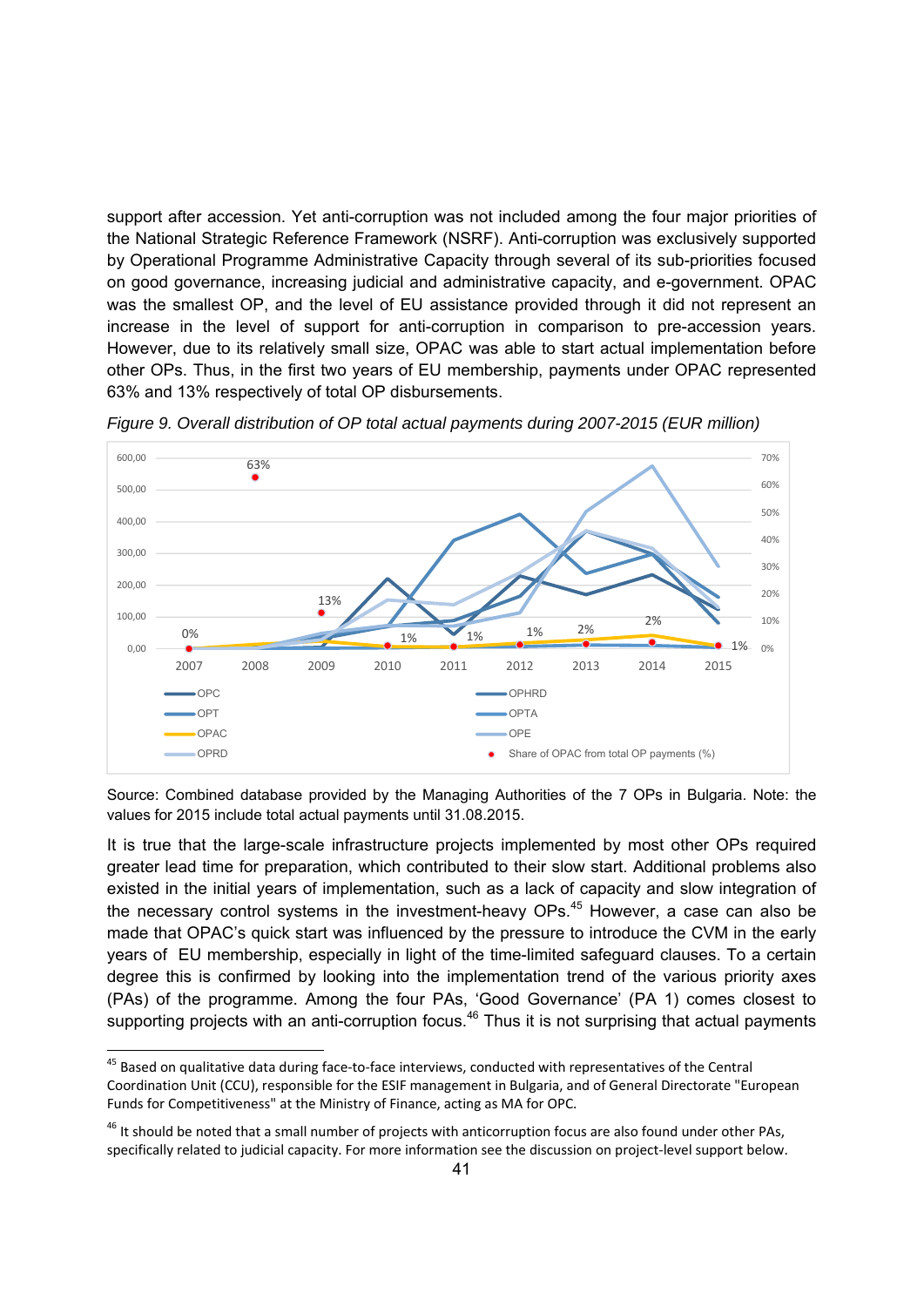under PA 1 were nearly half of the entire OPAC in 2009 and 40% in 2010. In addition, the nominal value of PA 1 funds paid out in 2009 has been the highest yet for the programme (over EUR 10.5 million). After this dynamic start, the pace of the programme's actual payments slowed significantly in 2010 and 2011, before picking up towards the end of the programming period.





Note: the values for 2015 include total actual payments until 31.08.2015.

Source: Database provided by the Managing Authorities of OPAC.

-

Anti-corruption-related activities were not the main focus of PA 1. Of the many sub-priorities, the most relevant related to increasing the transparency and integrity of the state administration (sub-priority 1.2), as well as to creating a transparent and effective judicial system (sub-priority 1.5).<sup>47</sup> In the first instance, measures mainly involved increasing transparency and access to information; raising awareness and improving (or developing new) mechanisms for reporting corruption; disclosure of conflicts of interest; cooperation with civil society and the media. In the second case, the focus was largely on projects aimed at improving the mechanisms for identifying corruption cases and measures against them; creating and applying a transparent system for examining claims; developing and implementing mechanisms for independent

<sup>&</sup>lt;sup>47</sup> As additional anticorruption-related actions can be recognized under efforts for more efficient judiciary system through information technologies (sub‐priority 3.3 in PA 3), as well as through increased anticorruption trainings for the administration and the judiciary (sub-priority 2.4 in PA 2).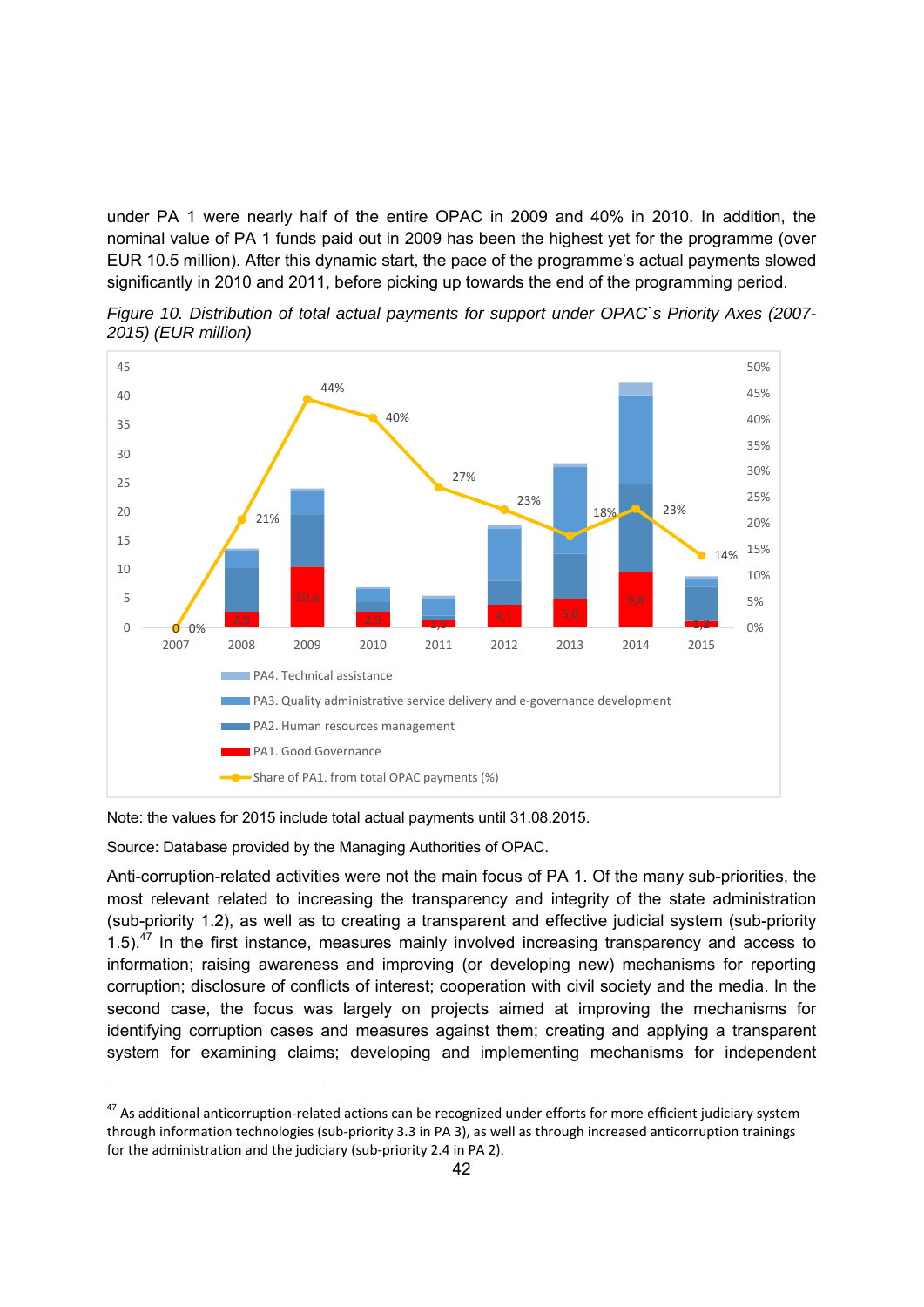oversight or investigation; and establishing productive cooperation between the judicial authorities and NGOs in the field of counteracting corruption (OPAC 2007).

In terms of actual payments, projects supported under the two sub-priorities relevant to anticorruption received around 30% of financial assistance. Support for the judicial system was lower (just over EUR 3 million), with only 14 projects financed for the period 2007-13. Combined, the two relevant sub-priorities demonstrated low absorption capacity (68%).



*Figure 11. Assistance and number of projects for OPAC PA 1 Good Governance by sub-priority*

Source: Database provided by the Managing Authorities of OPAC. Note: As of 31.08.2015.

#### **6.5 Impact of anti-corruption conditionalities and provided EU Funds assistance: improving governance or reaffirming the lack of political commitment?**

A more detailed look on the project level confirms a growing inconsistency in recent years between relatively little anti-corruption-related support through EU development assistance, on the one hand, and CVM recommendations that further progress is required, on the other. After 2009, the EU financial resources allocated for anti-corruption, judiciary, transparency and good governance projects<sup>48</sup> decreased significantly (Figure 12). Although the latest CVM progress reports have been increasingly negative (EC(c) 2014, EC 2015), funds allocated to relevant projects have dropped off since around 2010, when the safeguard clauses expired.

The project-level data also indicate a lack of interest and/or capacity on the part of the public administration to implement anti-corruption projects. Absorption capacity is poor for many of the anti-corruption projects, falling below 60% for many of them with some at only 30%. This

-

<sup>&</sup>lt;sup>48</sup> Anti-corruption' includes specific projects containing the keywords "corruption" and/or "anticorruption", as well as projects related to organised crime and/or EU funds fraud. Judiciary' includes projects from the following subpriorities on Judiciary from Priority Axes 1, 2 and 3 ‐ 1.5; 2.4; and 3.3 Transparency and good governance' includes projects from the OPAC database, containing the keywords "good governance" and/or "transparency; Duplicates are removed.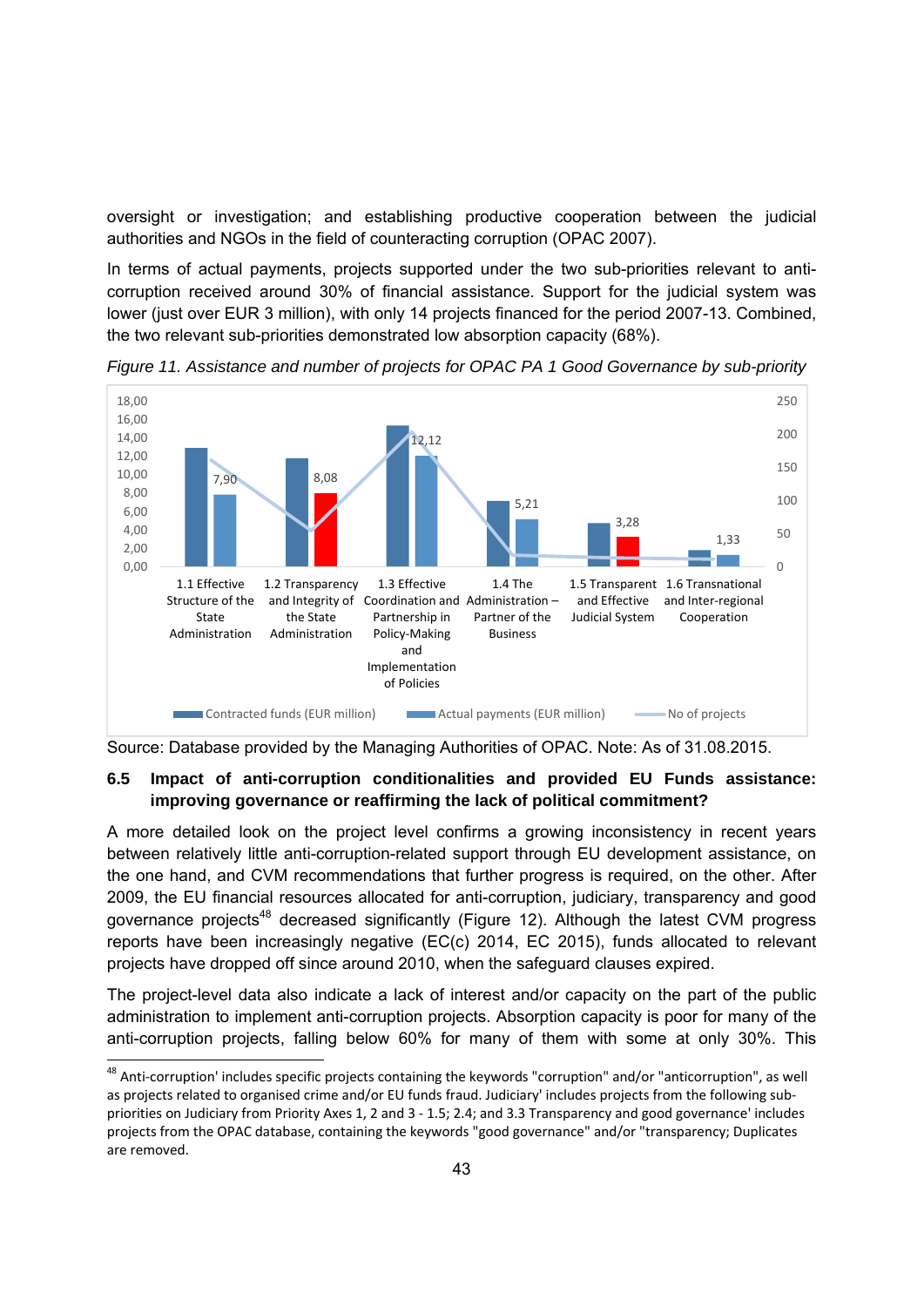naturally led to financial corrections and the loss of dedicated funds.<sup>49</sup> Such problems were prevalent already in the implementation of pre-accession funds, suggesting that weaknesses in administrative capacity in these areas are deep.



*Figure 12. Support in total actual payments for anticorruption-related actions during the 2007- 2013 programming period (EUR million)*

An overview of the provided EU financial support for anticorruption-related actions since the beginning of the PHARE programme in Bulgaria in 1998 reveals a telling trend. Irrespective of the actual amount of financial support through the years, Bulgaria seems to devote attention and resources to anti-corruption commitments only when approaching a major milestone towards EU accession or other related conditionality. Pre-accession, the allocation of anti-corruption-related support grew on two such occasions – at the very beginning of the PHARE programme and just before signing the Treaty of Accession in 2005. Post-accession, action through OPAC and the 2007 Transitional Facility peaked just prior to 2010, which coincided with the expiration of the CVM's safeguard clauses (Figure 13).

*Figure 13. Dynamics of the overall provided support for anticorruption-related actions to Bulgaria during the 1998-2015 period (actual EC payments, EUR million)*

-

Source: Database provided by the Managing Authorities of OPAC. Note: As of 31.08.2015.

 $49$  It should be noted that some of these projects started in 2013 and 2014 and there is still time for additional payments under the 'n + 2' rule, which is not the case for actions which started in the 2008‐11 period.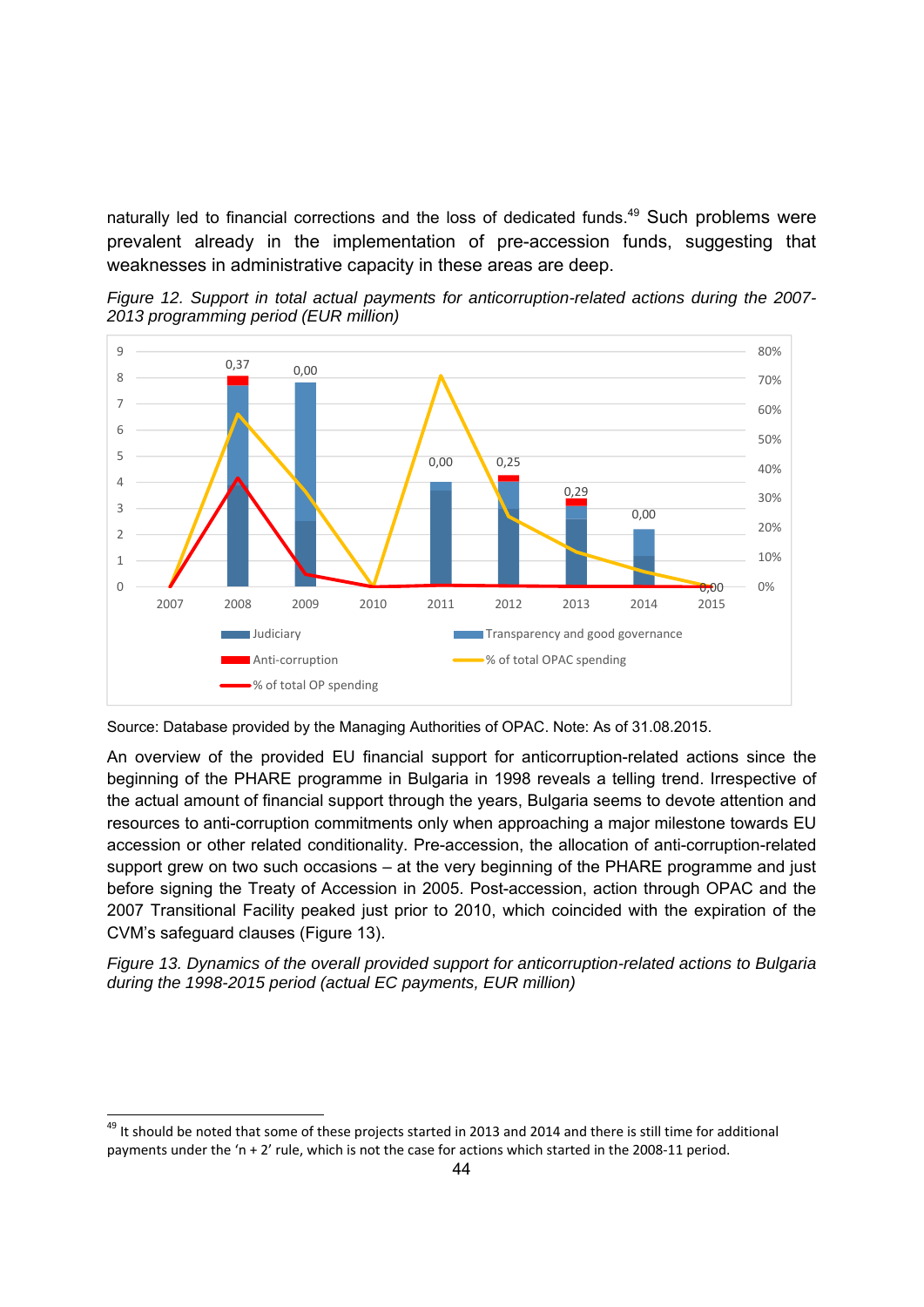

Source: Combined database provided by the Managing Authorities of the 7 OPs in Bulgaria. Note: the values for 2015 include total actual payments until 31.08.2015; Ministry of Finance, 2015.

The lack of progress in the areas of anti-corruption and judicial reform in Bulgaria despite the presence of EU conditionality and development assistance point to the fact that the country lacks genuine political will and commitment to undertake reforms. The 2015 Progress Report under the CVM mechanism confirms that corruption remains a major issue and observes that preventive measures seem in their infancy in most cases.

Although prosecutions and convictions, especially concerning high-level corruption, are central to the credibility of any anti-corruption strategy, Bulgaria's track record includes "very few final convictions in cases involving substantial corruption, despite the scale of the problem" (EC 2015). Frequent institutional changes are superficial, with a "tendency for these initiatives to run into problems or simply show no visible results" (EC(c) 2014). Nor have EU mechanisms for providing assistance and enforcing conditionality been adequately targeted or enforced to motivate officials to summon greater political will or make consistent efforts to overcome entrenched malaise in this area.

*Figure 14. Corruption pressure and involvement in corruption in Bulgaria (1999 – 2014)*<sup>\*</sup>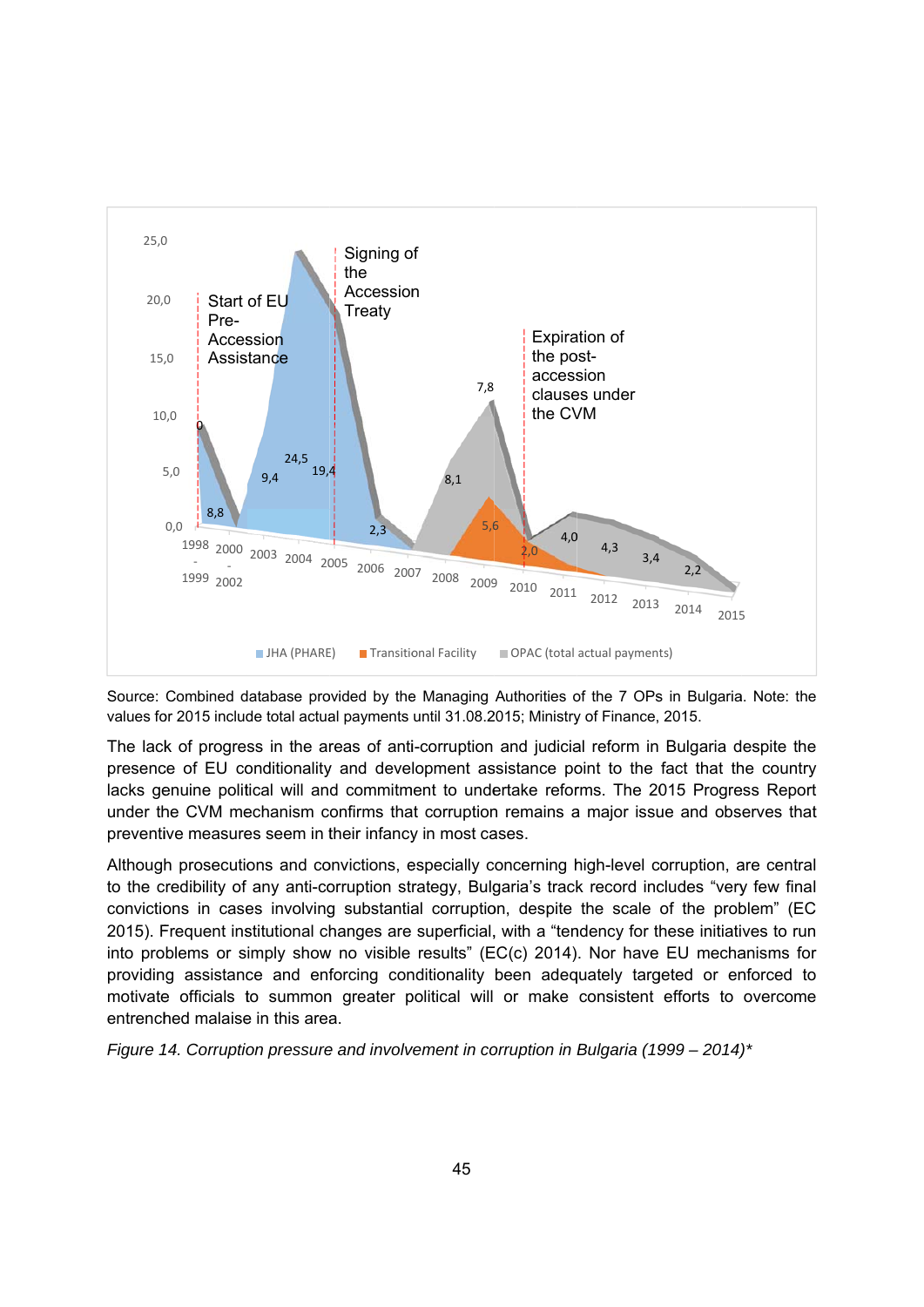

Source: Corruption Monitoring System, CSD, 2014; \* % of the population 18+ who have been asked to give and have given a bribe (money, favour, gift) in the past year.

Data from the *Corruption Monitoring System* developed by CSD suggest that this pattern of intermittent political attention to countering corruption has been reflected in the experience of the population. The lowest levels of reported involvement in corruption were registered in 2010 (about 10%), the year the CVM safeguard clauses expired and EU anti-corruption assistance peaked. Reported experience of corruption then increased in 2011 and 2012, before escalating in the 2013-14 period against the context of an unstable political environment, including the change of three successive governments, a series of integrity scandals, growing public discontent, and institutional paralysis in the anti-corruption area (Center for the Study of Democracy(a) 2014). In 2014, Bulgaria recorded the highest levels of citizens' experience of corrupt transactions in the last 15 years (Center for the Study of Democracy(a) 2014). In this context it seems pertinent to question whether the country has really made any progress in improving its record on controlling corruption and ensuring the independence of the judiciary during the last two decades, or has rather considered EU assistance as an increased opportunity for corruption (e.g. though manipulation of public procurement procedures) or a superficial tick-box exercise. The latter account gained credibility in 2015 as the parliament voted to reject the majority of proposed reforms in the judicial and anti-corruption domains.  $\frac{1}{100}$  as a standard as the lack of sufficient resources and assistance, as well as the lack of sufficient resources specifically targeting the specifical specifical specifical specifical specifical specifical specif

### **7 Conclusions**

In Bulgaria's case, pre-accession assistance and conditionality were not successful in terms of achieving sustainable improvements in anti-corruption and governance. This led, for the first time in the history of EU enlargement, to the introduction of a post-accession monitoring mechanism. Initially, this CVM instrument acted as a kind of soft EU conditionality, backed up formally by the existence of safeguard clauses and informally by the partial suspension of EU funding programmes following allegations of corruption and fraud affecting the delivery of EU financial assistance. However, the CVM's ability to incentivize continued cooperation was undermined by the lack of a formal link between progress on anti-corruption and EU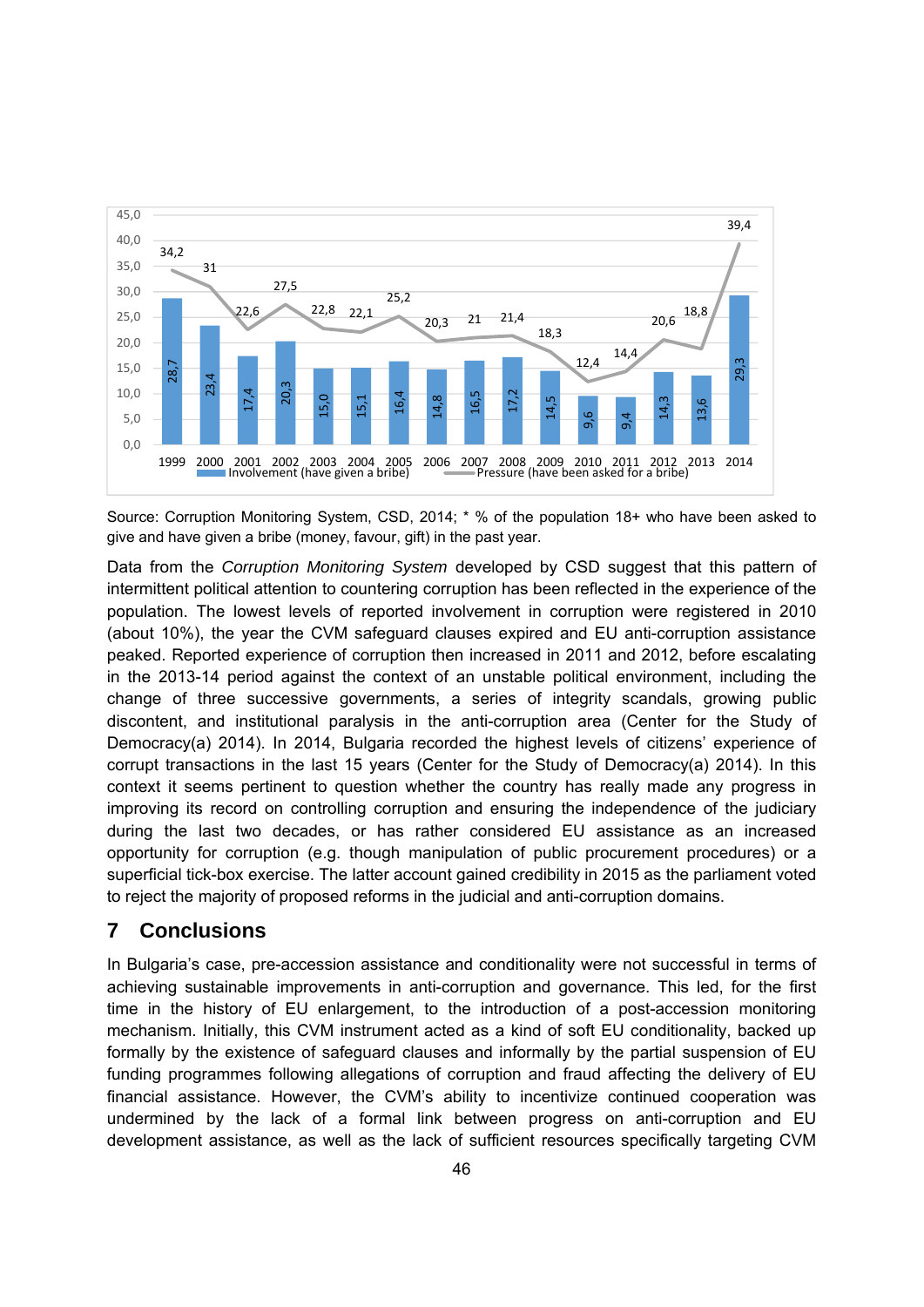recommendations. No specific support for CVM recommendations was earmarked within the 2007-13 programming period.<sup>50</sup> Thus, as the safeguard clauses expired in 2010, the CVM largely turned into a political instrument for naming and shaming, rather than a technical one for achieving change. It remains to be seen whether the EU Anti-Corruption Report mechanism introduced in 2014 in relation to the European Semester mechanism will function better in this regard.

Overall, the combined efforts of the pre-accession assistance, the EU membership, and the CVM improved Bulgaria's ability to control corruption only temporarily. The allocated support fluctuated, strengthening only as significant events throughout the accession negotiations approached (i.e. the start of the pre-accession assistance and the signing of the Treaty of Accession), accession itself in 2007, and the expiration of the CVM safeguard clauses (in 2010). The 2015 CVM monitoring reports suggest that the main reasons for introducing the mechanism – the need to address high-level corruption, build an effective institutional anti-corruption approach and ensure judicial independence - remain the priority concerns eight years later. The lack of progress is most starkly illustrated by data on the Bulgarian public's experience of corruption pressure: as monitored by the independent *Corruption Monitoring System,* this reached record levels in 2014. Against this backdrop, EU assistance for anticorruption has been surprisingly low in the years after 2010.

The lack of EU conditionality on anti-corruption in Bulgaria since 2010 has contributed to a lack of progress in JHA and particularly in the fight against corruption. In addition, thematic EU assistance for anti-corruption, JHA and good governance has been marginal, particularly relative to the prominence accorded these issues in the general discourse on Bulgaria-EU relations as well as the ongoing social, political and economic impact of corruption. There is a great inconsistency between the increased EU focus on this issue during recent years and the decline in financial support for related areas, compared to pre-accession times and the initial years of the 2007-13 programming period. Thus, a case can be made that EU assistance and conditionality for anti-corruption-related reforms in Bulgaria has been insufficient and that it has failed to move the country much closer to the goal of achieving an open access order (or a good governance model). However, EU assistance is and can only be one part of this process. This paper also suggests that the lack of sustained political commitment for judicial and anticorruption reforms in Bulgaria is far more responsible for the disappointing results.

Nevertheless, in the light of the increasing focus on good governance and anti-corruption at the EU level, a stronger and more direct link is required between the Union's high-level priorities for Bulgaria and the financial support that it provides. The priority areas for any such engagement include the prosecution of high-level corruption, reforms to improve judicial independence, and a focus on particularly vulnerable areas, such as public procurement.

In Bulgaria, the challenges, successes and failures of the 2007-13 ESIF programming period, the lessons from the CVM experience, as well as the mission of the EU Anti-Corruption Report,

<sup>50</sup> Not directly linked to the post‐accession instrument, an estimated total of EUR 29.8 million in actual OPAC payments were allocated for judiciary, transparency and good governance, and anticorruption.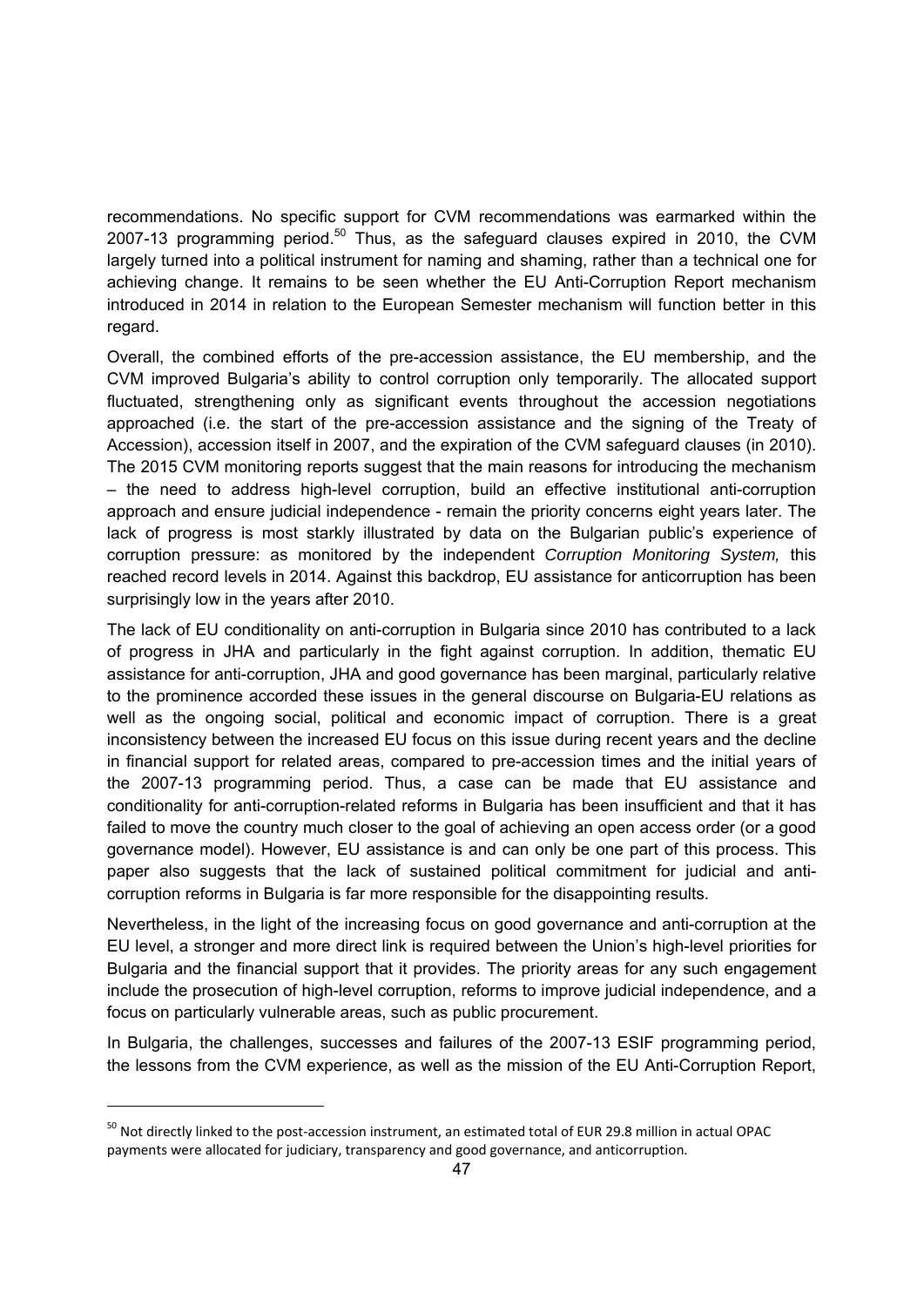are being integrated into the new 2014–20 programming cycle.<sup>51</sup> The broader macroeconomic and financial conditionality discussed in this paper could be further streamlined to better integrate recommendations from the EU Anti-corruption Report. These developments provide Bulgaria with a new chance to prioritise good governance and anti-corruption in the coming years, but there remains a need to design mechanisms that are better able to elicit a strong and sustained political commitment at the national level.

The EU's experience with Bulgaria (and Romania) and the CVM also has wider implications for future enlargements. It has already shaped the new EU approach to pre-accession negotiations with candidate countries, which explicitly identifies rule of law issues, including the fight against organized crime and corruption, as centre-pieces of enlargement policy (EC(b) 2014). Moreover, it has been recognised that reform of the judiciary and fundamental rights, justice, freedom and security matters (Chapters 23 and 24 of the *acquis*) must be tackled early in the enlargement process so as to facilitate the achievement of reforms that are sustainable and long-lived (SELDI 2013).

-

<sup>&</sup>lt;sup>51</sup> Based on qualitative data received during face-to-face interview with, conducted with representatives of the Central Coordination Unit (CCU), responsible for the ESIF management in Bulgaria.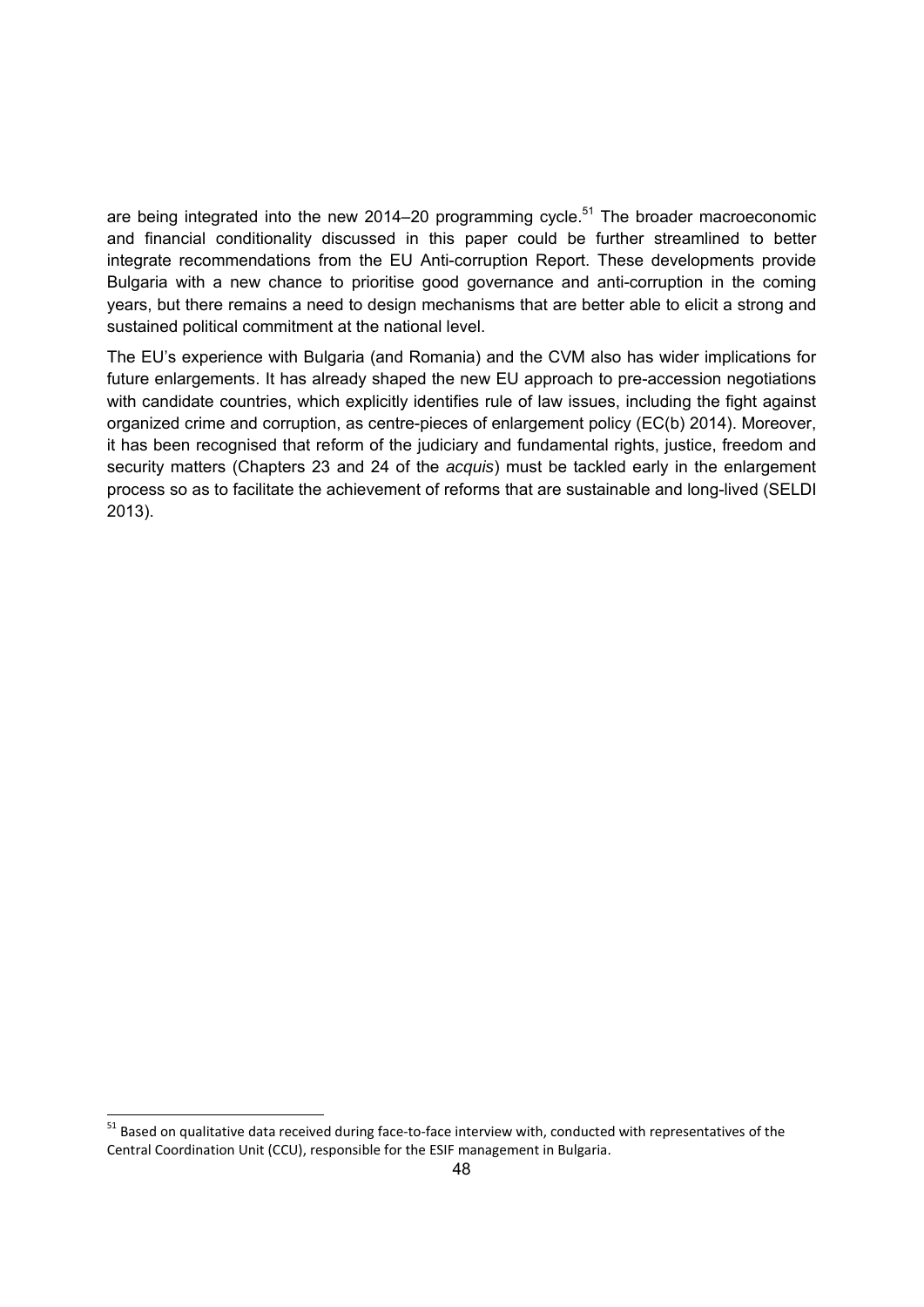### **REFERENCES**

#### **7.1 Overall data on EU assistance**

Project-level data, provided by the Managing Authorities of the seven Operational Programmes, implemented in Bulgaria during the 2007-13 programming period.

Telephone interviews with the respective Managing Authorities for additional clarifications and discussions.

Face-to-face interviews conducted with representatives of the Central Coordination Unit (CCU), responsible for the ESIF management in Bulgaria, and of General Directorate "European Funds for Competitiveness" at the Ministry of Finance, acting as MA for OPC.

#### **7.2 Bibliography**

BORKOR (2014). Report on expenses for 2011-2013. [WWW]. Available in Bulgarian from: https://www.google.com/url?sa=t&rct=j&q=&esrc=s&source=web&cd=1&ved=0CCEQFjAA&url=http%3A% 2F%2Fborkor.government.bg%2Fdocument%2F138&ei=uYyNU6eDAta1sASH5YD4Ag&usg=AFQjCNFD 59q2u\_5tkjTTSbNet5oHbxttEQ&sig2=hcmi99Nra9dRL\_wrHCUudQ

Breuss, F. (2009). An Evaluation of the EU's Fifth Enlargement with special focus on Bulgaria and Romania. [WWW]. European Commission Economic and Financial Affairs. Available from: http://ec.europa.eu/economy\_finance/publications/publication14283\_en.pdf

CEC. (1998). Regular Report form the Commission on Bulgaria`s progress towards accession. [WWW]. Available from: http://ec.europa.eu/enlargement/archives/pdf/key\_documents/1998/bulgaria\_en.pdf

CEC. (2005). Bulgaria Comprehensive Monitoring Report. [WWW]. Available from: http://ec.europa.eu/enlargement/archives/pdf/key\_documents/2005/sec1352\_cmr\_master\_bg\_college\_en. pdf

CEC. (2006). May 2006 Monitoring Report. [WWW]. Available from: http://ec.europa.eu/enlargement/pdf/key\_documents/2006/monitoring\_report\_bg\_en.pdf

Center for the Study for Democracy. (2009). Crime without Punishment: Countering Corruption and Organized Crime in Bulgaria. [WWW]. Available from: http://www.csd.bg/artShow.php?id=9583

Center for the Study of Democracy (a). (2014). Anti-Corruption Reloaded: Assessment of Southeast Europe. [WWW]. Available from: http://www.csd.bg/artShow.php?id=17121

Center for the Study of Democracy (b). (2014). CSD Policy Brief No. 46: Corruption and Anti-Corruption in Bulgaria (2013 – 2014). [WWW]. Available from: http://www.csd.bg/artShow.php?id=17201

Center for the Study of Democracy (c). (2014). Corruption Assessment Report: Anti-Corruption Policies against State Capture. [WWW]. Available from: http://www.csd.bg/artShow.php?id=17172

Center for the Study of Democracy. (2010). Civil society in Bulgaria: Trends and Risks. [WWW]. Available from: http://www.csd.bg/artShow.php?id=15423

Center for the Study of Democracy. (2010). The Cooperation and Verification Mechanism Three Years Later: What Has Been Done and What Is Yet to Come. [WWW]. Available from: http://www.csd.bg/artShow.php?id=15187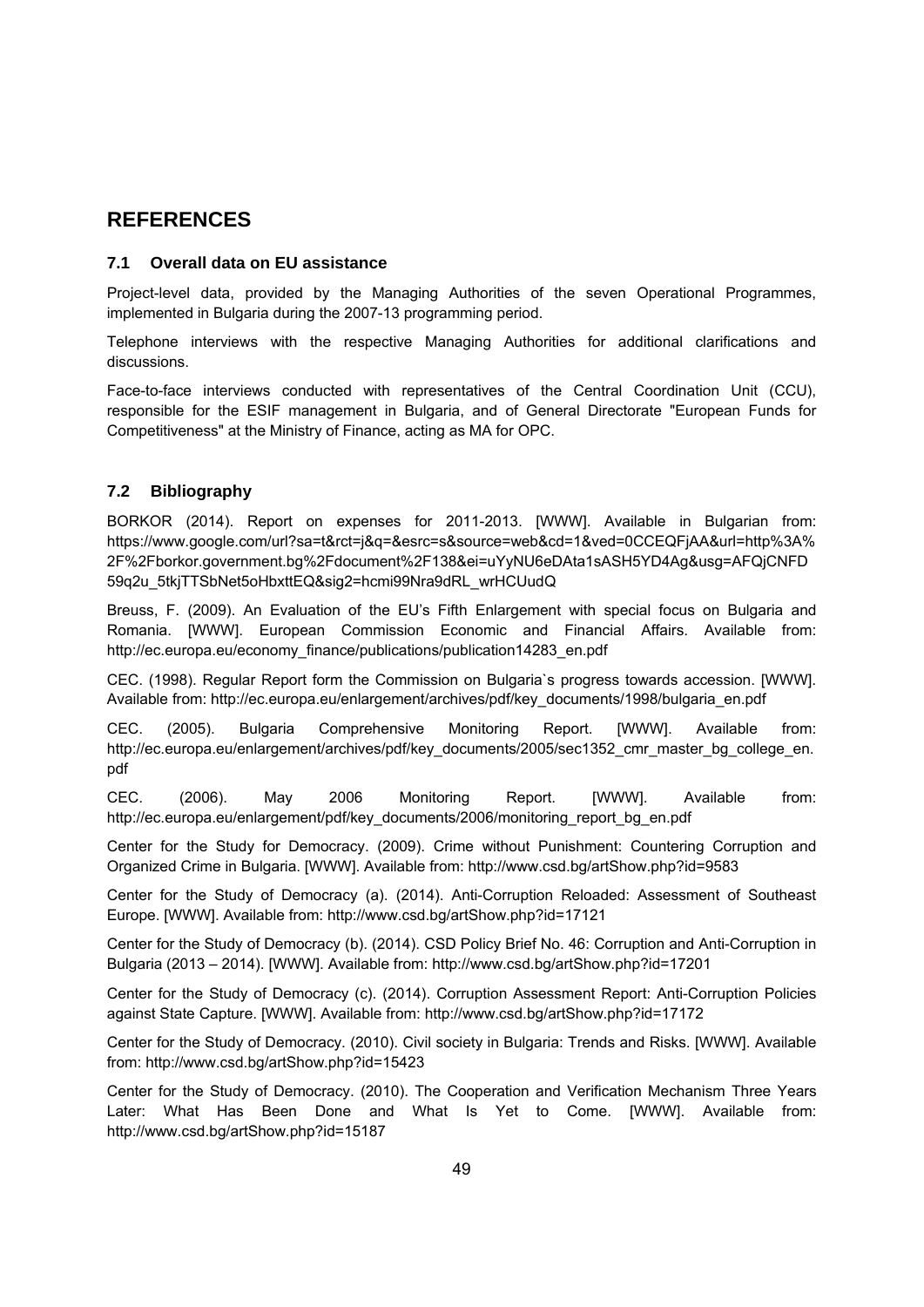Center for the Study of Democracy. (2015). CASE STUDY: Links between institutional performance and public trust, and their impact on the corruption and anti-corruption dynamics in Bulgaria (unpublished).

Commission for the Prevention and Combating of Corruption. (2012). Code of Conduct for the Commission for the Prevention and Combating of Corruption. [WWW]. Available in Bulgarian from: http://anticorruption.government.bg/downloads/Normativni-aktove/PRAVILA\_KPPK\_22\_03\_2012.doc

Commission for the Prevention and Combating of Corruption. (2015). National Strategy for Prevention and Countering Corruption for 2015-2020. [WWW]. Available in Bulgarian from: http://anticorruption.government.bg/downloads/--2015-08-16-08-54-55--

%D0%9D%D0%90%D0%A6%D0%98%D0%9E%D0%9D%D0%90%D0%9B%D0%9D%D0%90%20%D0 %A1%D0%A2%D0%A0%D0%90%D0%A2%D0%95%D0%93%D0%98%D0%AF.pdf

Council Ministers (CoM(a)). (21 July 2006). Постановление № 182 от 21 юли 2006 г. За създаване на комитети за наблюдение на Националната стратегическа референтна рамка и оперативните програми, съфинансирани от структурните фондове и кохезионния фонд на Европейския съюз. [WWW]. Available from: http://eurofunds.bg/documents/normativni/PMS/PMS-182 za\_sazdavane\_na\_Komiteti\_za\_nablyudenie\_na\_NSR\_i\_OP-24.03.2009.pdf

Council of Ministers (CoM(b)). (2006). National Strategic Reference Framework (NSRF), Programming Period 2007 – 2013. [WWW]. Available from: https://www.eufunds.bg/archive/documents/1259682749.pdf

Council of Ministers (CoM). (16 December 2005). Решение N. 965 от 16 декември 2005 година за определяне на Централното координационно звено, Управляващите органи на оперативните програми и Междинните звена за управление на средствата от структурните фондове на Европейския съюз в Република България. [WWW]. Available from: http://www.evrofinansirane.eu/images/stories/Reshenie%20N%20965%20-%2016.12.2005.pdf

Council of the European Union. (11 July 2006). Council Regulation (EC) No 1083/2006 of 11 July 2006 laying down general provisions on the European Regional Development Fund, the European Social Fund and the Cohesion Fund and repealing Regulation (EC) No 1260/1999. [WWW]. Available from: http://eurlex.europa.eu/legal-content/EN/TXT/PDF/?uri=CELEX:32006R1083&from=EN

Council of the European Union. (14 July 2015). Council recommendation of 14 July 2015 on the 2015 National Reform Programme of Bulgaria and delivering a Council opinion on the 2015 Convergence Programme of Bulgaria. [WWW]. Available from: http://ec.europa.eu/europe2020/pdf/csr2015/csr2015\_council\_bulgaria\_en.pdf

EC(a). (2007). Questions and Answers, Adoption by the European Commission of reports on Bulgaria's and Romania's progress on accompanying measures following accession (COM 377/2007 and COM 378/2007). [WWW]. Available from: http://ec.europa.eu/cvm/docs/speaking\_notes\_general\_20070706\_en.pdf

EC(b). (2007). Annex. Financing proposal on the implementation of the Transition Facility in Bulgaria for 2007. [WWW]. Available from: http://ec.europa.eu/enlargement/pdf/fiche-projet/bulgaria/bg-fm/2007/2007 final-annex.pdf

EC. (2006). Commission Decision of 13/XII/2006 establishing a mechanism for cooperation and verification of progress in Bulgaria to address specific benchmarks in the areas of judicial reform and the fight against corruption and organised crime. [WWW]. Available from: http://ec.europa.eu/enlargement/pdf/bulgaria/bg\_accompanying\_measures\_1206\_en.pdf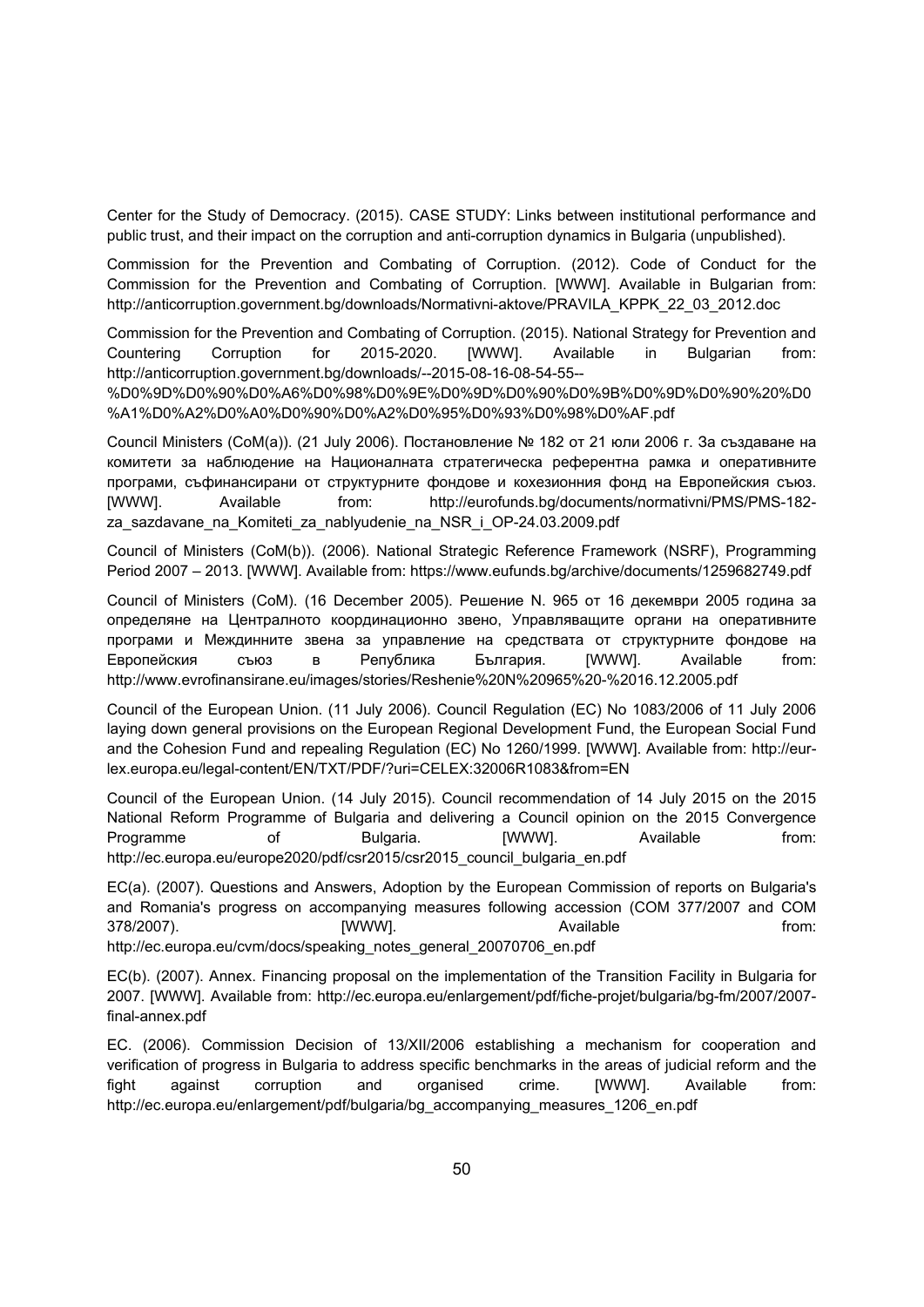EC (a). (2014). COM(2014) 700 final Enlargement Strategy and Main Challenges 2014-15. [WWW]. Available from: http://ec.europa.eu/enlargement/pdf/key\_documents/2014/20141008-strategypaper\_en.pdf

EC (b). (2014). Partnership Agreement of the Republic of Bulgaria Outlining the Support from the European Structural and Investment Funds for the 2014-2020 Period. [WWW]. Available from: http://eufunds.bg/en/page/1050.

EC (c). (22 January 2014). Commission Staff Working Document Bulgaria: Technical Report. Accompanying the European Commission's Report on Progress in Bulgaria under the Cooperation and Verification mechanism. {COM(2014) 36 final}. [WWW]. Available from: http://ec.europa.eu/cvm/docs/swd\_2014\_36\_en.pdf

EC (b). (23 June 2008). Report from the Commission to the European Parliament and the Council on progress in Bulgaria under the Co-operation and Verification Mechanism. [WWW]. Available from: http://eur-lex.europa.eu/legal-content/EN/TXT/PDF/?uri=CELEX:52008DC0495&from=EN

EC. (23 June 2015). European Structural & Investment Funds. [WWW]. Available from: http://ec.europa.eu/contracts\_grants/funds\_en.htm

EC. (4 February 2008). Interim report from the Commission to the European Parliament and the Council on Progress in Bulgaria under the Co-operation and Verification Mechanism. [WWW]. Available from: http://eur-lex.europa.eu/legal-content/EN/TXT/PDF/?uri=CELEX:52008DC0063&from=EN

EC. (May 2013). The Two-Pack on economic governance: Establishing an EU framework for dealing with threats to fi nancial stability in euro area member states. [WWW]. Available from: http://ec.europa.eu/economy\_finance/publications/occasional\_paper/2013/pdf/ocp147\_en.pdf

EC. (28 January 2015). Report from the Commission to the European Parliament and the Council on Progress in Bulgaria under the Co-operation and Verification Mechanism. [WWW]. Available from: http://ec.europa.eu/cvm/docs/com\_2015\_36\_en.pdf

ECOTEC. (2006). Thematic Evaluation, Support to Public Administrative and Judicial Capacity in Bulgaria and Romania. [WWW]. Available from: Thematic Evaluation, Support to Public Administrative and Judicial Capacity in Bulgaria and Romania

EC – Press Release. (14 November 2014). Bulgaria: Commission restarts payments under the Environmental Operational Programme. [WWW]. Available from: http://europa.eu/rapid/press-release\_IP-14-1745\_en.htm

EC – Press Release. (23 February 2015). Bulgaria: Commission restarts payments under the Regional Development Operational Programme. [WWW]. Available from: https://ec.europa.eu/commission/content/bulgaria-commission-restarts-payments-under-regionaldevelopment-operational-programme\_en

EU Economic and Financial Affairs. (2015). Stability and Growth Pact. [WWW]. Available from: http://ec.europa.eu/economy\_finance/economic\_governance/sgp/index\_en.htm

Expert Evaluation Network Delivering Policy Analysis on the Performance of Cohesion Policy 2007-2013. (2012). Financial Engineering, country report on Bulgaria. [WWW]. Available from: http://ec.europa.eu/regional\_policy/sources/docgener/evaluation/pdf/eval2007/expert\_innovation/2012\_sy nt\_rep\_bg.pdf [Accessed February 26 2015].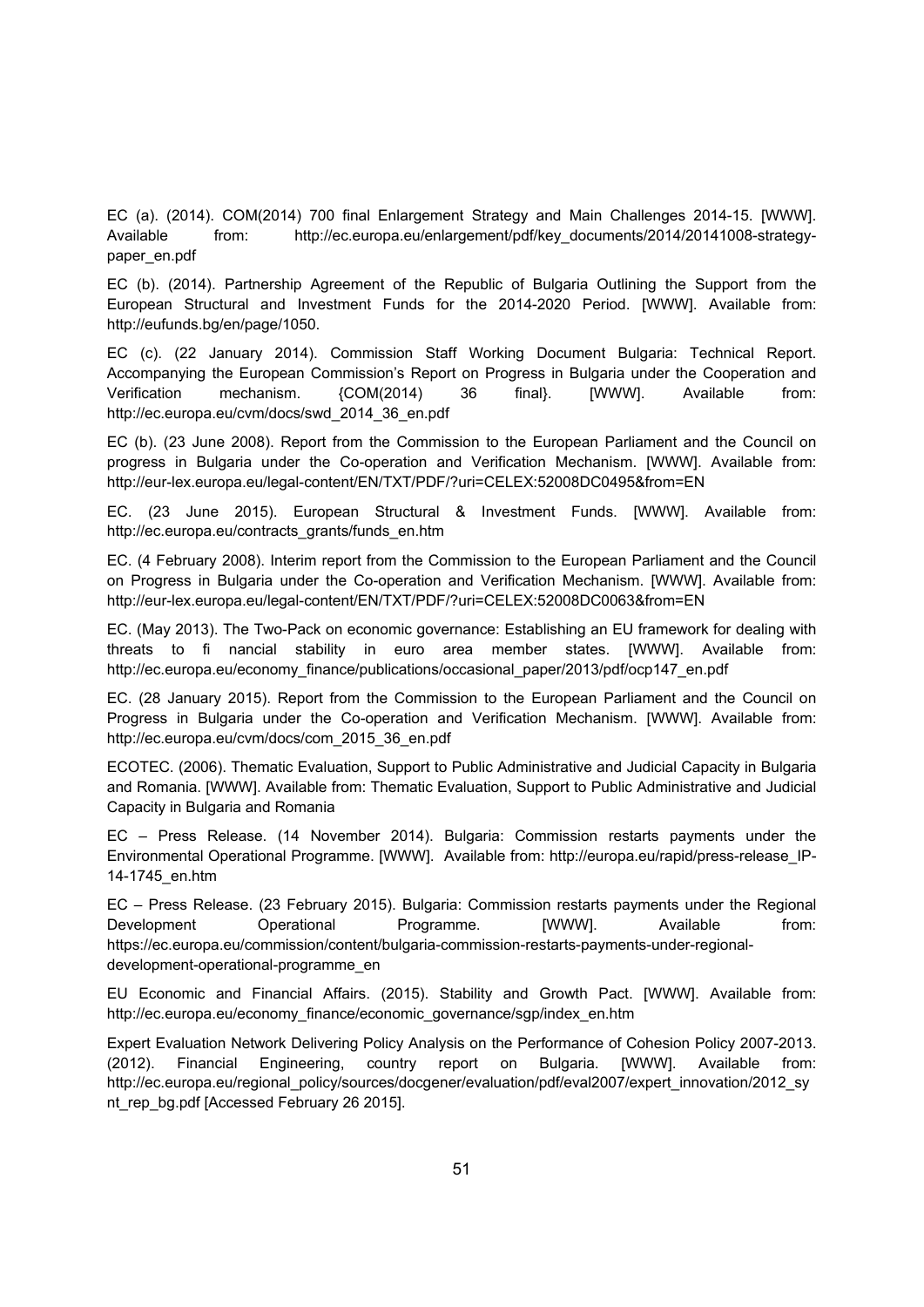Hubbard, C., Hubbard, L. (2008). Bulgaria and Romania: Paths to EU Accession and the Agricultural Sector. [WWW]. Center for Rural Economy, Discussion Paper No. 17. Available from: http://www.ncl.ac.uk/cre/publish/discussionpapers/pdfs/dp17.pdf

Kurzydlowski, D. (2013). Programming EU funds in Bulgaria: Challenges, Opportunities and the Role of Civil Society. [WWW]. Studies of Transition States and Societies. Available from: http://www.tlu.ee/stss/wp-content/uploads/2013/06/stss\_jun\_2013\_hristova.pdf

Mediapool online newspaper. (23 February 2015). Еврокомисията възстанови плащанията и по програма "Регионално развитие". [WWW]. Available from: http://www.mediapool.bg/evrokomisiyatavazstanovi-plashtaniyata-i-po-programa-regionalno-razvitie-news230915.html

Ministry of Finance of the Republic of Bulgaria. (2015). Convergence Programme dossier. [WWW]. Available from: http://www.minfin.bg/en/page/868

Ministry of Justice. (2014). Проект на актуализирана Стратегия за продължаване на реформата в съдебната система. [WWW]. Available from: http://mjs.bg/Files/Проект\_на\_Актуализирана\_стратегия\_за\_съдебна\_реформа\_63548911627789292 2.pdf

Ministry of Justice. (29 May 2015). Закон за изменение и допълнение на Закона за съдебната власт. [WWW]. Available from: http://www.justice.government.bg/Files/ZIDZSV-27-05-Final-New\_635684913439141563.doc

National Assembly of the Republic of Bulgaria. (26 May 2015). Законопроект за изменение и допълнение на Конституцията на Република България. [WWW]. Available from: http://www.parliament.bg/bg/bills/ID/15407/

National Assembly of the Republic of Bulgaria. (30 June 2015). Законопроект за предотвратяване на корупцията сред лицата, заемащи висши публични длъжности [WWW]. Available from: http://parliament.bg/bg/bills/ID/15451/

NSRF. (2007). Национална стратегическа референтна рамка на България 2007 – 2013. [WWW]. Available from: http://www.eufunds.bg/archive/documents/1259309981.pdf

Official Journal of the European Communities. (1994). Europe Agreement establishing an association between the European Communities and their Member States, of the one part, and the Republic of Bulgaria, of the other part. [WWW]. Available from: http://eurlex.europa.eu/resource.html?uri=cellar:bf123650-240e-4cd8-b91a-4efd072bcde8.0008.02/DOC\_1&format=PDF

Official Journal of the European Union(a). (09 May 2008). Consolidated version of the Treaty on the Functioning of the European Union, Article 121 (ex Article 99 TEC). [WWW]. Available from: http://eurlex.europa.eu/legal-content/EN/TXT/HTML/?uri=CELEX:12008E121&from=EN

Official Journal of the European Union(a). (2011). Regulation (EU) No 1176/2011 of the European Parliament and of the Council of 16 November 2011 on the prevention and correction of macroeconomic imbalances. [WWW]. Available from: http://eur-lex.europa.eu/legalcontent/EN/TXT/PDF/?uri=CELEX:32011R1176&from=EN

Official Journal of the European Union(b). (09 May 2008). Consolidated version of the Treaty on the Functioning of the European Union, Article 126 (ex Article 104 TEC). [WWW]. Available from: http://eurlex.europa.eu/legal-content/EN/TXT/HTML/?uri=CELEX:12008E126&from=EN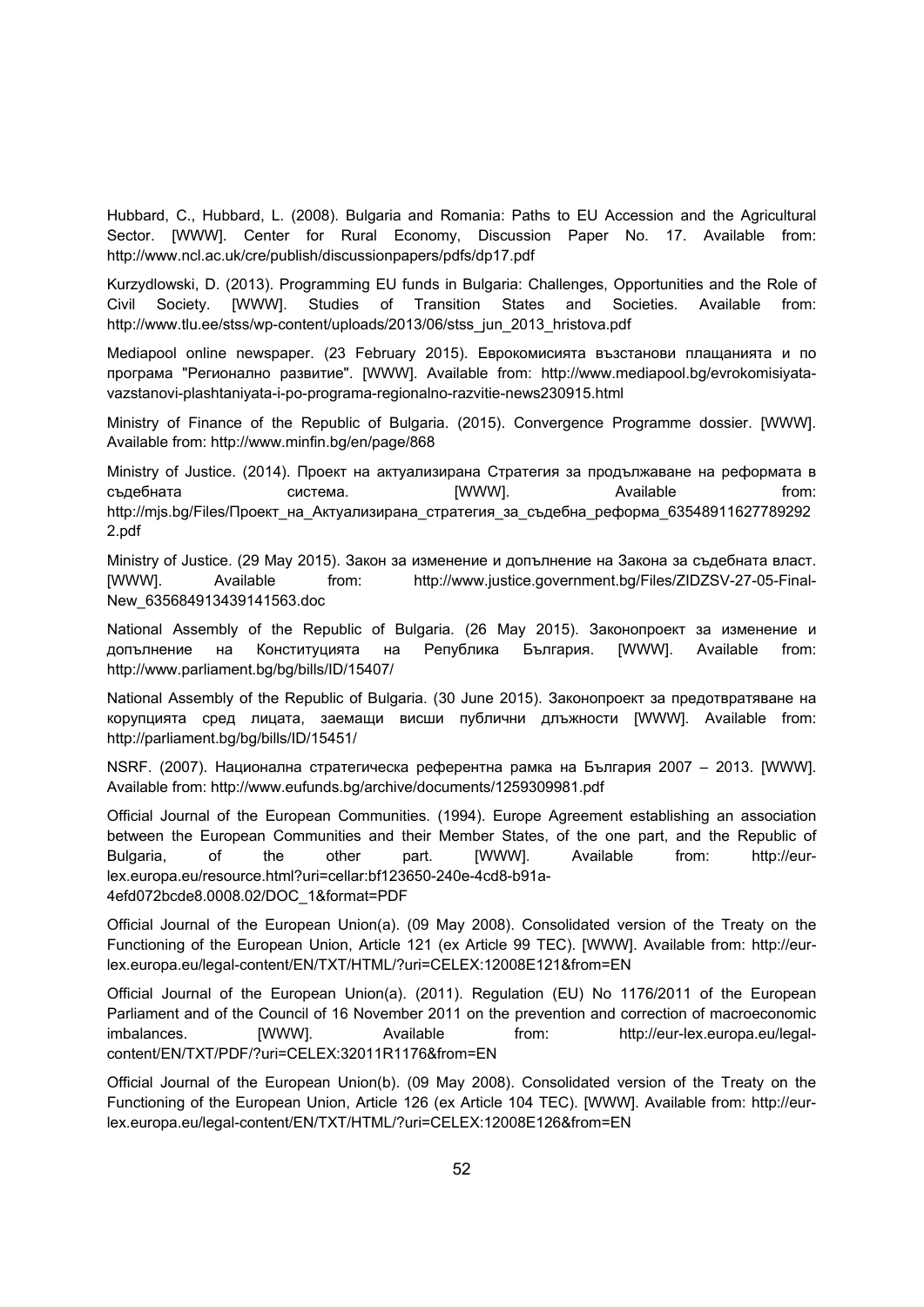Official Journal of the European Union(b). (2011) Regulation (EU) No 1176/2011 of the European Parliament and of the Council of 16 November 2011 on enforcement measures to correct excessive macroeconomic imbalances in the euro area. [WWW]. Available from: http://eur-lex.europa.eu/legalcontent/EN/TXT/PDF/?uri=CELEX:32011R1174&from=EN

Official Journal of the European Union(c). (09 May 2008). Consolidated version of the Treaty on the Functioning of the European Union, Protocol (No 12) on the excessive deficit procedure. [WWW]. Available from: http://eur-lex.europa.eu/legalcontent/EN/TXT/HTML/?uri=CELEX:12008M/PRO/12&from=EN

Official Journal of the European Union. (2005). Commission Opinion of 22 February 2005 on the applications for accession to the European Union by the Republic of Bulgaria and Romania. [WWW]. Available from: http://eur-lex.europa.eu/legal-content/EN/TXT/PDF/?uri=OJ:L:2005:157:FULL&from=EN

Official Journal of the European Union. (2006) Council Regulation (EC) No 1084/2006 of 11 July 2006 establishing a Cohesion Fund and repealing Regulation (EC) No 1164/94. [WWW]. Available from: http://eur-lex.europa.eu/legal-content/EN/TXT/PDF/?uri=CELEX:32006R1084&from=EN

Official Journal of the European Union. (2014). Council Recommendation of 8 July 2014 on the National Reform Programme 2014 of Bulgaria and delivering a Council opinion on the Convergence Programme of Bulgaria, 2014. [WWW]. Available from:

OPAC. (2013). Оперативна програма административен капацитет, Март 2013. [WWW]. Available from: http://www.eufunds.bg/archive/documents/1372686568.pdf

OPRD(a). (21 July 2011). The Certifying Authority. [WWW]. Available from: http://www.bgregio.eu/opregionalno-razvitie/struktura-na-upravlenie/sertifitsirasht-organ.aspx

OPRD(b). (4 August 2011). The Audit Authority. [WWW]. Available from: http://www.bgregio.eu/opregionalno-razvitie/struktura-na-upravlenie/oditirasht-organ.aspx

Paliova, I., Lybek, T. (February 2014). Bulgaria's EU Funds Absorption: Maximizing the Potential!. [WWW]. IMF. Available from: http://www.ipa.government.bg/sites/default/files/imf-eufunds.pdf

Mungiu–Pippidi A. (Ed.). (2015). The Anticorruption Report 3: Government Favouritism in Europe, Barbara Budrich Publishers.

Mungiu-Pippidi, A. (2013). Controlling Corruption in Europe. The Anticorruption Report V1. Barbara Budrich Publishers.

Mungiu-Pippidi, et.al. (2011). Contextual Choices in Fighting Corruption: Lessons Learnt. [WWW]. Hertie School of Governance and NORAD, Berlin. Available from: http://www.norad.no/en/tools-andpublications/publications/publication?key=383808

Regulation (EU) No 1303/2013 of the European Parliament and of the Council of 17 December 2013, available from: http://eur-lex.europa.eu/LexUriServ/LexUriServ.do?uri=OJ:L:2013:347:0320:0469:EN:PDF

SELDI. (2013). Recent Developments and New Prospects: Major Corruption Challenges in Southeast Europe. [WWW]. Available from:

http://seldi.net/fileadmin/public/PDF/Publications/BackGround\_Document\_1\_May2013\_Final.pdf

Stefanov, R., Yalamov, T., Karaboev, S. (2015). The Bulgarian public procurement market: Corruption risks and dynamics in the construction sector. In Mungiu–Pippidi A. (Ed.) The Anticorruption Report 3: Government Favouritism in Europe, Barbara Budrich Publishers, 2015.